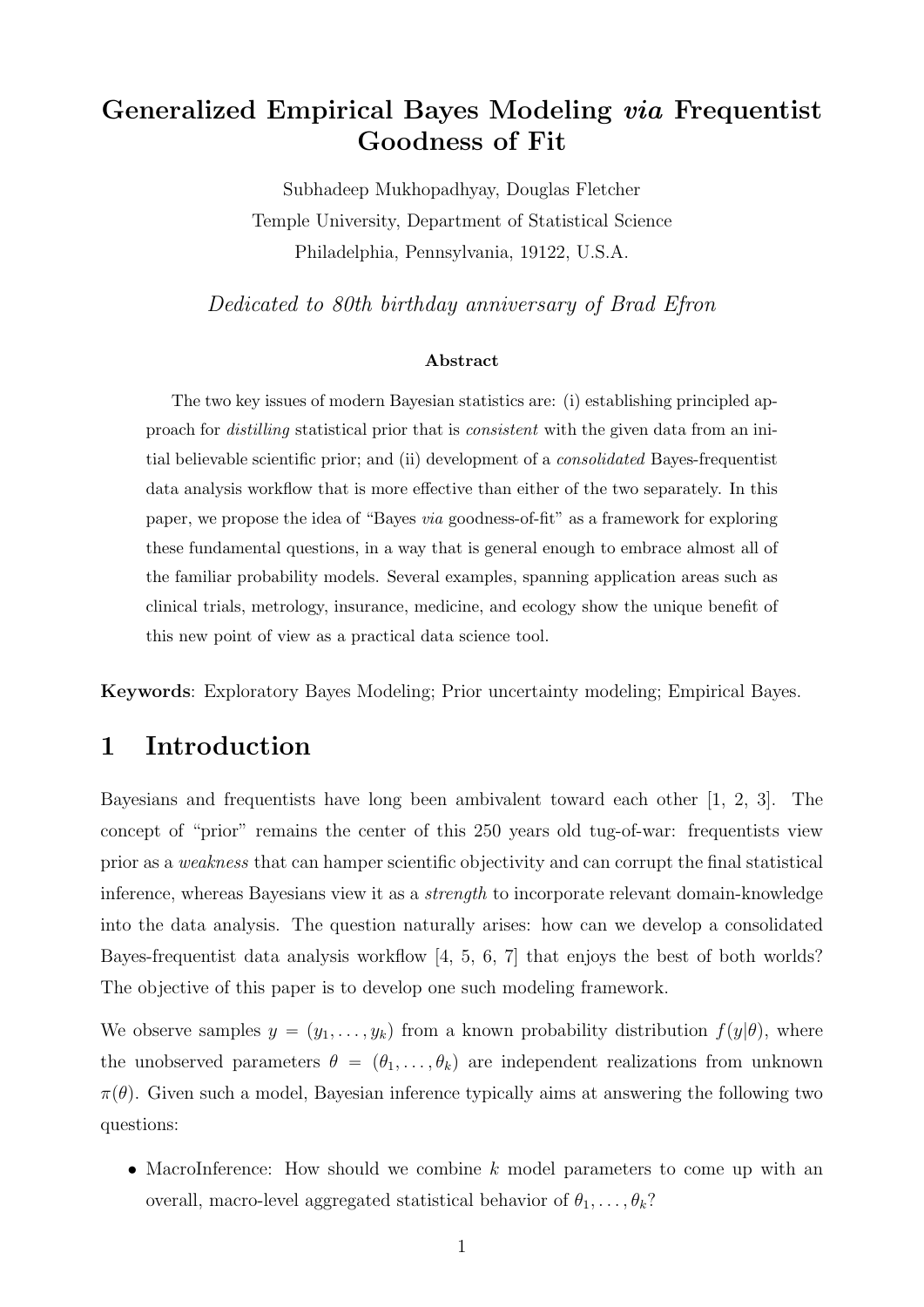• MicroInference: Given the observables  $y_i$ , how should we simultaneously estimate individual micro-level parameters  $\theta_i$ ?

Thanks to Bayes' rule, answers to these questions are fairly straightforward and automatic once we have the observed data  $\{y_i\}_{i=1}^k$  and a specific choice for  $\pi(\theta)$ . A common practice is to choose  $\pi$  as the parametric conjugate prior  $g(\theta; \alpha, \beta)$ , where the hyper-parameters are either selected based on an investigator's expert input or estimated from the data (current/historical) when little prior information is available .

Motivating Questions. However, an applied Bayesian statistician may find it unsatisfactory to work with an initial believable prior  $q(\theta)$  at its face value, without being able to interrogate its credibility in the light of the observed data [8, 9] as this choice unavoidably shapes his or her final inferences and decisions. A good statistical practice thus demands greater transparency to address this trust-deficit. What is needed is a justifiable class of prior distributions to answer the following pre-inferential modeling questions: Why should I believe your prior? How to check its appropriateness (self-diagnosis)? How to quantify and characterize the uncertainty of the a priori selected  $q$ ? Can we use that information to "refine" the starting prior (auto-correction), which is to be used for subsequent inference? In the end, the question remains: how can we develop a systematic and principled approach to go from a scientific prior to a statistical prior that is consistent with the current data? A resolution of these questions is necessary to develop a "dependable and defensible" Bayesian data analysis workflow, which is the goal of the "Bayes via goodness-of-fit" technology.

Summary of Contributions. This paper provides some practical strategies for addressing these questions by introducing a general modeling framework, along with concrete guidelines for applied users. The major practical advantages of our proposal are: (i) computational ease (it does not require Markov chain Monte Carlo (MCMC), variational methods, or any other sophisticated computational techniques); (ii) simplicity and interpretability of the underlying theoretical framework which is general enough to include *almost all* commonly encountered models; and (iii) easy integration with mainframe Bayesian analysis that makes it readily applicable to a wide range of problems. The next section introduces a new class of nonparametric priors  $DS(G, m)$  along with its role in exploratory graphical diagnostic and uncertainty quantification. The estimation theory, algorithm, and real data examples are discussed in Section 3. Consequences for inference are discussed in Section 4, which include methods of combining heterogeneous studies and a generalized nonparametric Stein-prediction formula that selectively borrows strength from 'similar' experiments in an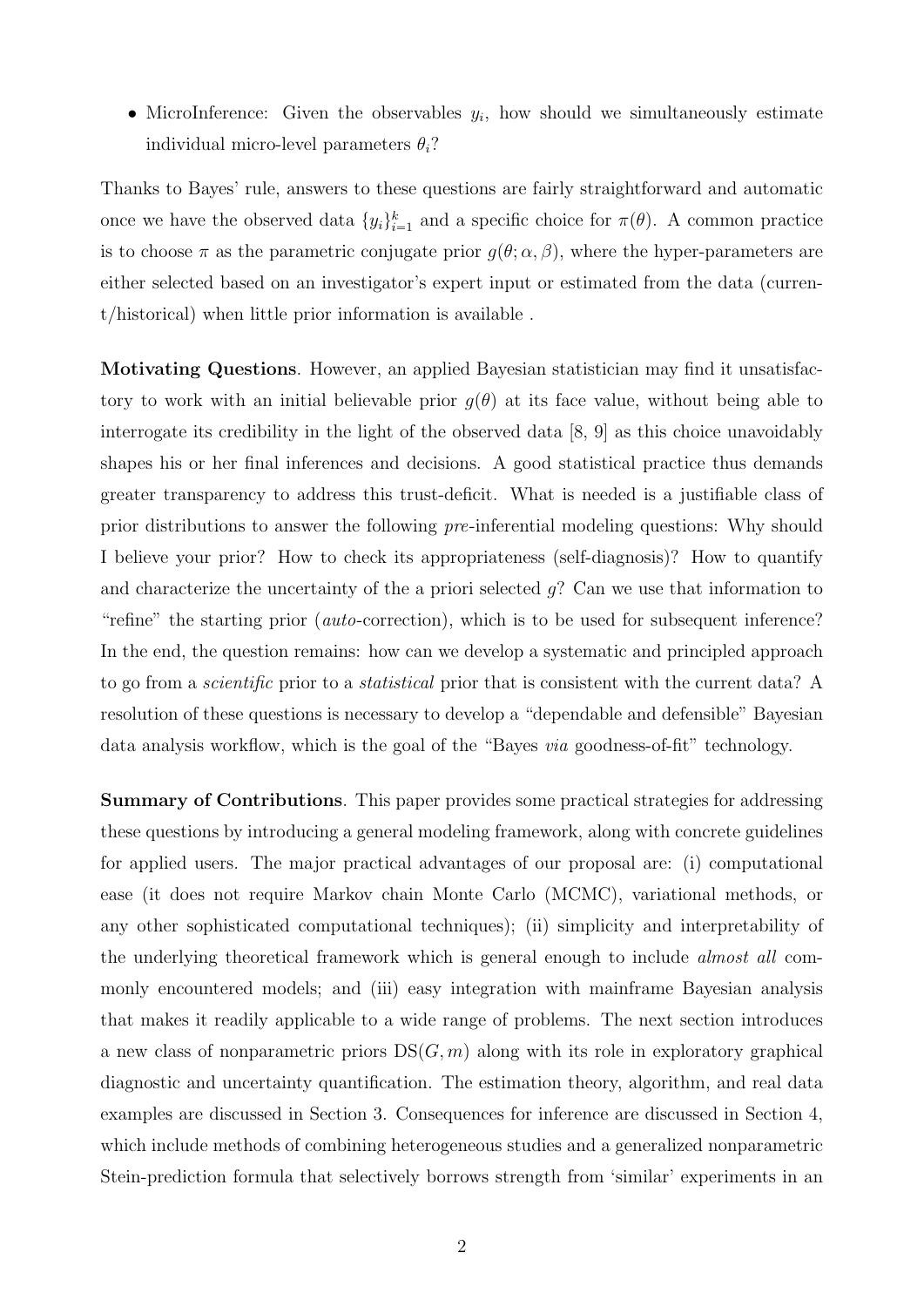automated manner. Section 4.2 describes a new theory of 'learning from uncertain data,' which is an important problem in many application fields including metrology, physics, and chemistry. Section 4.4 solves a long-standing puzzle of modern empirical Bayes, originally posed by Herbert Robbins [10]. We conclude the paper with some final remarks in Section 5. Connections with other Bayesian cultures are presented in the supplementary material to ensure the smooth flow of main ideas.

**Real-data Applications.** To demonstrate the versatility of the proposed "Bayes *via* goodness-of-fit" data analysis scheme, we selected examples from a wide range of models including normal, Poisson, and Binomial distributions. The full catalog of datasets is presented in Supplementary Table 6.

**Notation.** The notation q and G denote the density and distribution function of the starting prior, while  $\pi$  and  $\Pi$  denote the density and distribution function of the unknown oracle prior. We will denote the conjugate prior with hyperparameters  $\alpha$  and  $\beta$  by  $g(\theta; \alpha, \beta)$ . Let  $\mathscr{L}^2(\mu)$ be the space of square integrable functions with inner product  $\int f(u)g(u) d\mu(u)$ . Leg<sub>j</sub>(*u*) denotes *j*th shifted orthonormal Legendre polynomials on  $[0, 1]$ . They form a complete orthonormal basis for  $\mathscr{L}^2(0,1)$ . Whereas  $T_j(\theta;G) := \text{Leg}_j[G(\theta)]$  is the modified shifted Legendre polynomials of rank-G transform  $G(\theta)$ , which are basis of the Hilbert space  $\mathscr{L}^2(G)$ . The composition of functions is denoted by the usual  $\circ$  sign.

## 2 The Model

Our model-building approach proceeds sequentially as follows: (i) it starts with a scientific (or empirical) parametric prior  $g(\theta; \alpha, \beta)$ , (ii) inspects the adequacy and the remaining uncertainty of the elicited prior using a graphical exploratory tool, (iii) estimates the necessary "correction" for assumed g by looking at the data, (iv) generates the final statistical estimate  $\hat{\pi}(\theta)$ , and (v) executes macro and micro-level inference. We seek a method that can yield answers to all five of the phases using only a single algorithm.

### 2.1 New Family of Prior Densities

This section serves two purposes: it provides a universal class of prior density models, followed by its Fourier non-parametric representation in a specialized orthonormal basis.

Definition 1. The Skew-G class of density models is given by

$$
\pi(\theta) = g(\theta; \alpha, \beta) d[G(\theta); G, \Pi], \qquad (2.1)
$$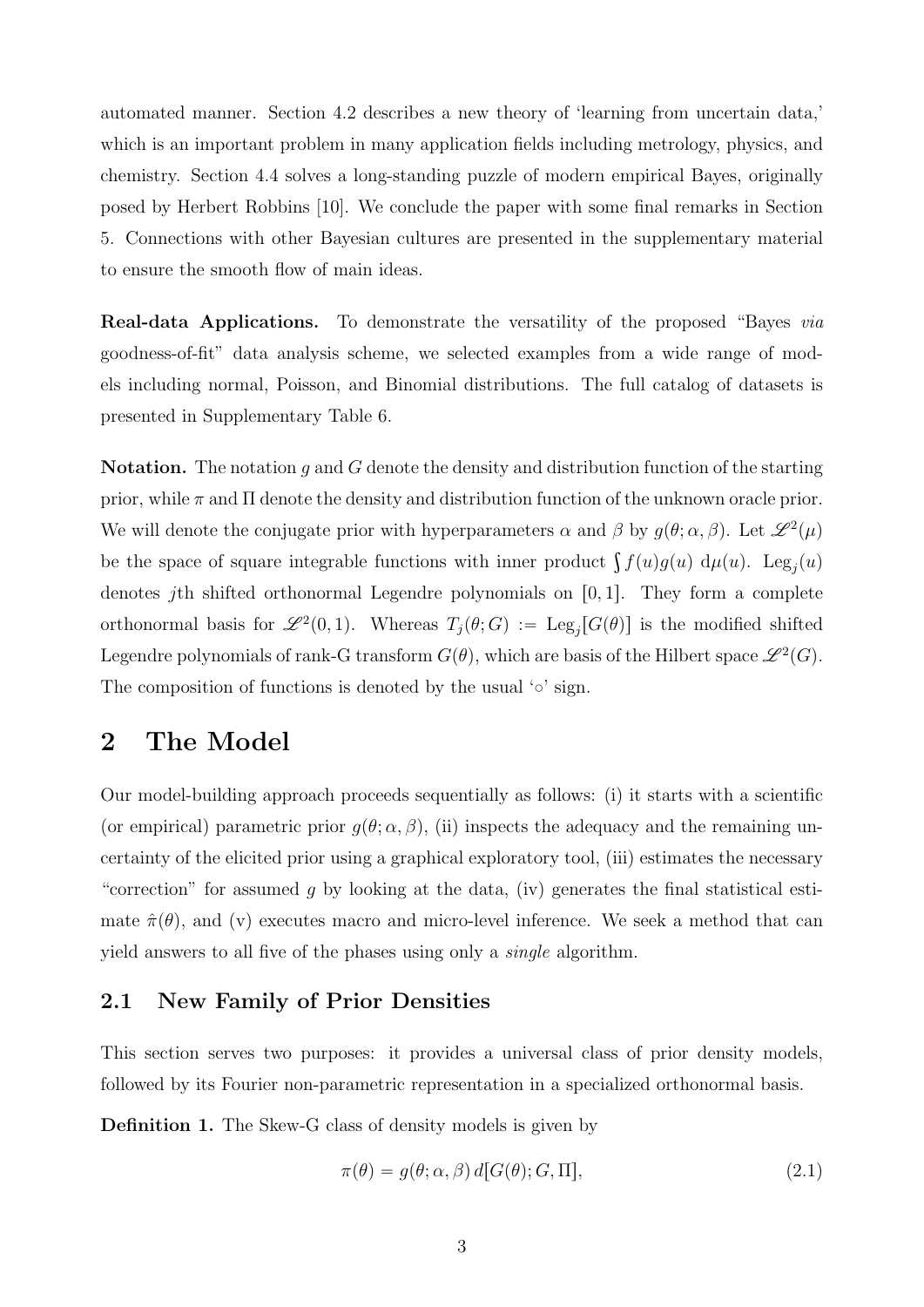where  $d(u; G, \Pi) = \pi(G^{-1}(u))/g(G^{-1}(u))$  for  $0 < u < 1$  and consequently  $\int_0^1 d(u; G, \Pi) = 1$ .

A few notes on the model specification:

- It has a unique *two-component* structure that combines assumed parametric q with the d-function. The function d can be viewed as a "correction" density to counter the possible misspecification bias of g.
- The density function  $d(u; G, \Pi)$  can also be viewed as describing the "excess" uncertainty of the assumed  $g(\theta; \alpha, \beta)$ . For that reason we call it the U-function.
- The motivation behind the representation (2.1) stems from the observation that  $d[G(\theta); G, \Pi]$ is in fact the prior density-ratio  $\pi(\theta)/g(\theta)$ . Hence, it is straightforward to verify that the scheme (2.1) always yields a proper density, i.e.,  $\int_{\theta} g(\theta) d[G(\theta); G, \Pi] = 1$ .

Since the square integrable  $d[G(\theta); G, \Pi]$  lives in the Hilbert space  $\mathscr{L}^2(G)$ , we can approximate it by projecting into the orthonormal basis  $\{T_j\}$  satisfying  $\int T_i(\theta; G) T_j(\theta; G) dG = \delta_{ij}$ . We choose  $T_j(\theta; G)$  to be Leg<sub>j</sub>  $\circ$   $G(\theta)$ , a member of the LP-class of rank-polynomials [11]. The system  $\{T_i\}$  possesses two attractive properties: they are polynomials of rank transform  $G(\theta)$  thus constitutes a robust basis, and they are orthonormal with respect to  $\mathscr{L}^2(G)$ , for any arbitrary  $G$  (continuous). This is not to be confused with standard Legendre polynomials  $\text{Leg}_j(u)$ ,  $0 < u < 1$ , which are orthonormal with respect to Uniform $[0, 1]$  measure. For more details, see Supplementary Appendix B. The above discussion paves the way for the following definition.

**Definition 2.**  $\Theta \sim DS(G, m)$  distribution if it admits the following representation:

$$
\pi(\theta) = g(\theta; \alpha, \beta) \left[ 1 + \sum_{j=1}^{m} \text{LP}[j; G, \Pi] T_j(\theta; G) \right]. \tag{2.2}
$$

The LP-Fourier coefficients  $LP[j; G, \Pi]$  are the key parameters that help us to express mathematically the "gap" between a priori anticipated G and the true prior  $\Pi$ . When all the expansion coefficients are zero, we automatically recover g.

We will now spend a few words on the  $LP-DS(G, m)$  class of prior models:

• When  $\pi(\theta)$  is a member of  $DS(G, m)$  class of priors, the orthogonal LP-transform coefficients (2.2) satisfy

$$
LP[j; G, \Pi] = \langle d, T_j \circ G^{-1} \rangle_{\mathscr{L}^2(0,1)} = \mathbb{E}[T_j(\Theta; G); \Pi]. \tag{2.3}
$$

Thus, given a random sample  $\theta_1, \ldots, \theta_k$  from  $\pi(\theta)$ , we could easily estimate the unknown LP-coefficients, and, thus, d and  $\pi$ , by computing the sample mean  $k^{-1} \sum_{i=1}^{k} T_j(\theta_i; G)$ .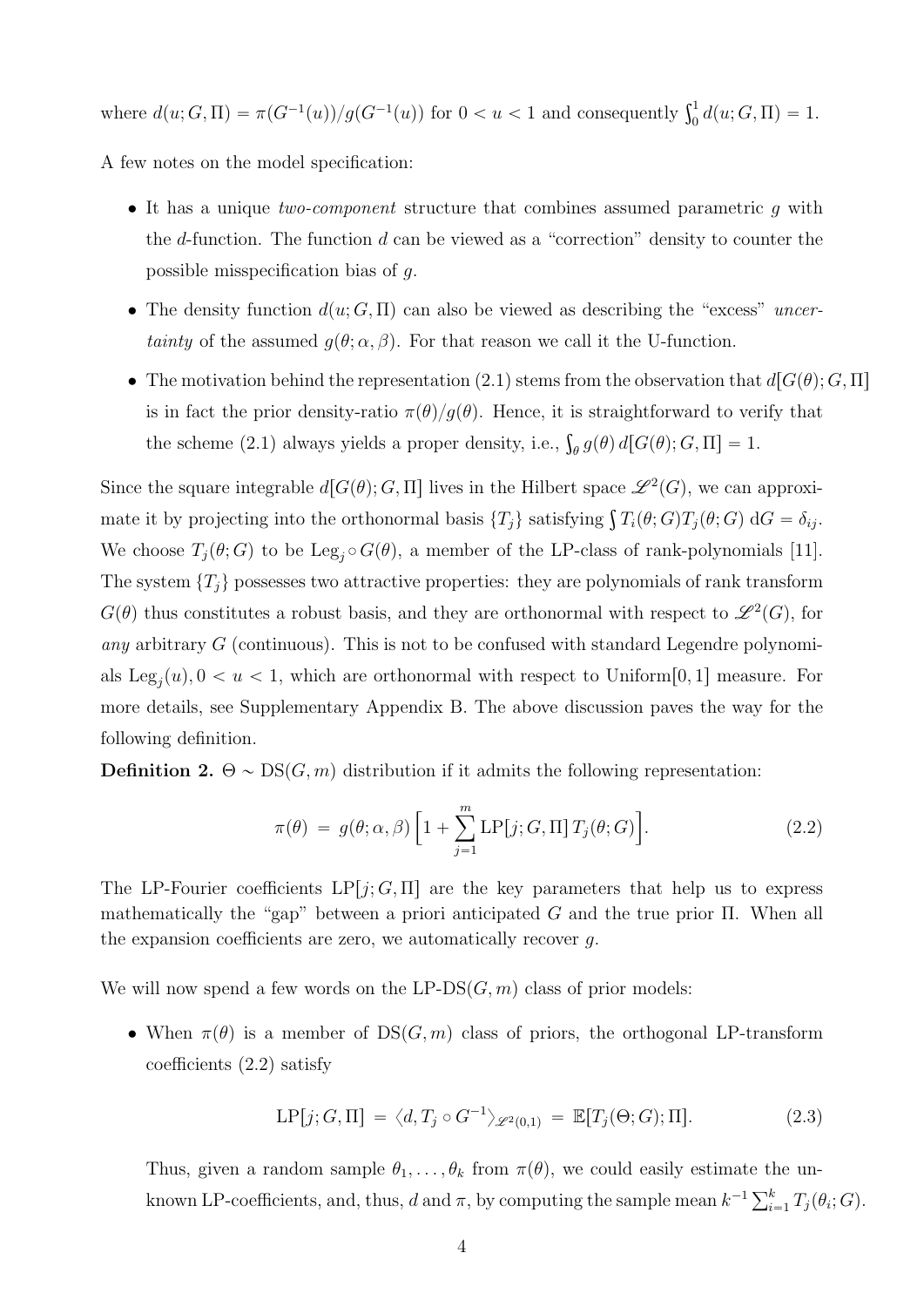But unfortunately, the  $\theta_i$ 's are unobserved. Section 3 describes an estimation strategy that can deal with the situation at hand. Before introducing this technique, however, we must acclimate the reader with the role played by the U-function  $d(u; G, \Pi)$  for uncertainty quantification and characterization of the initial believable prior  $q$ . That's the objective of the next Section 2.2.

- Under definition 2, we have  $DS(G, m = 0) \equiv q(\theta; \alpha, \beta)$ . The truncation point m in  $(2.2)$  reflects the *concentration* of permissible  $\pi$  around a known q. While this class of priors is rich enough to approximate any reasonable prior with the desired accuracy in the large- $m$  limit, one can easily exclude absurdly rough densities and focus on a neighborhood around the domain-knowledge-based q by choosing  $m$  not "too big."
- The motivations behind the name 'DS-Prior' are twofold. First, our formulation operationalizes I. J. Good's 'Successive Deepening' idea [12] for Bayesian data analysis:

A hypothesis is formulated, and, if it explains enough, it is judged to be probably approximately correct. The next stage is to try to improve it. The form that this approach often takes in EDA is to examine residuals for patterns, or to treat them as if they were original data (I. J. Good, 1983, p. 289).

Secondly, our prior has two components: A Scientific  $q$  that encodes an expert's knowledge and a Data-driven d. That is to say that our framework embraces data and science, both, in a *testable* manner [13].

### 2.2 Exploratory Diagnostics and U-Function

Is your data compatible with the pre-selected  $g(\theta)$ ? If yes, the job is done without getting into the arduous business of nonparametric estimation. If no, we can model the "gap" between the parametric g and the true unknown prior  $\pi$ , which is often far easier than modeling  $\pi$  from scratch (hence, one can learn from small number of cases)! If the observed  $y_1, \ldots, y_k$  look very unexpected given  $g(\theta; \alpha, \beta)$ , it is completely reasonable to question the sanctity of such a self-selected prior. Here we provide a formal nonparametric exploratory procedure to describe comprehensively the uncertainty about the choice of g. Using the algorithm detailed in the next section, we estimate U-functions for four real data sets. Among them, the first three are binomial variate and the last one normal. The results are shown in Fig. 1.

• The rat tumor data [14] consists of observations of endometrial stromal polyp incidence in  $k = 70$  groups of female rats. For each group,  $y_i$  is the number of rats with polyps and  $n_i$  is the total number of rats in the experiment.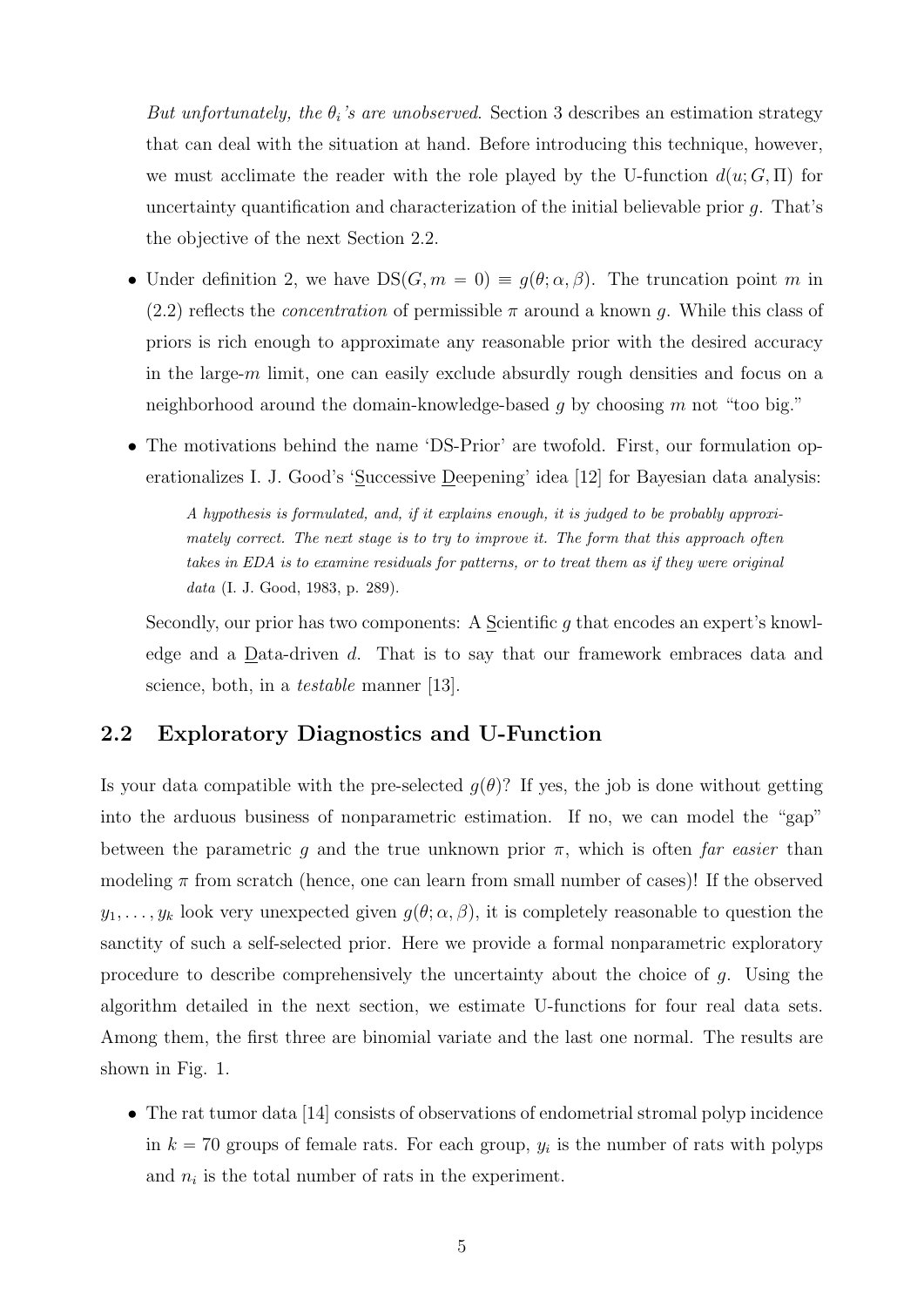

Figure 1: Graphical diagnostic tool: U-functions for (a) rat tumor data; (b) terbinafine and ulcer data; (c) rolling tacks data. The deviation from uniformity (red dotted line) indicates that the default prior contradicts the observed data. The flat shape of the U-function in panel (b) suggests Beta(1.24, 34.7) and  $\mathcal{N}(-1.17, 0.98)$  are consistent with the terbinafine and ulcer data, respectively.

- The terbinafine data [15] comprise  $k = 41$  studies, which investigate the proportion of patients whose treatment terminated early due to some adverse effect of an oral antifungal agent:  $y_i$  is the number of terminated treatments and  $n_i$  is the total number of patients in the experiment.
- The rolling tacks [16] data involve flipping a common thumbtack 9 times. It consists of 320 pairs,  $(9, y_i)$ , where  $y_i$  represents the number of times the thumbtack landed point up.
- The ulcer data consist of forty randomized trials of a surgical treatment for stomach ulcers conducted between 1980 and 1989 [17, 18]. Each of the 40 trials has an estimated log-odds ratio  $y_i | \theta_i \sim \mathcal{N}(\theta_i, s_i^2)$  that measures the rate of occurrence of recurrent bleeding given the surgical treatment.

Throughout, we have used the maximum likelihood estimates (MLE) for estimating the initial starting value of the hyperparameters. However, one can use any other reasonable choice, which may involve expert's judgment. What is important to note is the shape of the  $\hat{d}$ ; more specifically, its departure from uniformity, indicates the assumed conjugate prior  $g(\theta; \alpha, \beta)$  needs a 'repair' to resolve the prior-data conflict. For example, the flat shape of the estimated  $\hat{d}$  in Fig. 1(b) indicates that our initial selection of  $g(\theta; \alpha, \beta)$  is appropriate for the terbinafine and ulcer data. Therefore, one can proceed in turning the "Bayesian crank" with confidence using the parametric beta and normal prior respectively.

In contrast, Figs. 1(a,c) provide a strong warning in using  $g = \text{Beta}(\alpha, \beta)$  for the rat tumor and the rolling tacks experiments. The smooth estimated U-functions expose the nature of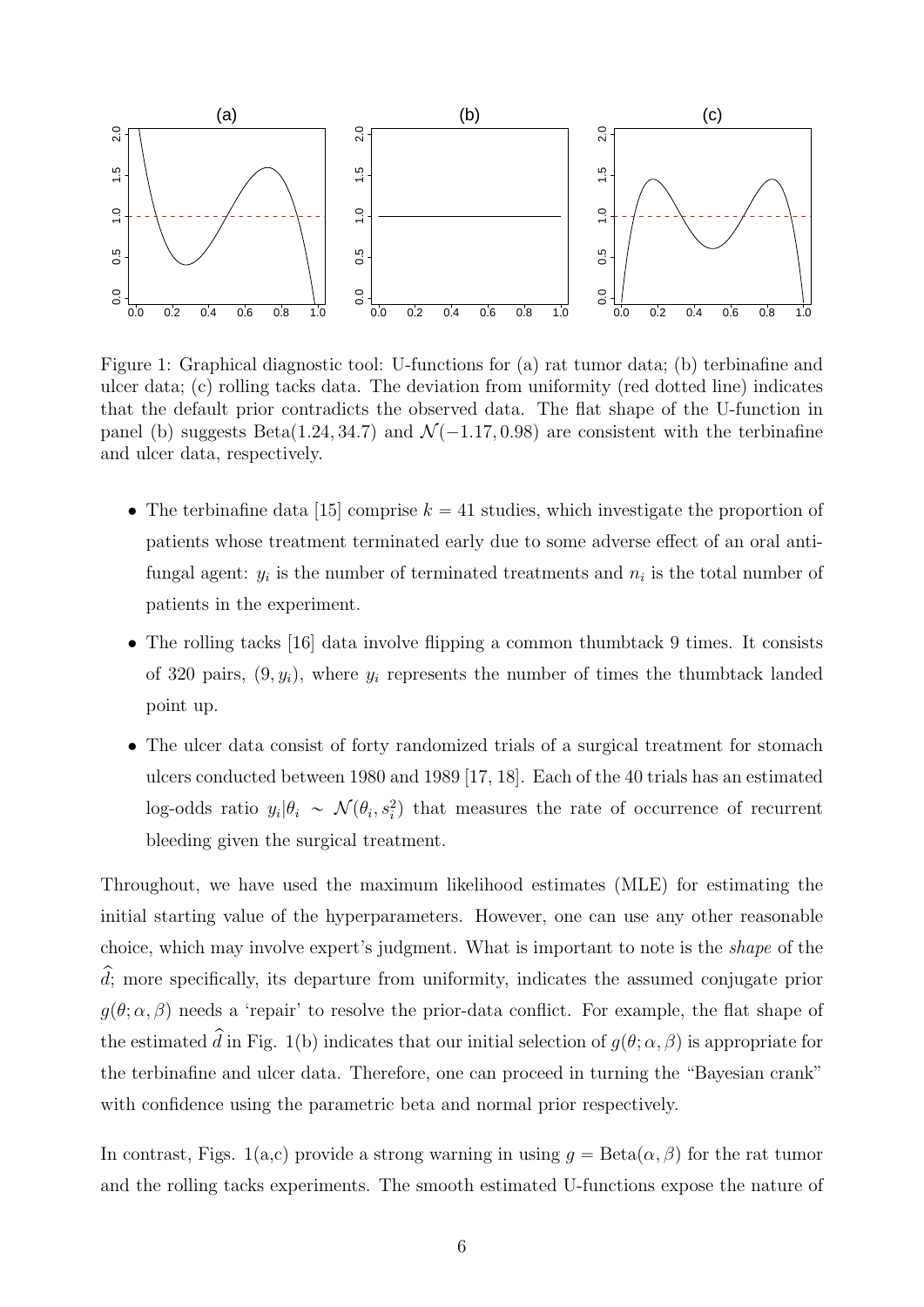the discrepancy that exists between  $q$  and the observed data by having an "extra" mode. Clearly, the answer does not lie in choosing a different  $(\alpha, \beta)$  as this cannot rectify the missing bimodality. This brings us to an important point: the full Bayesian analysis, by assigning hyperprior distribution on  $\alpha$  and  $\beta$ , is not always a fail-safe strategy and should be practiced with caution (not in a blind mechanical way). The bottom line is uncertainty in the prior probability model  $\neq$  uncertainty in  $\alpha$ ,  $\beta$ . A foolproof prior uncertainty model, thus, has to allow ignorance in terms of the *functional shape* around g. The foregoing discussion motivates the following entropy-like measure of uncertainty.

**Definition 3.** The  $q \text{LP}$  statistic for uncertainty quantification is defined as follows:

$$
qLP(G||\Pi) = \sum_{j} |LP[j; G, \Pi]|^{2}.
$$
 (2.4)

The motivation behind this definition comes from applying Parseval's identity in (2.2):  $\frac{1}{10}$  $\frac{1}{2}d^2(u; G, \Pi) = 1 + qLP(G||\Pi)$ . Thus, the proposed measure captures the departure of the U-function from uniformity. The following result connects our  $q L$ P statistic with relative entropy.

Theorem 1. The q LP uncertainty quantification statistic satisfies the following relation:

$$
qLP(G||\Pi) \approx 2 \times KL(\Pi||G), \tag{2.5}
$$

where KL $\Pi||G$  is the Kullback–Leibler (KL) divergence between the true prior  $\pi$  and its parametric approximate g.

*Proof.* Express KL-information divergence using U-functions by substituting  $G(\theta) = u$ :

$$
KL(\Pi||G) = \int \pi(\theta) \log \frac{\pi(\theta)}{g(\theta)} d\theta = \int_0^1 d(u; G, \Pi) \log d(u; G, \Pi) du.
$$
 (2.6)

Complete the proof by approximating  $d \log d$  in (2.6) via Taylor series  $(d-1) + \frac{1}{2}(d-1)^2$ .

We conclude this section with a few additional remarks:

- Our exploratory uncertainty diagnostic tool encourages "interactive" data analysis that is similar in spirit to Gelman et al.[19]. Subject-matter experts can use this tool to "play" with different hyperparameter choices in order to filter out the reasonable ones. This functionality might be especially valuable when multiple expert opinions are available.
- When  $\hat{d}$  shows evidence of the prior-data conflict, the question remains: what to do next? It is not enough to check the adequacy without informing the user an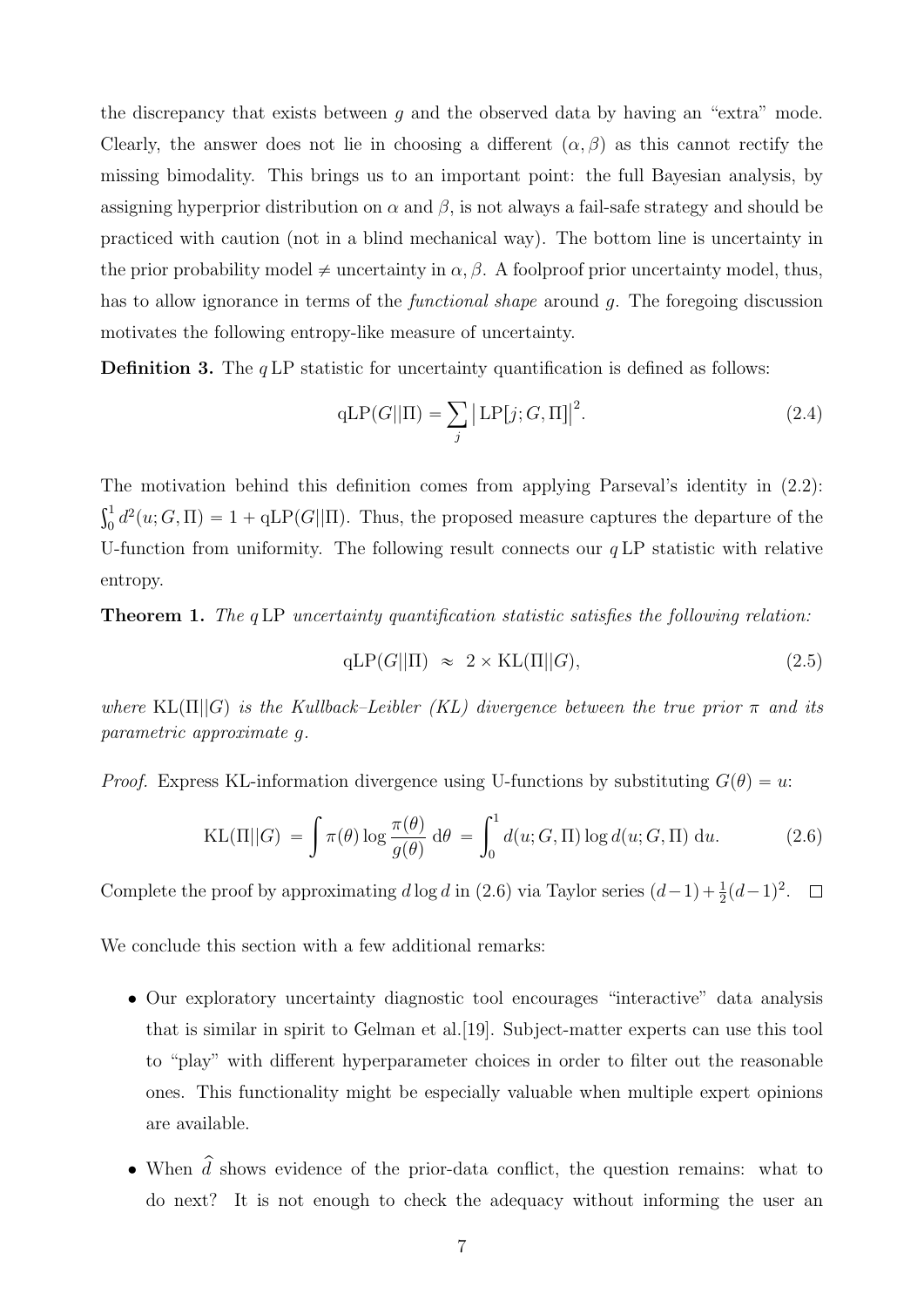explanation for the misfit or what is the "deeper" structure that is missing in the starting parametric prior. Fortunately, our  $DS(G, m)$  model suggests a simple, yet formal, guideline for upgrading:  $\hat{\pi}(\theta) = g(\theta; \hat{\alpha}, \hat{\beta}) \times \hat{d}[G(\theta); G, \Pi]$ , where the shape of  $\hat{d}(u; G, \Pi)$  captures the patterns which were not a priori anticipated. Hence our formalism simultaneously addresses the problem of uncertainty quantification and the subsequent model synthesis.

# 3 Estimation Method

### 3.1 Theory

In this Section, we lay out the key theoretical results that we use for designing our algorithm. Before deriving the general expressions under the LP-DS $(G, m)$  model, it is helpful to start by recalling the results for the basic conjugate model, i.e.,  $\Theta \sim DS(G, m =$ 0) and  $y_i|\theta_i$  $\hat{\sigma}$   $f(y_i|\theta_i)$  for  $i = 1, ..., k$ . Table 1 provides the marginal  $f_G(y_i)$  = ş  $\theta_i$   $f(y_i|\theta_i)g(\theta_i) d\theta_i$  and the posterior distribution  $\pi_G(\theta_i|y_i) = \frac{f(y_i|\theta_i)g(\theta_i)}{f_G(y_i)}$  for four commonly encountered distributions, with the Bayes estimate of  $h(\Theta_i)$  being denoted as  $\mathbb{E}_G[h(\Theta_i)|y_i] =$  $\theta_i$   $h(\theta_i)\pi_G(\theta_i|y_i)$  d $\theta_i$ . The subscript 'G' in these expressions underscores the fact that they are calculated for the conjugate g-model.

Table 1: Details on the distributions, their conjugate priors, and the resulting marginal and posterior distributions for four familiar distributions (two discrete and two continuous): Binomial, Poisson, Normal, and Exponential. For the normal-normal posterior  $\lambda_i = \sigma_i^2/(\sigma_i^2 + \sigma_i^2)$ β<sup>2</sup>) and in the marginal of the Poisson-gamma  $p = 1/(1 + \beta)$ . We use **B**( $\alpha, \beta$ ) =  $\frac{\Gamma(\alpha)\Gamma(\beta)}{\Gamma(\alpha+\beta)}$  to denote the normalizing constant of beta distribution.

| Family                          | Conjugate $g$ -prior          | Marginal $[f_G(y_i)]$                                                                    | Posterior $[\pi_G(\theta_i \mid y_i)]$                                      |
|---------------------------------|-------------------------------|------------------------------------------------------------------------------------------|-----------------------------------------------------------------------------|
| $Binomial(n_i, \theta_i)$       | $Beta(\alpha, \beta)$         | $\binom{n_i}{y_i} \frac{\mathbf{B}(\alpha+y_i,\beta-y_i+n_i)}{\mathbf{B}(\alpha,\beta)}$ | $Beta(\alpha + y_i, \beta - y_i + n_i)$                                     |
| Poisson $(\theta_i)$            | $\text{Gamma}(\alpha, \beta)$ | $\binom{y_i+\alpha-1}{y_i}p^{\alpha}(1-p)^{y_i}$                                         | Gamma $\left(\alpha+y_i,\frac{\beta}{1+\beta}\right)$                       |
| Normal $(\theta_i, \sigma_i^2)$ | Normal $(\alpha, \beta^2)$    | Normal $(\alpha, \sigma_i^2 + \beta^2)$                                                  | Normal $(\lambda_i \alpha + (1 - \lambda_i)y_i, (1 - \lambda_i)\sigma_i^2)$ |
| $Exp(\lambda)$                  | $\text{Gamma}(\alpha, \beta)$ | $\frac{\alpha\beta}{(1+\beta y)^{\alpha+1}}$                                             | Gamma $\left(\alpha+1,\frac{\beta}{1+\beta y_i}\right)$                     |

Next, we seek to extend these parametric results to LP-nonparametric setup in a systematic way. Especially, without deriving analytical expressions for each case separately, we want to establish a more general representation theory that is valid for all of the above and, in fact, extends to any conjugate pairs, explicating the underlying unity of our formulation.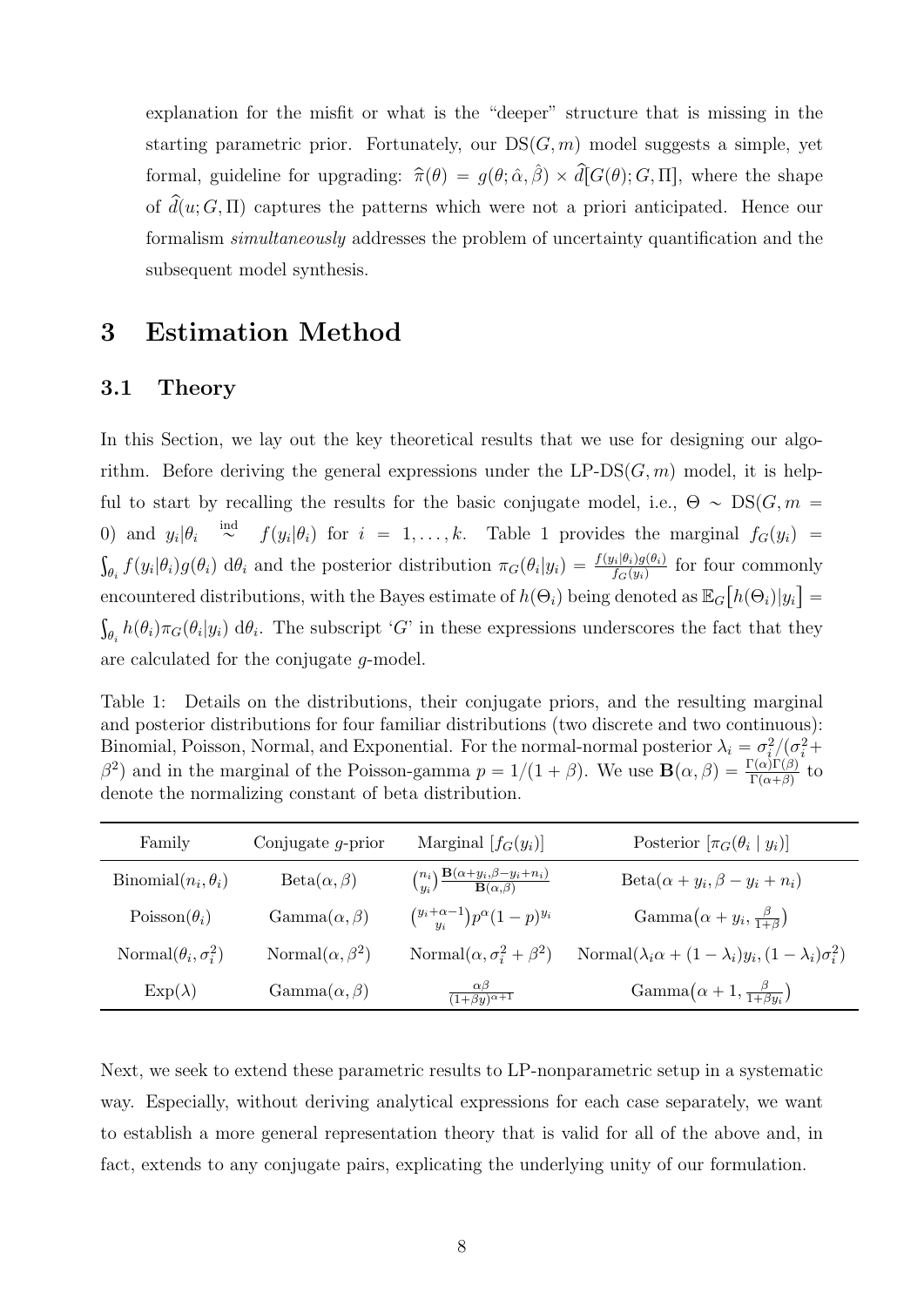Theorem 2. Consider the following model:

$$
y_i|\theta_i \stackrel{\text{ind}}{\sim} f(y_i|\theta_i), \quad (i = 1, \dots, k)
$$
  

$$
\Theta_i \stackrel{\text{ind}}{\sim} \pi(\theta),
$$

where  $\pi(\theta)$  is a member of  $DS(G, m)$  family (2.2), G being the associated conjugate prior. Under this framework, the following holds:

(a) The marginal distribution of  $y_i$  is given by

$$
f_{\text{LP}}(y_i) = f_G(y_i) \left( 1 + \sum_j \text{LP}[j; G, \Pi] \ \mathbb{E}_G[T_j(\Theta_i; G)|y_i] \right), \tag{3.1}
$$

į,

where  $\mathbb{E}_G[T_j(\Theta_i; G)|y_i] = \int_{\theta_i} \text{Leg}_j \circ G(\theta_i) \pi_G(\theta_i|y_i) d\theta_i$ .

(b) A closed-form expression for the posterior distribution of  $\Theta_i$  given  $y_i$  is

 $\mathbb{R}^2$ 

$$
\pi_{\text{LP}}(\theta_i|y_i) = \frac{\pi_G(\theta_i|y_i) \left(1 + \sum_j \text{LP}[j; G, \Pi] \ T_j(\theta_i; G)\right)}{1 + \sum_j \text{LP}[j; G, \Pi] \ \mathbb{E}_G[T_j(\Theta_i; G)|y_i]}
$$
(3.2)

(c) For any general random variable  $h(\Theta_i)$ , the Bayes conditional mean estimator can be expressed as follows:

$$
\mathbb{E}_{\text{LP}}[h(\Theta_i)|y_i] = \frac{\mathbb{E}_G[h(\Theta_i)|y_i] + \sum_j \text{LP}[j; G, \Pi] \mathbb{E}_G[h(\Theta_i)T_j(\Theta_i; G)|y_i]}{1 + \sum_j \text{LP}[j; G, \Pi] \mathbb{E}_G[T_j(\Theta_i; G)|y_i]}
$$
(3.3)

*Proof.* The marginal distribution for  $DS(G, m)$ -nonparametric model can be represented as:

$$
f_{\text{LP}}(y_i) = \int f(y_i|\theta_i) \times \{g(\theta_i; \alpha, \beta) d[G(\theta_i); G, \Pi]\} d\theta_i.
$$

Expanding the U-function in the LP-bases (2.2) yields

$$
f_{\text{LP}}(y_i) = f_G(y_i) + \sum_j \text{LP}[j; G, \Pi] \int T_j(\theta_i; G) f(y_i | \theta_i) g(\theta_i; \alpha, \beta) d\theta_i.
$$
 (3.4)

The next step is to recognize that

$$
f(y_i|\theta_i) g(\theta_i; \alpha, \beta) = f_G(y_i) \pi_G(\theta_i|y_i).
$$
\n(3.5)

Substituting (3.5) in the second term of (3.4) leads to

$$
\sum_{j} \text{LP}[j; G, \Pi] \int T_j(\theta_i; G) f(y_i | \theta_i) g(\theta_i; \alpha, \beta) d\theta_i = f_G(y_i) \sum_{j} \text{LP}[j; G, \Pi] \mathbb{E}_G[T_j(\Theta_i; G) | y_i].
$$
\n(3.6)

Complete the proof of part (a) by replacing (3.6) into (3.4).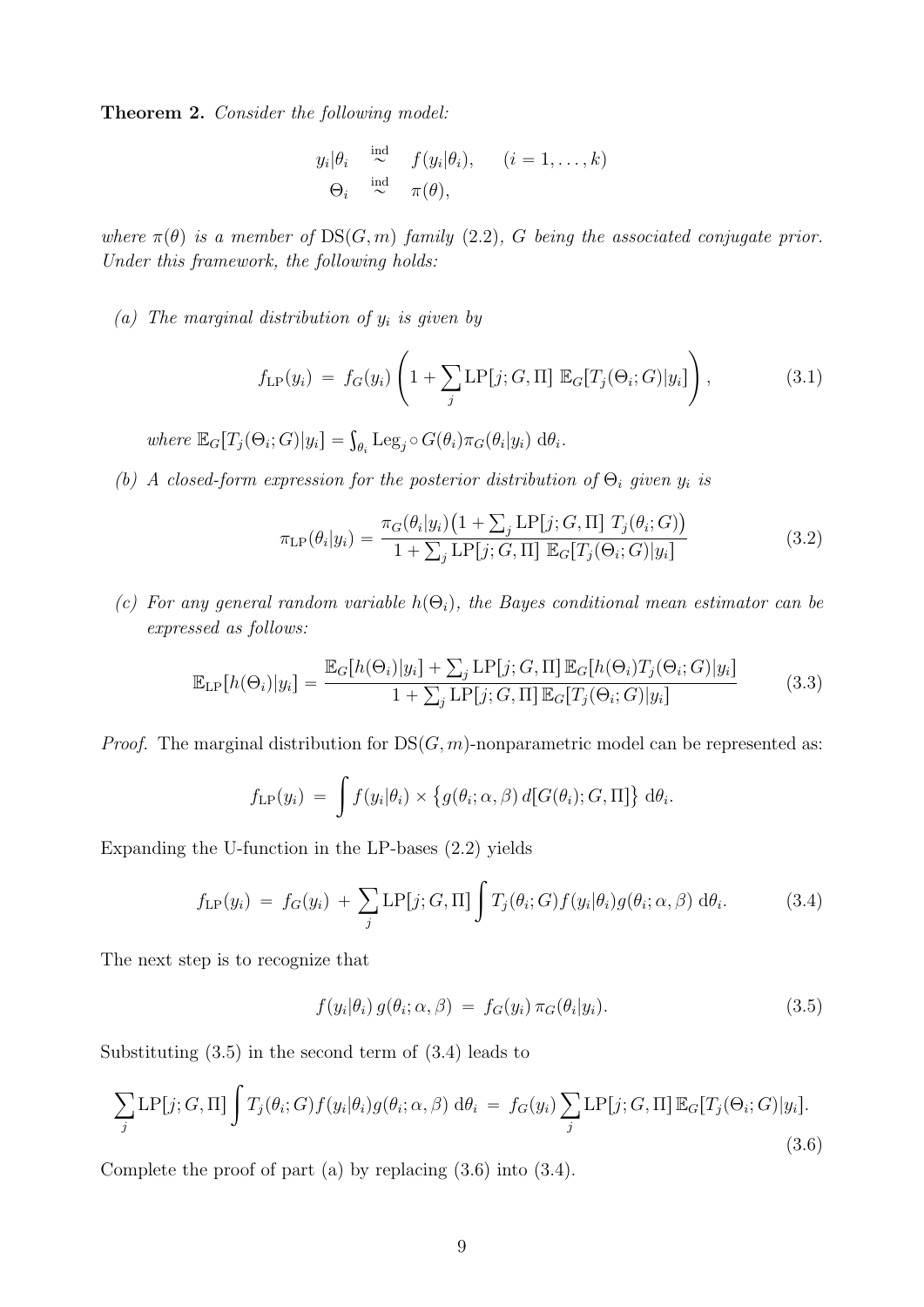For part (b) of posterior distribution calculation we have

$$
\pi_{\text{LP}}(\theta_i|y_i) = \frac{f(y_i|\theta_i) g(\theta_i; \alpha, \beta)}{f_{\text{LP}}(y_i)} \Big\{ 1 + \sum_j \text{LP}[j; G, \Pi] T_j(\theta_j; G) \Big\}.
$$
\n(3.7)

Combine (3.1) and (3.5) to verify that

$$
\frac{f(y_i|\theta_i) g(\theta_i; \alpha, \beta)}{f_{\text{LP}}(y_i)} = \frac{\pi_G(\theta_i|y_i)}{1 + \sum_j \text{LP}[j; G, \Pi] \mathbb{E}_G[T_j(\Theta_i; G)|y_i]}.
$$
(3.8)

Finish the proof of part (b) by replacing (3.8) into (3.7).

Part (c) is straightforward as

$$
\mathbb{E}_{\text{LP}}[h(\Theta_i)|y_i] = \int h(\theta_i) \pi_{\text{LP}}(\theta_i|y_i) \, d\theta_i,
$$

which is same as

$$
\frac{\int h(\theta_i)\pi_G(\theta_i|y_i)\{1+\sum_j \text{LP}[j;G,\Pi]T_j(\theta_j;G)\}\,\mathrm{d}\theta_i}{1+\sum_j \text{LP}[j;G,\Pi]\,\mathbb{E}_G[T_j(\Theta_i;G)|y_i]},
$$

by  $(3.2)$ . Hence, result  $(3.3)$  is immediate.

Our LP-Bayes recipe (3.1)-(3.3), admits some interesting overall structure: The usual 'parametric' answer multiplied by a correction factor involving  $LP[j; G, \Pi]$ 's. This decoupling pays dividends for theoretical interpretation as well as computation.

### 3.2 Algorithm

The critical parameters of our  $DS(G, m)$  model are the LP-Fourier coefficients, which, as is evident from (2.3), could be estimated simply by their empirical counterpart  $\widehat{LP}[j; G, \Pi] =$  $k^{-1} \sum_{i=1}^{k} T_j(\theta_i; G)$ . But as we pointed out earlier,  $\theta_1, \ldots, \theta_k$  are unobservable. How can we then estimate those parameters? While the  $\theta_i$ 's are unseen, it is interesting to note that they have left their footprints in the observables  $y_1, \ldots, y_k$  with distribution  $f(y_i) =$  $f(y_i|\theta_i)\pi(\theta_i) d\theta_i$ . Following the spirit of the EM-algorithm, an obvious proxy for  $T_j(\theta_i;G)$ would be its posterior mean  $\mathbb{E}_{LP}[T_j(\Theta_i; G)|y_i]$ , which also naturally arises in the expression (3.1). This leads to the following 'ghost' LP-estimates:

$$
\widetilde{\mathrm{LP}}[j; G, \Pi] = k^{-1} \sum_{i=1}^{k} \mathbb{E}_{\mathrm{LP}}[T_j(\Theta_i; G)|y_i], \tag{3.9}
$$

satisfying  $\mathbb{E}\{\widetilde{\mathrm{LP}}[j; G, \Pi]\} = \widehat{\mathrm{LP}}[j; G, \Pi]$   $(j = 1, ..., m)$ , by virtue of the law of iterated expectations. These estimates can then be refined via iterations.

 $\Box$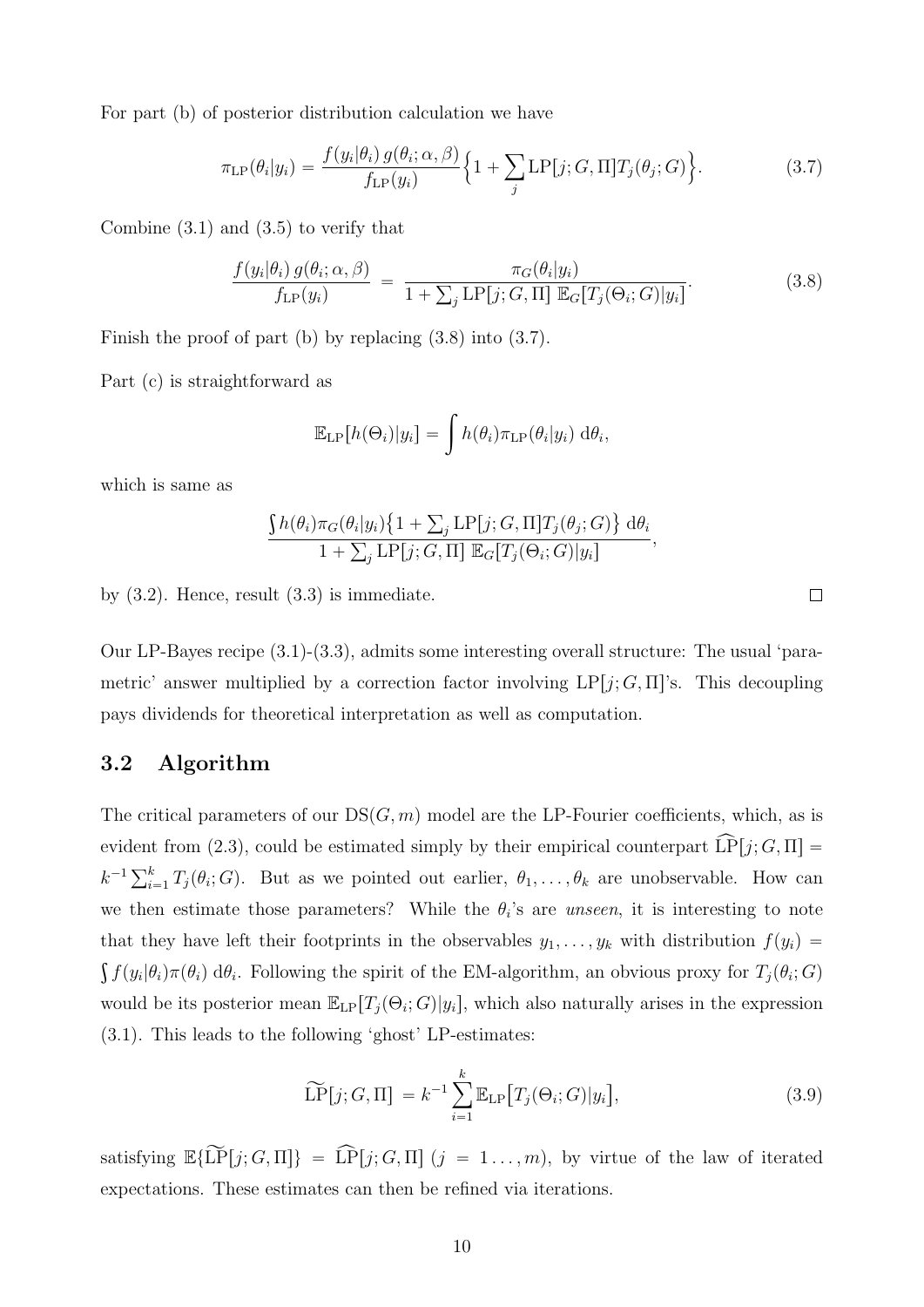Step 0. Input: Data  $(y_1, \ldots, y_k)$  and m. Choice of  $\alpha$  and  $\beta$ : based on expert's knowledge, otherwise, we use MLE empirical estimate as our default starting choice.

Step 1. Initialize:  $\text{LP}^{(0)}[j;G,\Pi] = 0$  for  $j = 1,\ldots,m$ . For iteration  $\ell > 0$ , perform steps  $(2-3)$  until convergence:  $\sum_{j=1}^{m}$  $|\widetilde{\text{LP}}^{(\ell)}[j; G, \Pi] - \widetilde{\text{LP}}^{(\ell-1)}[j; G, \Pi]$  $\vert^2 \leqslant \epsilon.$ 

Step 2. Compute  $\mathbb{E}_{\{\ell-1\}}[T_j(\Theta_i;G)|y_i]$  by plugging  $\{\widetilde{\operatorname{LP}}^{(\ell-1)}[j;G,\Pi]$  $\binom{m}{m}$  $\sum_{j=1}^{m}$  into (3.3), where  $h(\theta_i) = \text{Leg}_i \circ G(\theta_i).$ 

Step 3. Determine the 'ghost' LP-estimates:

$$
\widetilde{\mathrm{LP}}^{(\ell)}[j;G,\Pi] = k^{-1} \sum_{i=1}^k \mathbb{E}_{\{\ell-1\}}[T_j(\Theta_i;G)|y_i] \quad (j=1,\ldots,m).
$$

Step 4. Return the final estimated LP-coefficients of  $DS(G, m)$  model together with  $d(u; G, \Pi)$  and  $\hat{\pi}(\theta)$ .

We conclude this section with a few remarks on the algorithm:

- Taking inspiration from I. J. Good's type II maximum likelihood nomenclature [20], we call our algorithm  $Type-II$  Method of Moments (MOM), whose computation is remarkably tractable and does not require any numerical optimization routine.
- To enhance the results, we smooth the output of MOM-II algorithm as follows: determine significantly non-zero LP-coefficients via Schwartz's BIC-based smoothing. Arrange  $\widehat{\text{LP}}[j; G, \Pi]$ 's in a decreasing magnitude and choose m that maximizes

$$
\text{BIC}(m) = \sum_{j=1}^{m} |\widehat{\text{LP}}[j;G,\Pi]|^2 - \frac{m \log(k)}{k}.
$$

See Supplementary Appendix D for more details. Furthermore, Supplementary Appendix I discusses how MOM-II Bayes algorithm can be adapted to yield LP-maximum entropy prior density estimate [21].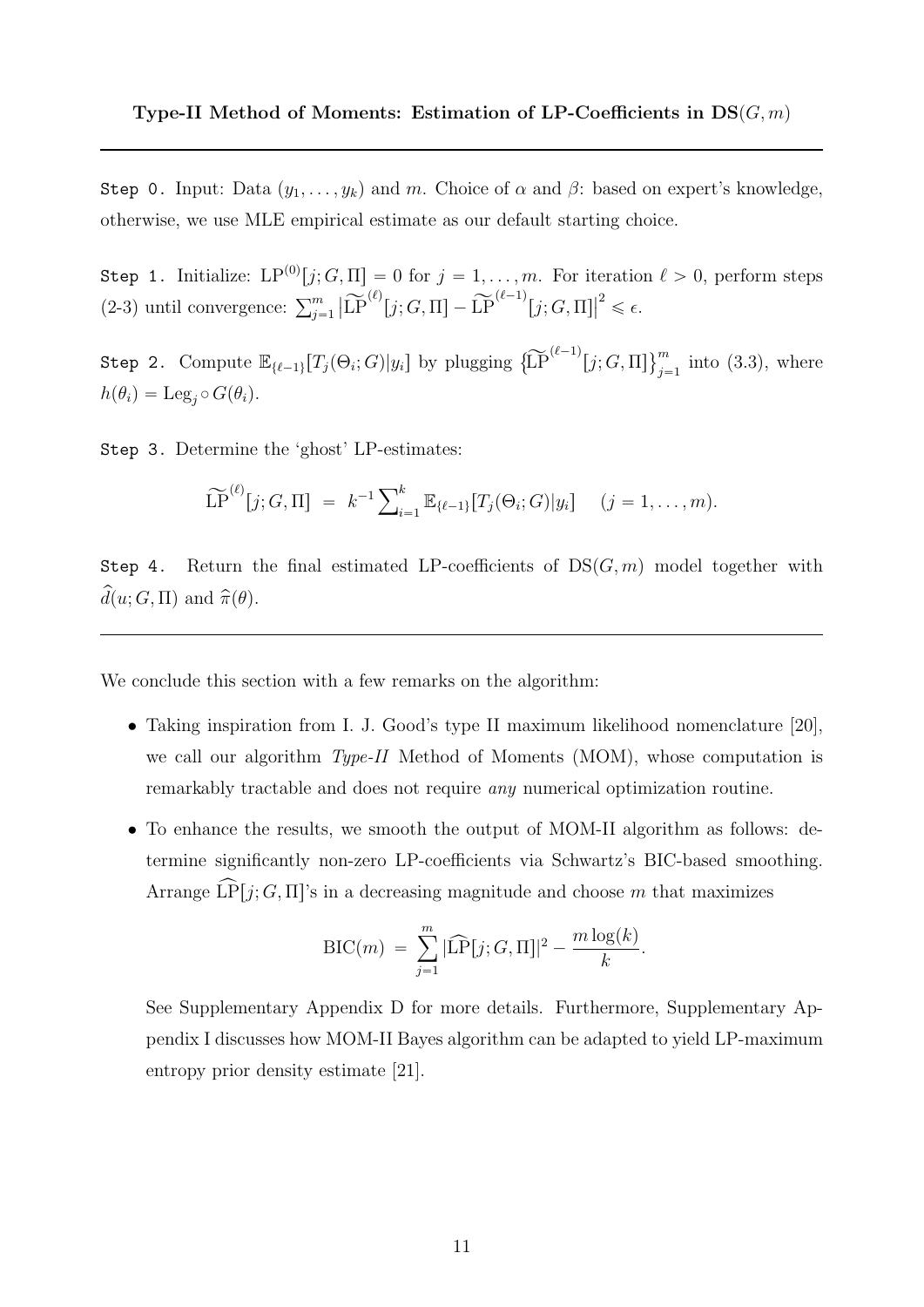### 3.3 Results

In addition to the rat tumor data (cf. Section 2.2), here we introduce and analyze three additional datasets: two binomial and one Poissonian example.

- The surgical node data [22] involves number of malignant lymph nodes removed during intestinal surgery. Each of the  $k = 844$  patients underwent surgery for cancer, during which surgeons removed surrounding lymph nodes for testing. Each patient has a pair of data  $(n_i, y_i)$ , where  $n_i$  represents the total nodes removed from patient i and  $y_i \sim \text{Bin}(n_i, \theta_i)$  are the number of malignant nodes among them.
- The Navy shipyard data [23] consists of  $k = 5$  samples of the number of defects  $y_i$ found in  $n_i = 5$  lots of welding material.
- The insurance data [24], shown in Table 4, provides a single year of claims data for an automobile insurance company in Europe. The counts  $y_i \sim \text{Poisson}(\theta_i)$  represent the total number of people who had i claims in a single year.

Figure 2 displays the estimated LP-DS $(G, m)$  priors along with the default parametric (empirical Bayes) counterparts. The estimated LP-Fourier coefficients together with the choices of hyperparameters  $(\alpha, \beta)$  are summarized below:

(a) Rat tumor data, g is the beta distribution with MLE  $\alpha = 2.30, \beta = 14.08$ :

$$
\hat{\pi}(\theta) = g(\theta; \alpha, \beta) [1 - 0.50T_3(\theta; G)].
$$
\n(3.10)

(b) Surgical node data, q is the beta distribution with MLE  $\alpha = 0.32$ ,  $\beta = 1.00$ :

$$
\hat{\pi}(\theta) = g(\theta; \alpha, \beta) [1 - 0.07T_3(\theta; G) - 0.11T_4(\theta; G) + 0.09T_5(\theta; G) + 0.13T_7(\theta; G)].
$$
 (3.11)

(c) Navy shipyard data, g is the Jeffreys prior with  $\alpha = 0.5$ ,  $\beta = 0.5$ :

$$
\hat{\pi}(\theta) = g(\theta; \alpha, \beta) [1 - 0.67T_1(\theta; G) + 0.90T_2(\theta; G)].
$$
\n(3.12)

(d) Insurance data, g is the gamma distribution with MLE  $\alpha = 0.70$  and  $\beta = 0.31$ :

$$
\hat{\pi}(\theta) = g(\theta; \alpha, \beta) \left[ 1 - 0.26 T_2(\theta; G) \right]. \tag{3.13}
$$

The rat tumor data shows a prominent bimodal shape, which should not come as a surprise in light of Fig. 1(a). For the surgical data, DS-prior puts excess mass around 0.4, which concurs with the findings of Efron [22, Sec 4.2]. In the case of the Navy shipyard data,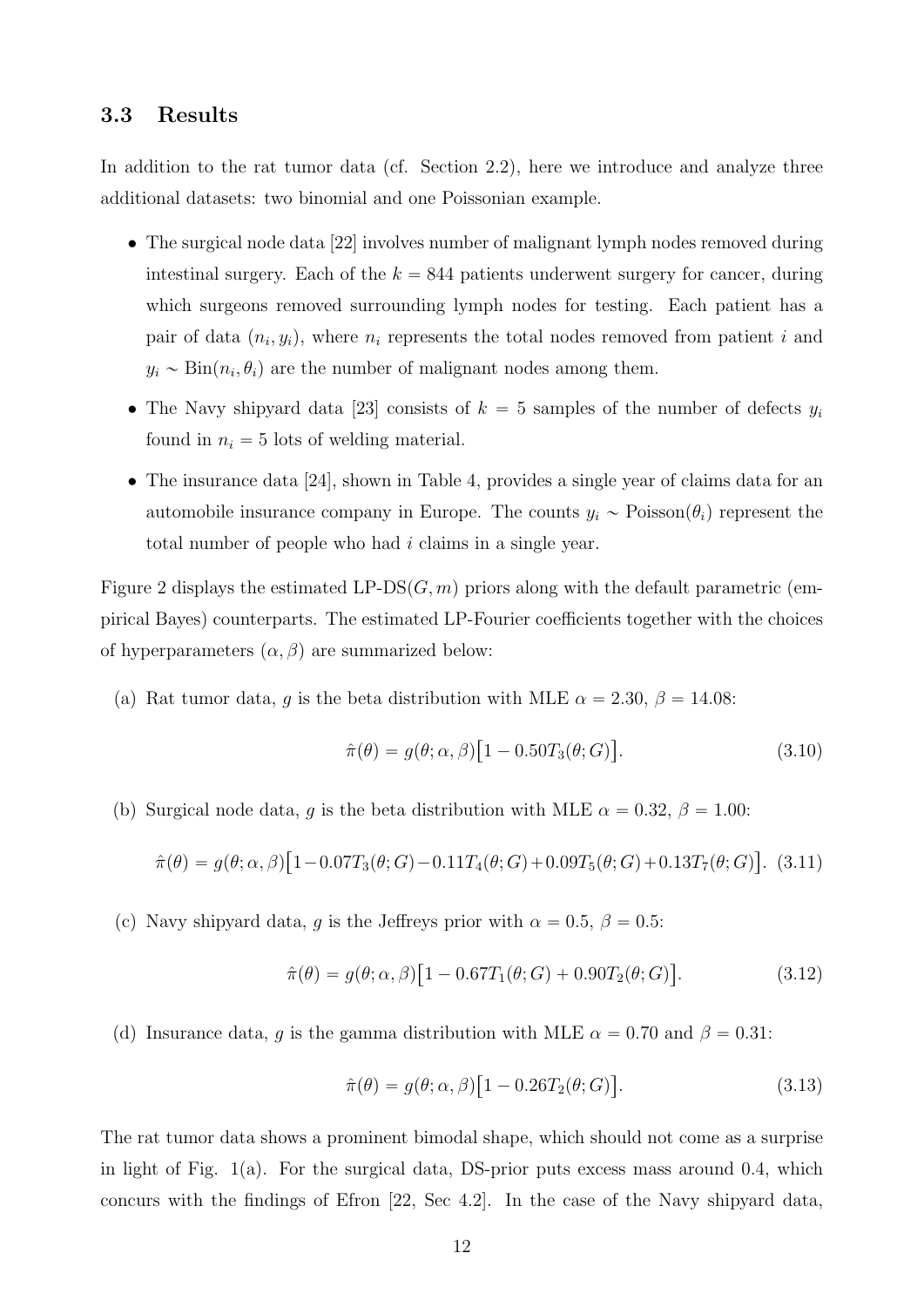

Figure 2: Comparisons of the  $DS(G, m)$  prior  $\hat{\pi}(\theta)$  (solid red) with the respective parametric EB (PEB) priors  $g(\theta; \alpha, \beta)$  (dashed blue) for the (a) rat tumor data, (b) surgical node data, (c) Navy shipyard data, and (d) insurance data.

our analysis corrects the starting "U" shaped Jeffreys prior to make it asymmetric with an extended peak at 0. This is quite justifiable looking at the proportions in the given data:  $(0/5, 0/5, 0/5, 1/5, 5/5)$ . Finally, for the insurance data, the starting gamma prior requires a second-order (dispersion parameter) correction to yield a bona-fide  $\hat{\pi}$  (3.13), which makes it slightly wider in the middle with sharper peak and tail.

## 4 Inference

## 4.1 MacroInference

A single study hardly provides adequate evidence for a definitive conclusion due to the limited sample size. Thus, often the scientific interest lies in combining several related but (possibly) heterogeneous studies to come up with an overall macro-level inference that is more accurate and precise than the individual studies. This type of inference is a routine exercise in clinical trials and public policy research.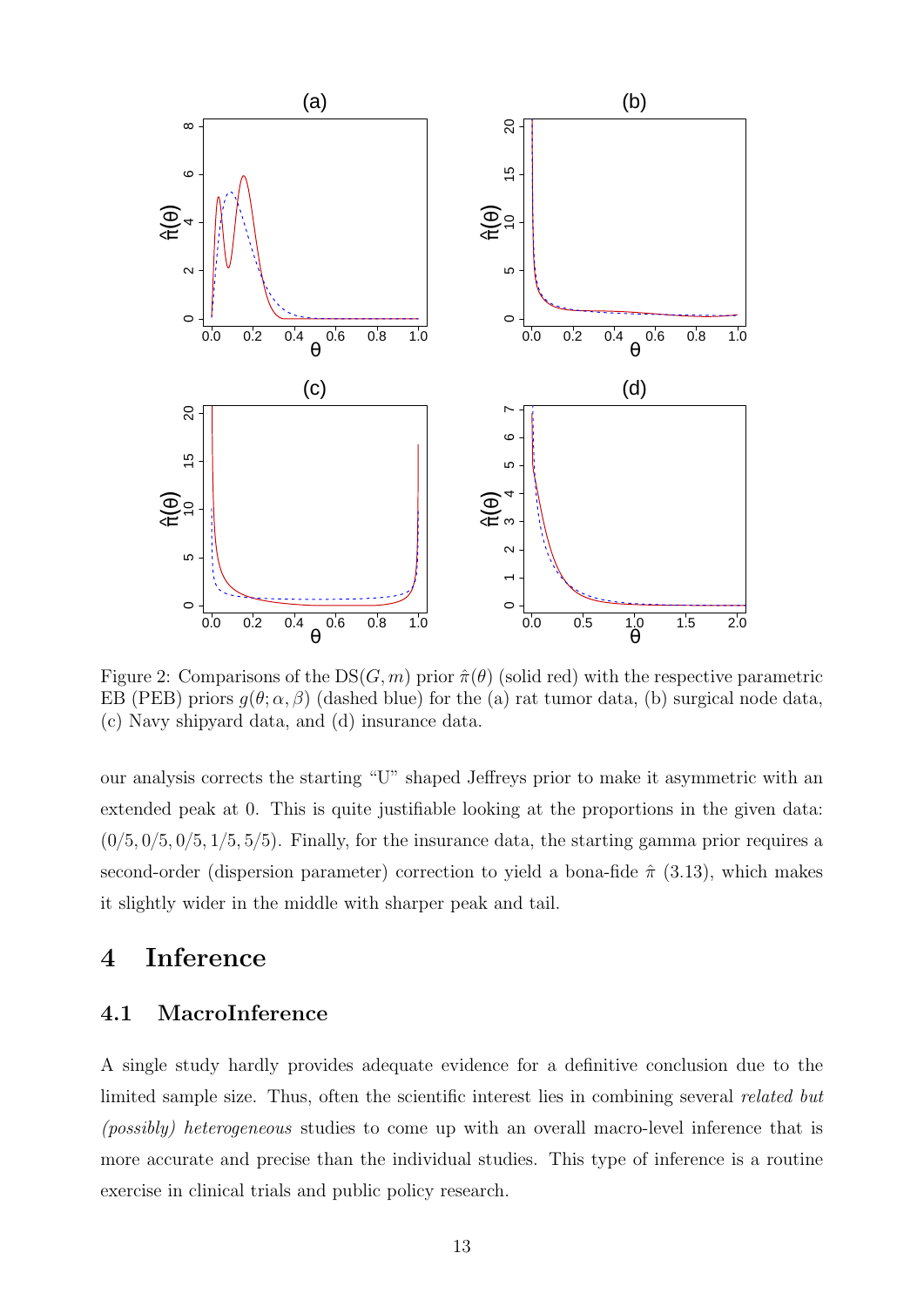**Terbinafine data analysis.** For the terbinafine data, the aim is to combine  $k = 41$ treatment arms with varying event rates and produce a pooled proportion of patients who withdrew from the study because of the adverse effects of oral anti-fungal agents. Recall that our U-function diagnostic in Fig. 1(b) indicated the parametric beta-binomial model with MLE estimates  $\alpha = 1.24$  and  $\beta = 34.7$  as a justifiable choice for this data. Thus the adverse event probabilities across  $k = 41$  studies can be summarized by the prior mean  $\frac{\alpha}{\alpha+\beta}$  = .034. We apply parametric bootstrap using DS(*G*, *m*)-sampler (see Supplementary Appendix C) with  $m = 0$  to compute the standard error (SE): 0.034  $\pm$  0.006, highlighted in the Fig. 3(b). If one assumes a single binomial distribution for all the groups (i.e., under homogeneity), then the 'naive' average  $\sum_{i=1}^{k} y_i / \sum_{i=1}^{k}$  $\sum_{i=1}^{k} n_i$  would lead to an overoptimistic biased estimate  $0.037 \pm 0.0034$ . In this example, heterogeneity arises due to overdispersion among the exchangeable studies. But there could be other ways too. An example is given in the following case study.

Rat tumor and rolling tacks data analysis. Can we always extract a "single" overall number to aptly describe k parallel studies? Not true, in general. In order to appreciate this, let us look at Figs. 3 (a,c), which depict the estimated DS-prior for the rat tumor and rolling tacks data. We highlight two key observations:

1. Mixed population. The bimodality indicates the existence of two distinct groups of  $\theta_i$ 's. We call this "*structured heterogeneity*," which is in between two extremes: homogeneity and complete heterogeneity (where there is no similarity between the  $\theta_i$ 's whatsoever). The presence of two clusters for the rolling tacks data was previously detected by Jun Liu [25]. The author further noted, "Clearly, this feature is unexpected and cannot be revealed by a regular parametric hierarchical analysis using the Beta-binomial priors." One plausible explanation for this two-group structure was attributed to the fact that the tack data were produced by two persons with some systematic difference in their flipping. On the other hand, the bimodal shape of the rat example was not previously anticipated [26, 27, 14]. The resulting two groups of rat tumor experiments are enumerated in the Table 2. Although we do not have the necessary biomedical background to scientifically justify this new discovery, we are aware that potentially numerous factors (e.g., experimental design, underlying conditions, selection of specific groups of female rats) may contribute to creating this systemic variation.

2. From single mean to multiple modes. An attempt to combine the two subpopulations using a single prior mean (as carried out for the terbinafine example) would result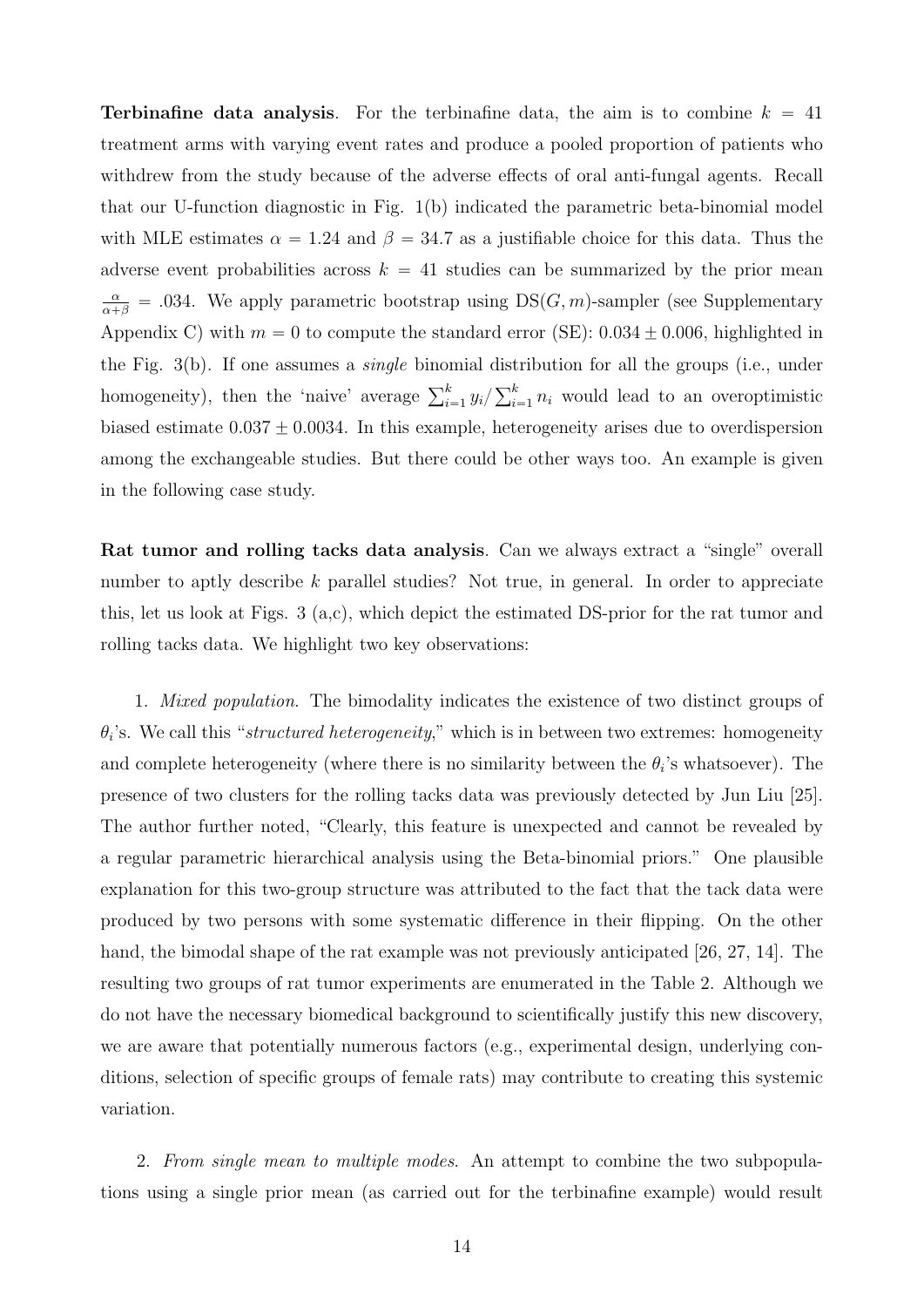

Figure 3: Estimated macro-inference summary along with standard errors (using smooth bootstrap) are shown. Panel (a) displays the rat tumor data modes located at  $0.034 (\pm 0.016)$ and 0.156 ( $\pm$ 0.016). Panel (b) shows the estimated unimodal prior of the terbinafine data has a mean at 0.034 ( $\pm$ 0.006). Panel (c) presents the modes of the rolling tacks data at  $0.55$  ( $\pm 0.022$ ) and 0.77 ( $\pm 0.018$ ).

Table 2: Two group partitions of the rat tumor studies based on K-means clustering on the posterior mode predictions (see Section 4.3 and Fig. 5(c)).

| Group          | <b>Studies</b>                                                                             |
|----------------|--------------------------------------------------------------------------------------------|
| $\mathbf{1}$   | $(0,20), (0,20), (0,20), (0,20), (0,20), (0,20), (0,20), (0,19), (0,19), (0,19), (0,19)$   |
|                | $(0,18), (0,18), (0,17), (1,20), (1,20), (1,20), (1,20), (1,19), (1,19), (1,18), (1,18)$   |
|                | $(3,27), (2,25), (2,24), (2,23), (2,20), (2,20), (2,20), (2,20), (2,20), (2,20), (1,10)$   |
| $\overline{2}$ | $(5,49), (2,19), (5,46), (2,17), (7,49), (7,47), (3,20), (3,20), (2,13), (9,48), (10,50)$  |
|                | $(4,20), (4,20), (4,20), (4,20), (4,20), (4,20), (4,20), (10,48), (4,19), (4,19), (4,19)$  |
|                | $(5,22), (11,46), (12,49), (5,20), (5,20), (6,23), (5,19), (6,22), (6,20), (6,20), (6,20)$ |
|                | (16,52), (15,46), (15,47), (9,24)                                                          |

in overestimating one group and underestimating another. We prefer modes of  $\hat{\pi}(\theta)$ , along with their SEs, as a good representative summary, which can be easily computed by the nonparametric smooth bootstrap via  $DS(G, m)$  sampler.

Learning from big heterogeneous studies is one of the most important yet unsettled matters of modern macroinference [28, 18]. Our key insight is the realization that the 'science of combining' critically depends on the shape of the estimated prior. One interesting and commonly encountered case is multimodal structure of the learned prior. In such situations, instead of the prior-mean summary, we recommend group-specific modes. Our algorithm is also capable of finding data-driven clusters of the partially exchangeable studies in a fully automated manner.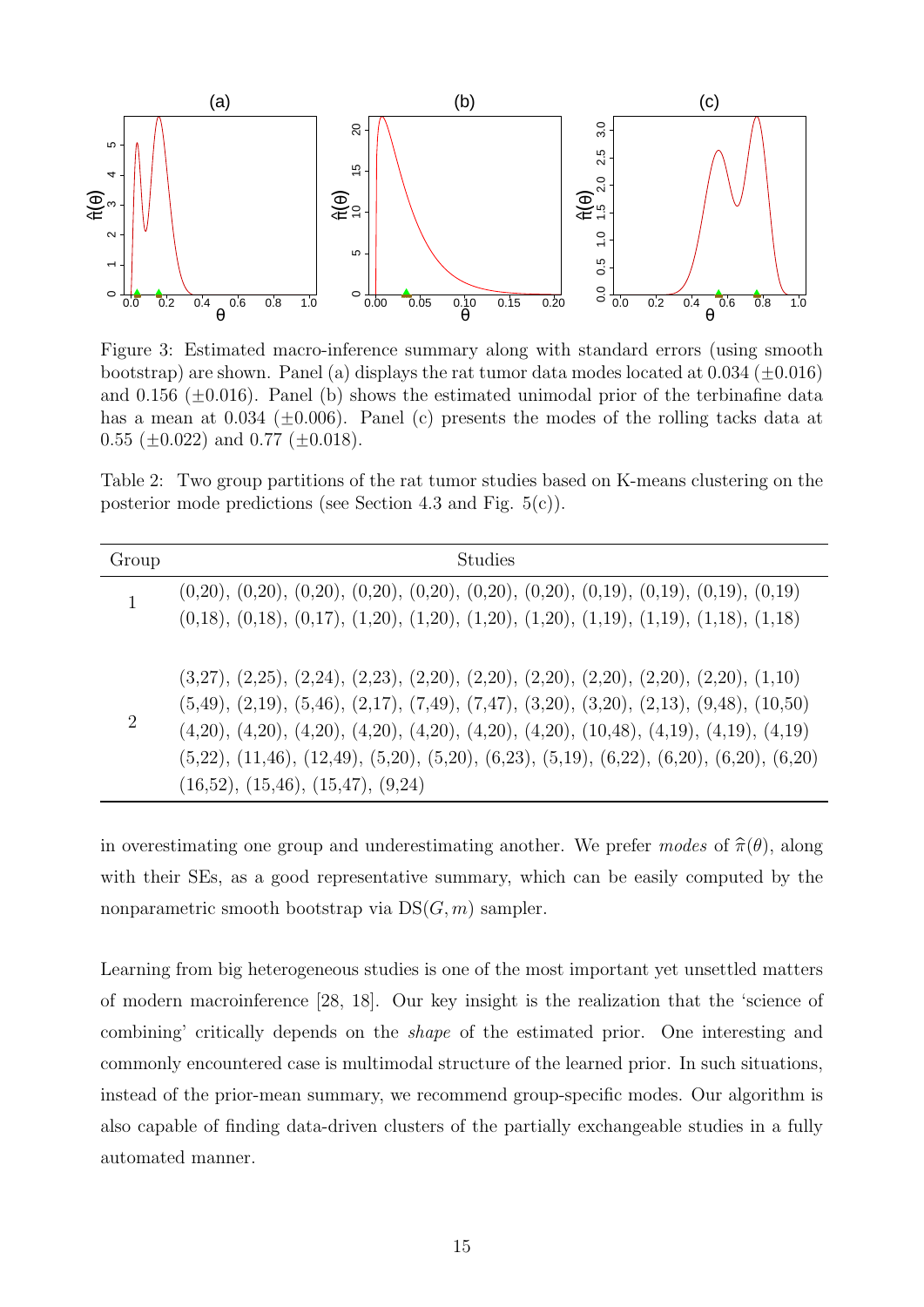

Figure 4: Panel (a) shows the U-function, while panel (b) compares the DS-prior  $\hat{\pi}(\theta)$ (solid red) with the PEB prior  $g(\theta; \alpha, \beta)$  (dashed blue) for the arsenic data. Based on the estimated macro-inference summary along with standard errors (using smooth bootstrap), the best consensus value is the mode 13.6  $(\pm 0.242)$ .

### 4.2 Learning From Uncertain Data

An important problem of measurement science that routinely appears in metrology, chemistry, physics, biology, and engineering can be stated as follows: measurements are made by k different laboratories in the form of  $y_1, \ldots, y_k$  along with their estimated standard errors  $s_1, \ldots, s_k$ . Given this uncertain data, a fundamental problem of interest is inference concerning: (i) estimation of the consensus value of the measurand, and (ii) evaluation of the associated uncertainty. The data in Table 3 are an example of such an inter-laboratory study involving  $k = 28$  measurements for the level of arsenic in oyster tissue. The study was part of the National Oceanic and Atmospheric Administration's National Status and Trends Program Ninth Round Intercomparison Exercise [29].

Table 3: Measurements (sorted) along with their uncertainty from different laboratories in arsenic data.

| Laboratory                                                                        |  |  |  | $1 \t 2 \t 3 \t 4 \t 5 \t \cdots \t 25 \t 26 \t 27$ |  | -28 |
|-----------------------------------------------------------------------------------|--|--|--|-----------------------------------------------------|--|-----|
| Measurement $(y_i)$ 9.78 10.18 10.35 11.60 12.01 $\cdots$ 14.70 15.00 15.10 15.50 |  |  |  |                                                     |  |     |
| Uncertainty $(s_i)$ 0.30 0.46 0.07 0.78 2.62 $\cdots$ 0.30 1.00 0.20 1.60         |  |  |  |                                                     |  |     |

**Arsenic data analysis**. We start with the DS-measurement model:  $Y_i | \Theta_i = \theta_i \sim \mathcal{N}(\theta_i, s_i^2)$ and  $\Theta_i \sim DS(G, m)$   $(i = 1, ..., 28)$  with G being  $\mathcal{N}(\mu, \tau^2)$ . The shape of the estimated Ufunction in Fig. 4(a) indicates that the pre-selected prior  $\mathcal{N}(\hat{\mu} = 13.22, \hat{\tau}^2 = 1.85^2)$  is clearly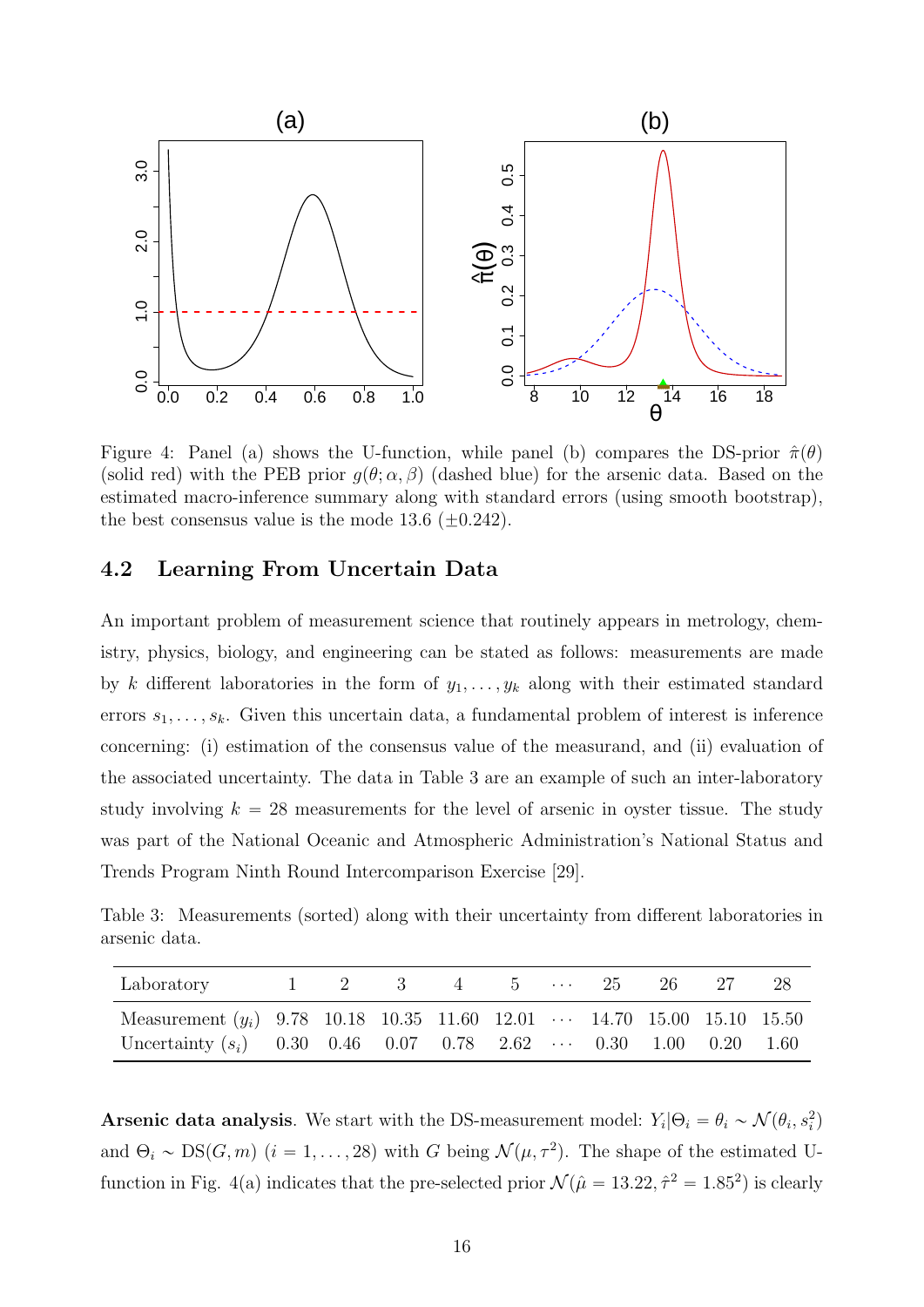unacceptable for arsenic data, thereby disqualifying the classical Gaussian random effects model [30]. The DS-corrected  $\hat{\pi}$  shows some interesting asymmetric pattern with two-bumps. The left-mode represents measurements from three laboratories that are unlike the majority. The result of our macro-inference is shown in Fig. 4(b), which delivers the consensus value  $13.6 \pm 0.24$ . This is clearly far more resistant to fairly extreme low measurements and surprisingly, also more accurate when compared to the parametric EB estimate  $13.22 \pm 0.26$ . Most importantly, our scheme provides an automated solution to the fundamental problem of which (as well as how) measurements from the participating laboratories should be combined to form a best consensus value. Possolo [31] fits a Bayesian hierarchical model with prior as Student's  $t_{\nu}$ , where the degrees of freedom was also treated as a random variable over some arbitrary range  $\{3, \ldots, 118\}$ . Although a heavy-tailed Student's t-distribution is a good choice to 'robustify' the analysis, it fails to capture the inherent asymmetry and the finer modal structure on the left. Distinguishing long-tail from bimodality is an important problem of applied statistics by itself.

To summarize, there are several attractive features of our general approach: (i) it adapts to the structure of the data, yet (ii) allows the use of expert opinion to go from knowledgebased prior to statistical prior; (iii) if multiple expert opinions are available, one can also use the U-diagnostic for reconciliation–exploratory uncertainty assessment; (iv) it avoids the questionable exercise of detecting and discarding apparently unusual measurements [32], and finally (v) our theory is still applicable for very small number of parallel cases (cf. Fig.  $2(c)$ ), a situation which is not uncommon in inter-laboratory studies.

### 4.3 MicroInference

The objective of microinference is to estimate a specific microlevel  $\theta_i$  given  $y_i$ . Consider the rat tumor example where, along with earlier  $k = 70$  studies, we have an additional current experimental data, that shows  $y_{71} = 4$  out of  $n_{71} = 14$  rats developed tumors. How can we estimate the probability of a tumor for this new clinical study? There could be at least three ways to answer this question:

- Frequentist MLE estimate: An obvious estimate would be the sample proportion  $\widetilde{\theta}_i$ :  $y_{71}/n_{71} = 0.286$ . This operates in an isolated manner, completely ignoring the additional historical information of  $k = 70$  studies.
- Parametric empirical Bayes estimate: It is reasonable to expect that the historical data from earlier studies may be related to the current 71st study, thus borrowing information can result in improved estimator of  $\theta_{71}$ . Bayes posterior mean estimate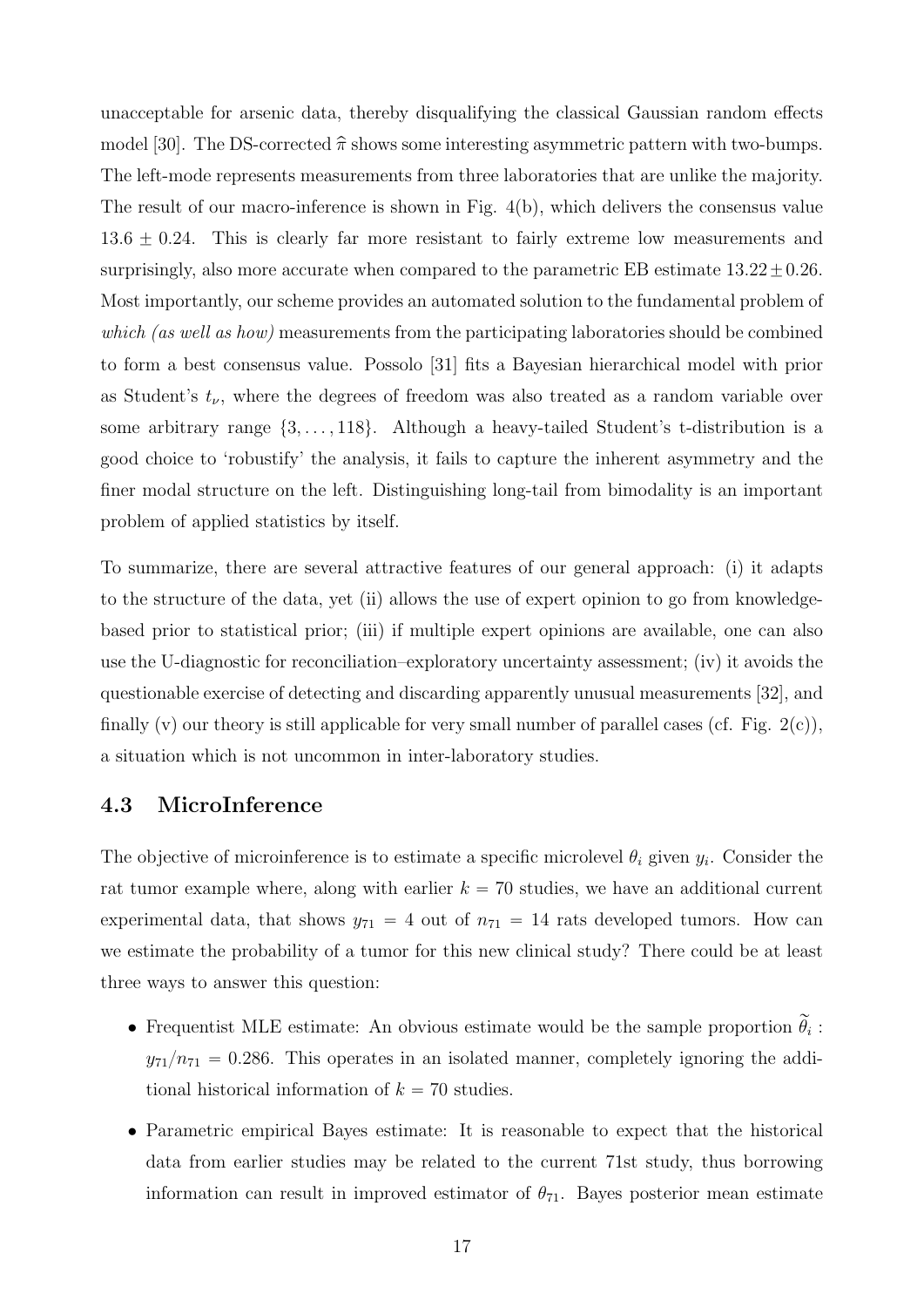$\check{\theta}_i = \mathbb{E}_G[\Theta_i|y_i]$  operationalizes this heuristic, which in the Binomial case takes the following form:

$$
\breve{\theta}_i = \frac{n_i}{\alpha + \beta + n_i} \widetilde{\theta}_i + \frac{\alpha + \beta}{\alpha + \beta + n_i} \mathbb{E}_G[\Theta]. \tag{4.1}
$$

This is famously known as Stein's shrinkage formula [33, 34], as it pulls the sample proportions toward the *overall* mean of the prior  $\frac{\alpha}{\alpha+\beta}$ . For smaller  $(n_i)$  studies, shrinkage intensity is higher, which allows them to learn from other experiments.

• Nonparametric Elastic-Bayes estimate: Is it a wise strategy to shrink all  $\tilde{\theta}_i$ 's toward the grand mean 0.14? Interestingly, this shrinking point is near the valley between the twin-peaks of the rat tumor prior density estimate (verify from Fig.  $3(a)$ ) and therefore may not represent a preferred location. Then, where to shrink? Ideally, we want to learn only from the *relevant* subset of the full dataset–selective shrinkage, e.g., for rat data, it would be the group 2 of Table 2. This brings us to the question: how to rectify the parametric empirical Bayes estimate  $\check{\theta}_i$ ? The formula (3.3) gives us the required (nonlinear) adjusting factor:

$$
\widehat{\theta}_i = \frac{\widecheck{\theta}_i + \sum_j \widehat{\text{LP}}[j; G, \Pi] \mathbb{E}_G[\Theta_i T_j(\Theta_i; G)|y_i]}{1 + \sum_j \widehat{\text{LP}}[j; G, \Pi] \mathbb{E}_G[T_j(\Theta_i; G)|y_i]},\tag{4.2}
$$

dictating the magnitude and direction of shrinkage in a completely data-driven manner via LP-Fourier coefficients. Note that when  $d \equiv 1$ , i.e., all the LP[j; G, II] are zero, (4.2) reproduces the parametric  $\check{\theta}_i$ . Due to its flexibility and adaptability, we call this the Elastic-Bayes estimate. This can be considered as a nonparametric class of shrinkage estimators that starts with the classical Stein's formula and rectifies it by looking at the data.

Rat tumor example. Figure 5 compares Stein's empirical Bayes estimate with our Elastic-Bayes estimate for the all  $k = 70$  tumor rates. Posterior mean, median, and mode of  $\theta_j$ 's are shown side by side in three plots. The departure from the  $45^{\circ}$  reference line is a consequence of "adaptive shrinkage." Elastic-Bayes automatically shrinks the empirical  $\tilde{\theta}_i$  towards the representative modes (0.034 and 0.156), whereas the Stein's PEB estimate uses the grand mean ( $\approx 0.14$ ) as the shrinking target for all the tumor rates. This is particularly prominent in Fig. 5 (c) for maximum a posteriori (MAP) estimates. As before, for heterogeneous population, we prescribe posterior mode as the final prediction.

The Pharma-example. Our DS Elastic-Bayes estimate is especially powerful in the presence of prior-data conflict. To illustrate this point, we report a small simulation study. The goal is to compare MSE for frequentist MLE, parametric empirical Bayes, and nonparamet-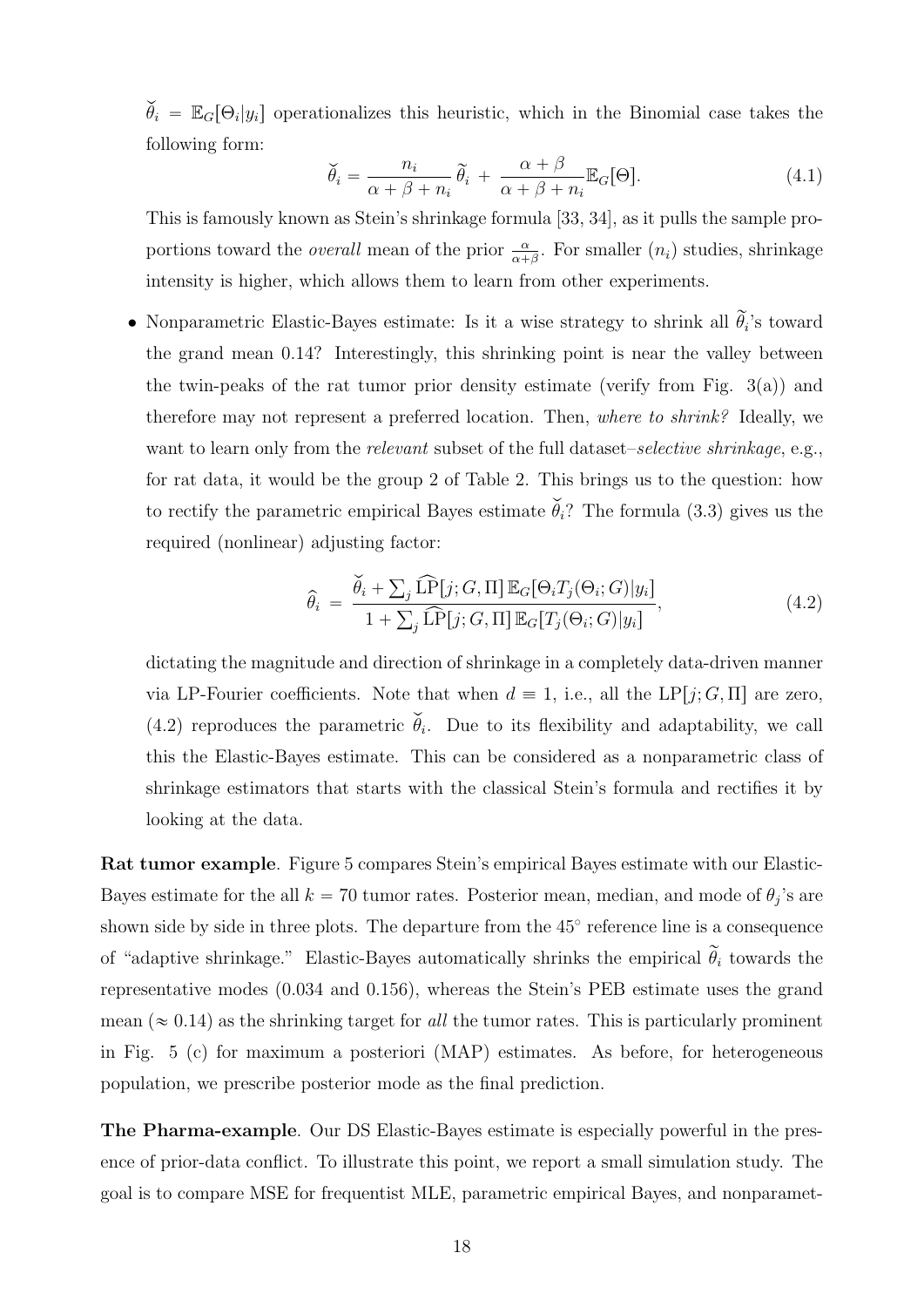

Figure 5: Comparisons of DS Elastic-Bayes and PEB posterior predictions of the rat tumor data: (a) posterior means, (b) posterior medians, and (c) posterior modes. The vertical red triangles indicate the location of the modes on the DS prior; the blue triangles respectively denote the mean, median, and mode of the parametric  $Beta(\hat{\alpha} = 2.3, \hat{\beta} = 14.08)$ .

ric Elastic-Bayes estimates for a new study  $y_{\text{new}}$  in various levels of prior-data conflict. To capture the prior-data conflict, we consider the following model for  $\pi(\theta)$  and  $y_{\text{new}}$ :

$$
\pi(\theta) = \eta \text{Beta}(5, 45) + (1 - \eta) \text{Beta}(30, 70)
$$

$$
y_{\text{new}} \sim \text{Bin}(50, 0.3).
$$

The parameter  $\eta$  varies from 0 to 0.50 in increments of 0.05; as  $\eta$  increases we introduce more heterogeneity into the true prior distribution and exacerbate the prior-data conflict between  $\pi(\theta)$  and  $y_{\text{new}}$ ; see Fig. 6(a). We simulated  $k = 100 \ \theta_i$  from  $\pi(\theta)$ , with which we generate  $y_i | \theta_i \sim Bin(60, \theta_i)$ . Using the Type-II MoM algorithm on the simulated data set, we found  $\hat{\pi}$ . After generating  $y_{\text{new}}$ , we then determined the frequentist MLE, parametric EB (PEB), and the nonparametric elastic Bayes estimates of the mode. For each value of  $\eta$ , we repeated this process 250 times and found the mean squared error (MSE) for each estimate. To better illustrate the impact of prior-data conflicts, we used ratio of PEB MSE to frequentist MSE and PEB MSE to DS MSE. The results are shown in Fig. 6 (b).

The Elastic-Bayes estimate outperforms the Stein's estimate for all  $\eta$ . More importantly the efficiency of our estimate continues to increase with the heterogeneity. This is happening because elastic Bayes performs selective shrinkage of sample proportion towards the appropriate mode (near 0.3) and thus gains "strength" by combining information from 'similar' studies even when the contamination in the study population increases. An interesting observation is the performance of the frequentist MLE estimate; as the data becomes more heterogeneous, the frequentist MLE shows improvement with respect to the Stein's PEB estimate. Our simulation depicts a scenario that is very common in historic-controlled clinical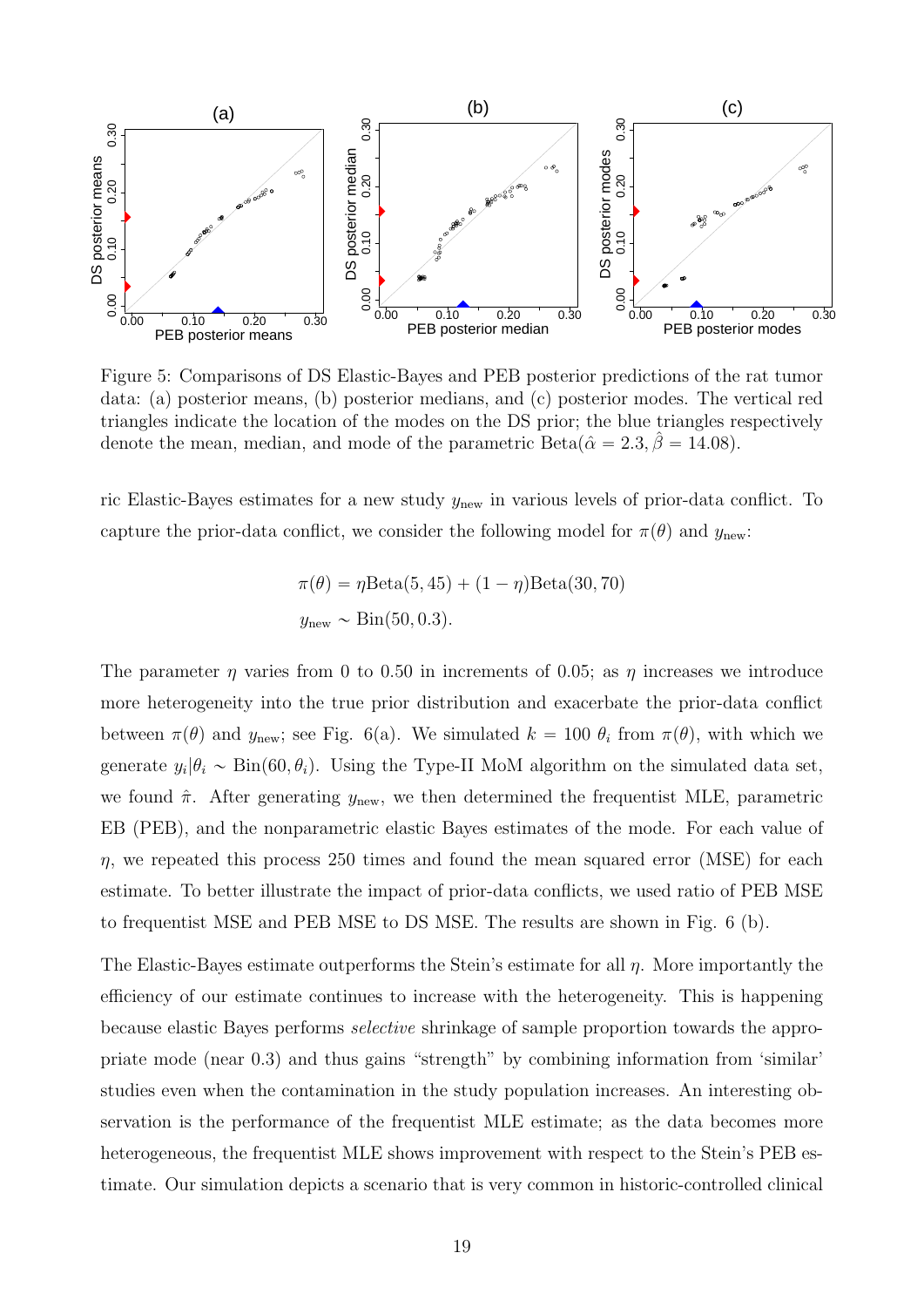

Figure 6: Panel (a) illustrates the prior-data conflict for  $\eta = 0.1$  versus  $\eta = 0.4$ ; <sup>\*\*</sup> denotes 0.3, the true mean of  $y_{\text{new}}$ . Panel (b) shows the MSE ratios for PEB to Frequentist MLE (PEB/FQ; green) and PEB to DS (PEB/DS; red) with respect to  $\eta$ . Notice that as more prior-data conflict is introduced, DS outperforms PEB while frequentist MLE performance improves.

trials, where the heterogeneity arises due to changing conditions. Additional comparisons with other empirical Bayes procedures can be found in Supplementary Appendix G.

Three additional real examples. Figure 7 shows the posterior plots for specific studies in four of our data sets: surgical node, rat tumor, Navy shipyard, and rolling tacks. In studies like the surgical node data, personalized predictions are typically valuable. Figure 7(a) shows posterior distributions for three selected patients, which are indistinguishable from Efron's deconvolution answer [35, Fig. 4]; the patient with  $n_i = 32$  and  $y_i = 7$  shows almost certainly  $\theta_i > 0.5$ , i.e., he or she is highly prone to positive lymph nodes, and thus should be referred to follow-up therapy. With regard to the rat tumor data, Fig. 7(b) depicts the DS-posterior distribution of  $\theta_{71}$  along with its parametric counterpart  $\pi_G(\theta_{71}|y_{71}, n_{71})$ . Interestingly, the DS nonparametric posterior shows less variability; this possibly has to do with the selective learning ability of our method, which learns from similar studies (e.g. group 2), rather than the whole heterogeneous mix of studies. We see similar phenomena in the rolling tacks data, where panel (d):  $y_i = 3$ , is more reflective of the first mode and panel (f):  $y_i = 8$ , of the second. Panel (e) shows the bimodal posterior for  $y_i = 6$  case. Finally, the Navy shipyard data (Fig. 7 (c)) exhibits another advantage of DS priors: it works equally well for small k. The DS-posterior mean estimate for  $y_6 = 0$  is 0.0471, which is consistent with the findings of Sivaganesan and Berger [36, p. 117].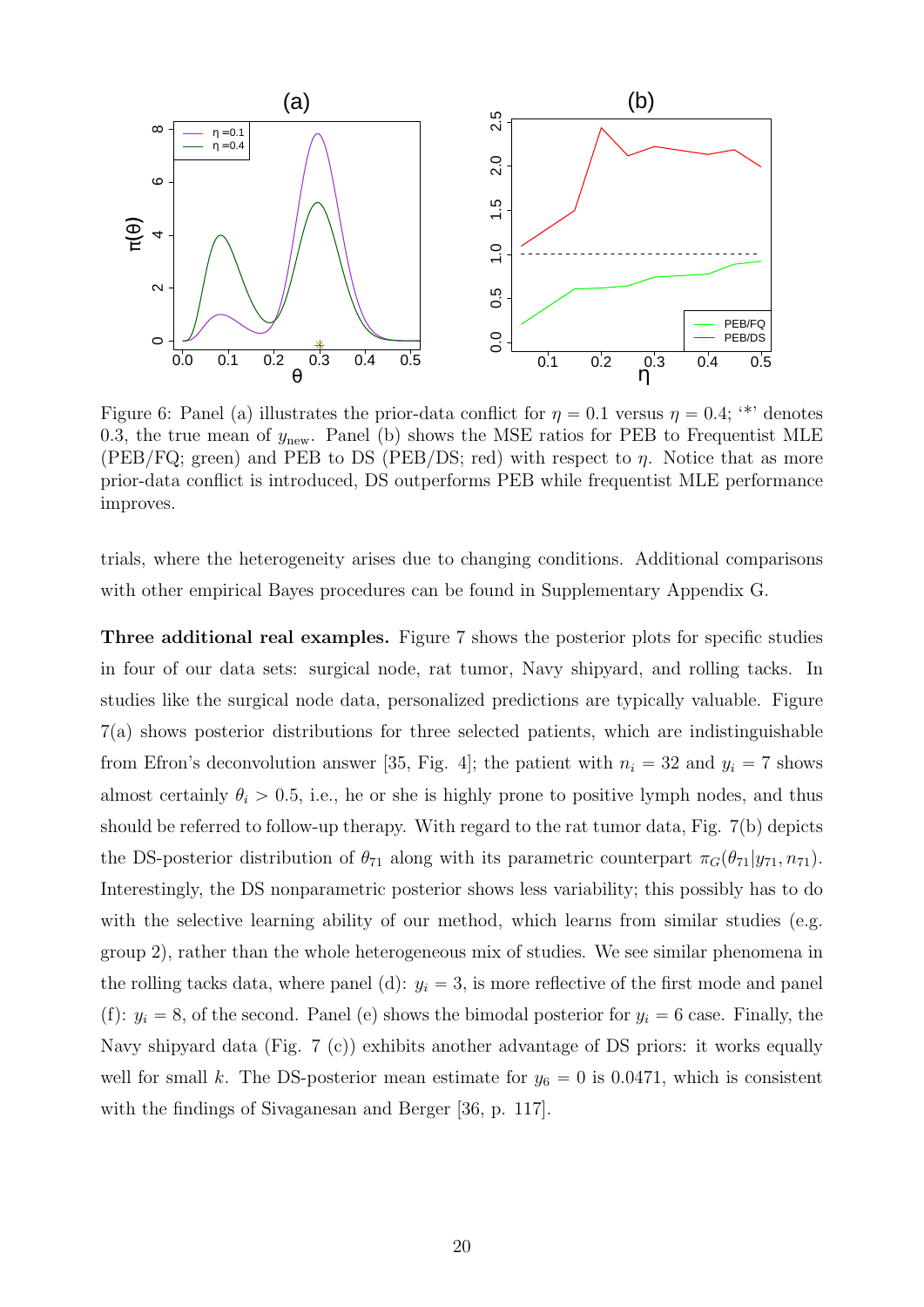

Figure 7: Panel (a) shows DS posterior plots of three observations from the surgical node data:  $(y = 7, n = 32), (y = 3, n = 6),$  and  $(y = 17, n = 18)$ . For panels (b) through (f), red denotes the DS posterior and blue dashed is the PEB posterior. Panel (b) is  $\hat{\pi}(\theta_{71}|y_{71} = 4)$ for the rat tumor data. Panel (c) displays  $\hat{\pi}(\theta_6|y_6 = 0)$  for the Navy shipyard data. The second row shows the posterior distributions of (d)  $y_i = 3$ , (e)  $y_i = 6$ , and (f)  $y_i = 8$  from the rolling tacks data.

### 4.4 Poisson Smoothing: The Two Cultures

We consider the problem of estimating a vector of Poisson intensity parameters  $\theta = (\theta_1, \ldots, \theta_k)$ from a sample of  $Y_i | \theta_i \sim \text{Poisson}(\theta_i)$ , where the Bayes estimate is given by:

$$
\mathbb{E}[\Theta|Y=y] = \frac{\int_0^\infty \theta \left[e^{-\theta} \theta^y / y! \right] \pi(\theta) \, d\theta}{\int_0^\infty \left[e^{-\theta} \theta^y / y! \right] \pi(\theta) \, d\theta}; \quad y = 0, 1, 2, \dots
$$
\n(4.3)

Two primary approaches for estimating (4.3):

- Parametric Culture [37, 38]: If one assumes  $\pi(\theta)$  to be the parametric conjugate Gamma distribution  $g(\theta; \alpha, \beta) = \frac{1}{\beta^{\alpha} \Gamma(\alpha)} \theta^{\alpha-1} e^{-\theta/\beta}$ , then it is straightforward to show that Stein's estimate takes the following analytical form  $\check{\theta}_i = \frac{y_i + \alpha}{\beta - 1 + \alpha}$  $\frac{y_i + \alpha}{\beta^{-1} + 1}$ , weighted average of the MLE  $y_i$  and the prior mean  $\alpha\beta$ .
- Nonparametric Culture [4, 7, 39]: This was born out of Herbert Robbins' ingenious observation that (4.3) can alternatively be written in terms of marginal distribution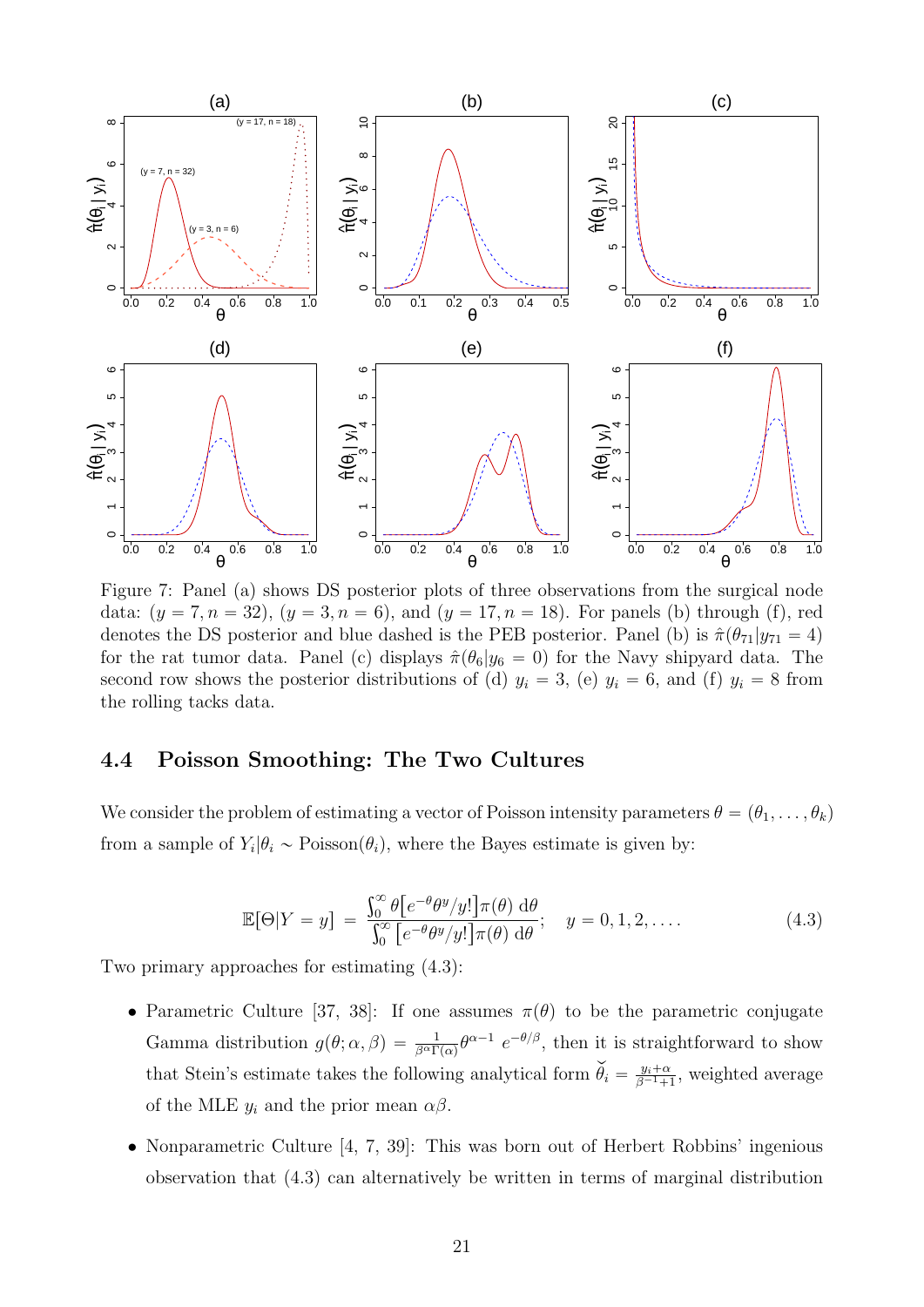$(y+1) \frac{f(y+1)}{f(y)}$  $\frac{(y+1)}{f(y)}$ , and thus can be estimated non-parametrically by substituting empirical frequencies. This remarkable "prior-free" representation, however, does not hold in general for other distributions. As a result, there is a need to develop methods that can bite the bullet and estimate the prior  $\pi$  from the data. Two such promising methods are Bayes deconvolution [7] and the Kiefer-Wolfowitz non-parametric MLE (NPMLE) [40, 39]. Efron's technique can be viewed as smooth nonparametric approach, whereas NPMLE generates a discrete (atomic) probability measure. For more discussion, see Supplementary Appendix A2.

The Third Culture. Each EB modeling culture has its own strengths and shortcomings. For example, PEB methods are extremely efficient when the true prior is Gamma. On the other hand, the NEB methods possess extraordinary robustness in the face of a misspecified prior yet they are inefficient when in fact  $\pi \equiv \text{Gamma}(\alpha, \beta)$ . Noticing this trade-off, Robbins raised the following intriguing question [10]: how can this efficiency-robustness dilemma be resolved in a logical manner? To address this issue, we must design a data analysis protocol that offers a mechanism to answer the following intermediate modeling questions (before jumping to estimate  $\hat{\pi}$ ): Can we assess whether or not a Gamma-prior is adequate in light of the sample-information? In the event of a prior-data conflict, how can we estimate the 'missing shape' in a completely data-driven manner? All of these questions are at the heart of our 'Bayes via goodness-of-fit' formulation, whose goal is to develop a third culture of generalized empirical Bayes (gEB) modeling by uniting the parametric and non-parametric philosophies. Compute the DS Elastic-Bayes estimate by substituting  $\check{\theta}_i = \frac{y_i + \alpha}{\beta - 1 + i}$  $\frac{y_i+\alpha}{\beta^{-1}+1}$  in the Eq. (4.2), which reduces to the PEB answer when  $d(u; G, \Pi) \equiv 1$  (i.e, the true prior is a Gamma) and modifies non-parametrically, only when needed; thereby turning Robbins' vision into action (see Supplementary Appendices A and G for more discussions on this point).

Table 4: For the insurance data set, estimates for the number of claims expected in the following year by an individual who made y claims during the present year,  $\mathbb{E}(\theta|Y = y)$ , by five different methods.

| Claims $y$       | $\theta$ |       | $\overline{2}$ | 3     | 4    | 5    | 6              |      |
|------------------|----------|-------|----------------|-------|------|------|----------------|------|
| Counts           | 7840     | 1317  | 239            | 42    | 14   | 4    | $\overline{4}$ |      |
| Gamma PEB        | 0.164    | 0.398 | 0.633          | 0.87  | 1.10 | 1.34 | 1.57           | 1.80 |
| Robbins' EB      | 0.168    | 0.363 | 0.527          | 1.33  | 1.43 | 6.00 | 1.75           |      |
| Deconvolve       | 0.164    | 0.377 | 0.642          | 1.14  | 2.13 | 3.45 | 4.47           | 5.08 |
| <b>NPMLE</b>     | 0.168    | 0.362 | 0.534          | 1.24  | 2.21 | 2.53 | 2.58           | 2.58 |
| DS Elastic-Bayes | 0.156    | 0.322 | 0.517          | 0.744 | 1.02 | 1.56 | 3.01           | 5.24 |
|                  |          |       |                |       |      |      |                |      |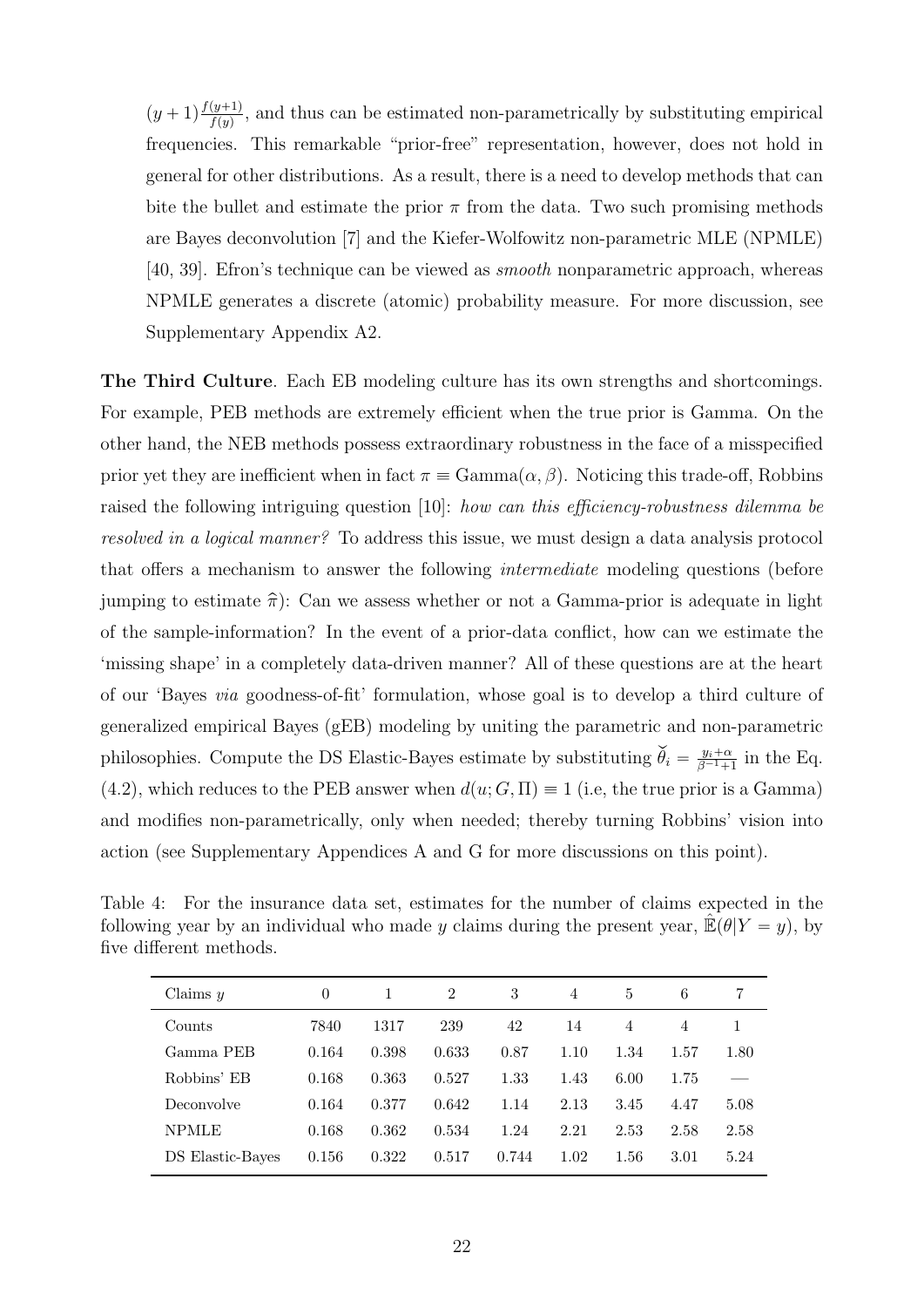The insurance data. Table 4 reports the Bayes estimates  $\mathbb{E}[\theta|Y=y]$  for the insurance data. We compare five methods: parametric Gamma, classical Robbins' EB, Efron's Deconvolve, Koenker's NPMLE, and our procedure. The raw-nonparametric Robbins' estimator is clearly erratic at the tail due to data-sparsity. The PEB estimate overcomes this limitation and produces a stable estimate; but is it dependable? Should we stop here and report this as our final result? Our exploratory U-diagnostic tells that (consult Sec 3.3) the PEB estimate needs a second-order correction to resolve the discrepancy between the Gamma prior and data. The improved LP-Stein estimates are shown in the last row of Table 4.



Figure 8: Panel (a) displays the estimated  $DS(G, m = 4)$  prior (solid red) with the PEB Gamma prior  $q(\theta; \alpha, \beta)$  (dashed blue) for the butterfly data; these results indicate that Fisher's Gamma-prior guess required some correction. Panel (b) shows estimates for the number of butterfly species caught in the following year  $\mathbb{E}(\theta | x)$  by the Gamma PEB, Robbins' formula, Bayesian deconvolution, NPMLE, and our Elastic-Bayes estimate.

The butterfly data. The next example is Corbet's Butterfly data [37]– one of the earliest examples of empirical Bayes. Alexander Corbet, a British naturalist, spent two years in Malaysia trapping butterflies in the 1940s. The data consist of the number of species trapped exactly y times in those two years for  $y = 1, \ldots, 24$ . Figure 8(b) plots different Bayes estimates. The Robbins' procedure suffers from similar 'jumpiness.' The blue dotted line represents the linear PEB estimate with  $\alpha = 0.104$  and  $\beta = 89.79$  (same as of Efron and Hastie [24, Eq. 6.24]) estimated from the zero-truncated negative binomial marginals. Our DS-estimate is almost sandwiched between the PEB and Deconvolve answer. The NPMLE method (the orange curve) yields some strange looking sinusoidal pattern, probably due to overfitting. In conclusion, we must say that the triumph of our procedure as compared to the other Bayes estimators lies in its automatic adaptability that Robbins alluded in his 1980 article [10].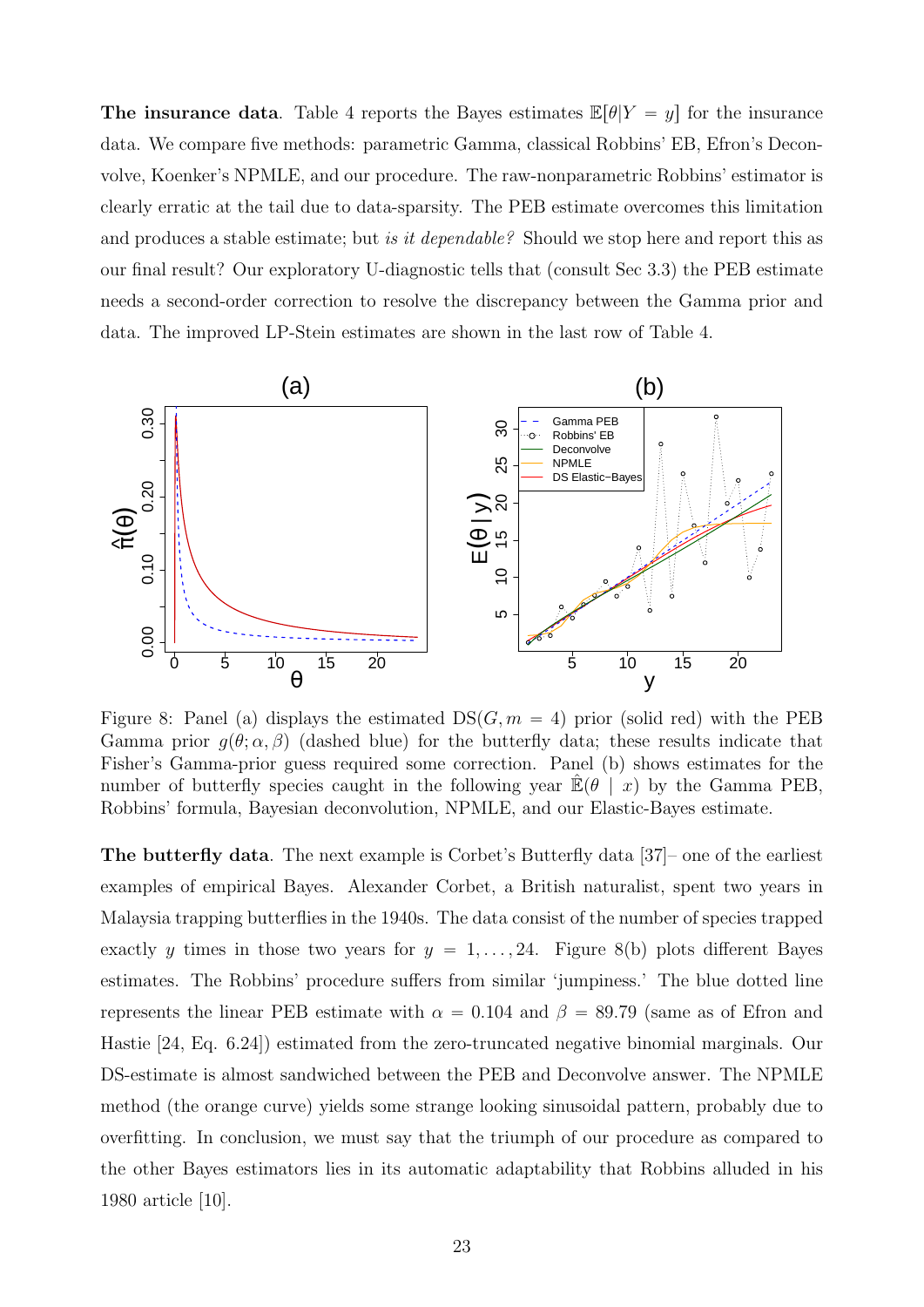# 5 Discussions

We laid out a new mechanics of data modeling that effectively consolidates Bayes and frequentist, parametric and nonparametric, subjective and objective, quantile and informationtheoretic philosophies. However, at a practical level, the main attractions of our "Bayes via goodness-of-fit" framework lie in its (i) ability to quantify and protect against prior-data conflict using exploratory graphical diagnostics; (ii) theoretical simplicity that lends itself to analytic closed-form solutions, avoiding computationally intensive techniques such as MCMC or variational methods.

We have developed the concepts and principles progressively through a range of examples, spanning application areas such as clinical trials, metrology, insurance, medicine, and ecology, highlighting the core of our approach that gracefully combines Bayesian way of thinking (parameter probability where prior knowledge can be encoded) with a frequentist way of computing via goodness-of-fit (evaluation and synthesis of the prior distribution). If our efforts can help to make Bayesian modeling more attractive and transparent for practicing statisticians (especially non-Bayesians) by even a tiny fraction, we will consider it a success.

## Data availability

All datasets and the computing codes are available via free and open source R-software package BayesGOF. The online link: https://CRAN.R-project.org/package=BayesGOF

# References

- [1] Efron, B. Why isn't everyone a Bayesian? The Am. Stat.  $40$ ,  $1-5$  (1986).
- [2] Sims, C. Understanding non-Bayesians. Unpubl. chapter, Dep. Econ. Princet. Univ. (2010).
- [3] Stigler, S. M. Thomas Bayes's Bayesian inference. J. Royal Stat. Soc. Ser. A (General) 125, 250–258 (1982).
- [4] Robbins, H. An empirical Bayes approach to statistics. In Proceedings of the Third Berkeley Symposium on Mathematical Statistics and Probability, Volume 1: Contributions to the Theory of Statistics, 157–164 (1956).
- [5] Good, I. The Bayes/non-Bayes compromise: A brief review. J. Am. Stat. Assoc. 87, 597–606 (1992).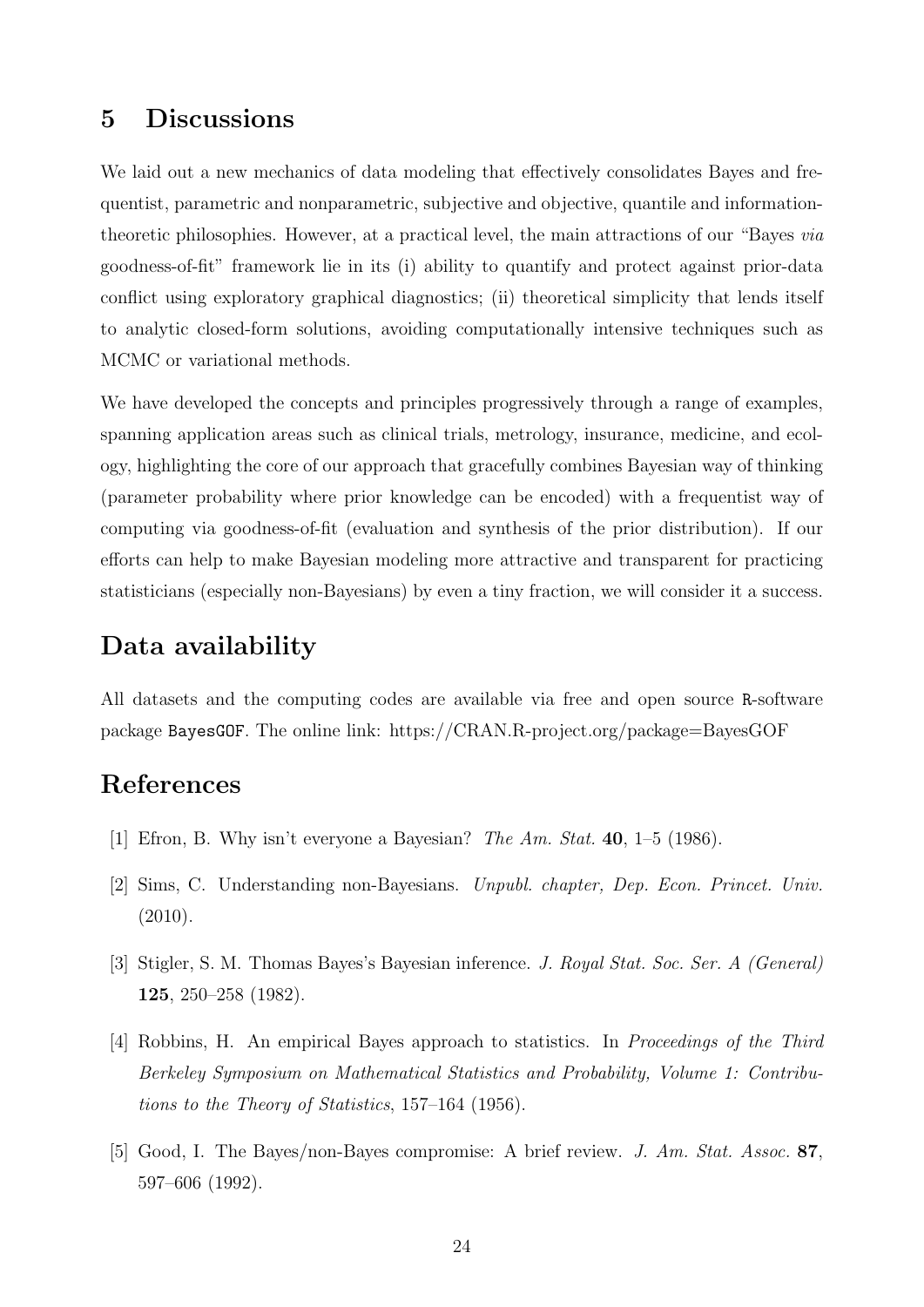- [6] Rubin, D. B. Bayesianly justifiable and relevant frequency calculations for the applied statistician. The Annals Stat. 12, 1151–1172 (1984).
- [7] Efron, B. Robbins, empirical Bayes and microarrays. The Annals Stat. 31, 366–378 (2003).
- [8] Dempster, A. P. A subjectivist look at robustness. Bull. Intern. Stat. Inst 46, 349–374 (1975).
- [9] Berger, J. O. An overview of robust Bayesian analysis (with discussion). Test 3, 5–124 (1994). DOI 10.1007/BF02562676.
- [10] Robbins, H. An empirical Bayes estimation problem. Proc. Natl. Acad. Sci. 77, 6988– 6989 (1980).
- [11] Mukhopadhyay, S. & Parzen, E. LP approach to statistical modeling. arXiv preprint arXiv:1405.2601 (2014).
- [12] Good, I. J. The philosophy of exploratory data analysis. Philos. science 50, 283–295 (1983).
- [13] Gelman, A., Simpson, D. & Betancourt, M. The prior can often only be understood in the context of the likelihood. Entropy 19, 555 (2017).
- [14] Gelman, A. et al. Bayesian Data Analysis, Third Edition. Chapman & Hall/CRC Texts in Statistical Science (Taylor & Francis, 2013).
- [15] Young-Xu, Y. & Chan, K. A. Pooling overdispersed binomial data to estimate event rate. BMC Med. Res. Methodol. 8, 58 (2008).
- [16] Beckett, L. & Diaconis, P. Spectral analysis for discrete longitudinal data. Adv. Math. 103, 107–128 (1994).
- [17] Sacks, H. S., Chalmers, T. C., Blum, A. L., Berrier, J. & Pagano, D. Endoscopic hemostasis: an effective therapy for bleeding peptic ulcers. J. Am. Med. Assoc. 264, 494–499 (1990).
- [18] Efron, B. Empirical Bayes methods for combining likelihoods. J. Am. Stat. Assoc. 91, 538–550 (1996).
- [19] Gelman, A., Meng, X.-L. & Stern, H. Posterior predictive assessment of model fitness via realized discrepancies. Stat. Sinica 733–760 (1996).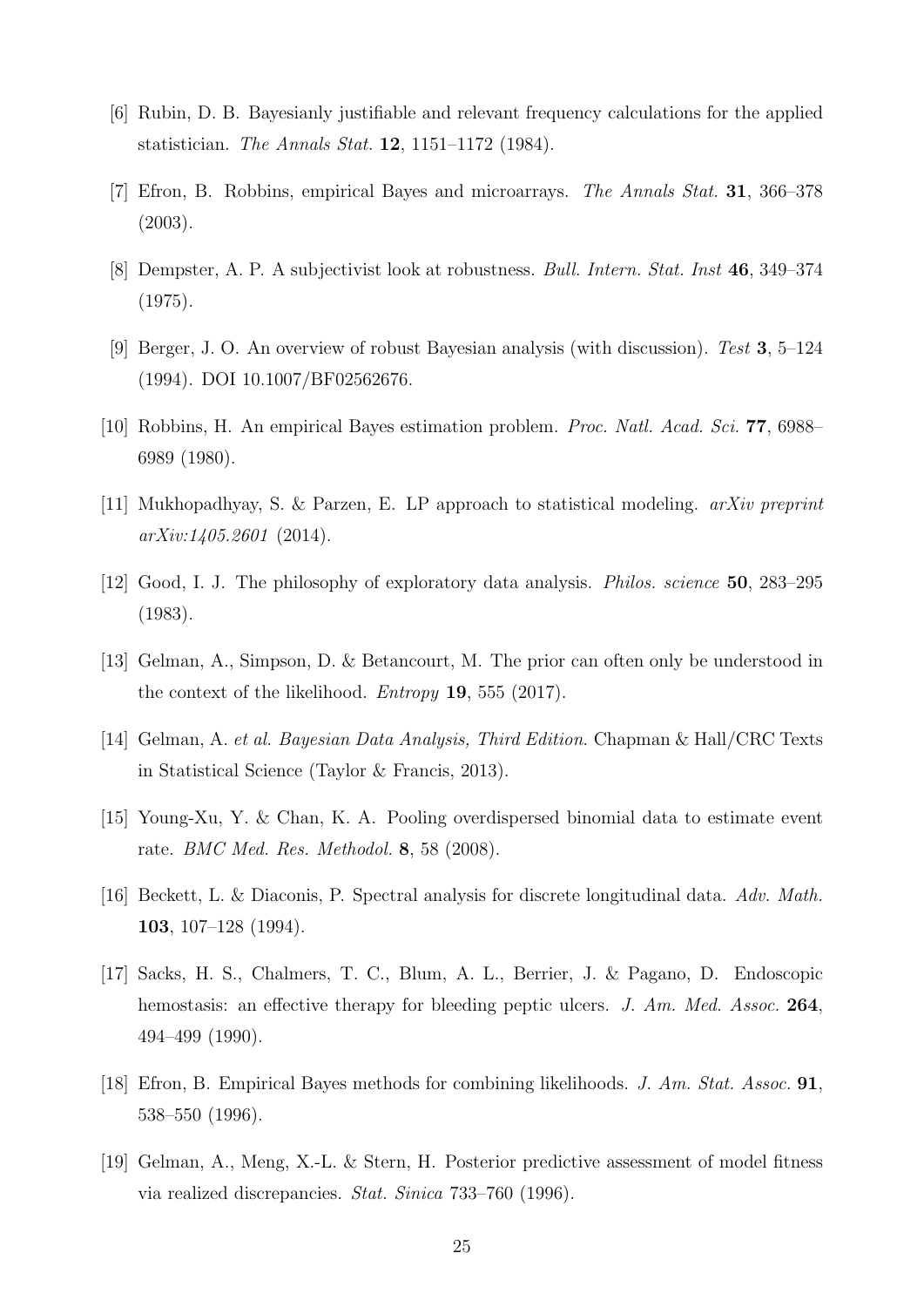- [20] Good, I. J. Good thinking: The foundations of probability and its applications (Univ. Minnesota Press, Minneapolis, 1983).
- [21] Mukhopadhyay, S. Large-scale mode identification and data-driven sciences. Electron. J. Stat. 11, 215–240 (2017).
- [22] Efron, B. Empirical Bayes deconvolution estimates. Biom. 103, 1–20 (2016).
- [23] Martz, H. & Lian, M. Empirical bayes estimation of the binomial parameter. Biom. 61, 517–523 (1974).
- [24] Efron, B. & Hastie, T. Computer Age Statistical Inference, vol. 5 (Cambridge University Press, 2016).
- [25] Liu, J. S. Nonparametric hierarchical Bayes via sequential imputations. The Annals Stat. 911–930 (1996).
- [26] Tarone, R. E. The use of historical control information in testing for a trend in proportions. Biom. 38, 215–220 (1982).
- [27] Dempster, A. P., Selwyn, M. R. & Weeks, B. J. Combining historical and randomized controls for assessing trends in proportions. J. Am. Stat. Assoc. 78, 221–227 (1983).
- [28] Cox, D. R. Comment: The 1988 Wald Memorial Lectures: The present position in Bayesian statistics. Stat. Sci. 5, 76–78 (1990).
- [29] Willie, S. & Berman, S. Ninth round intercomparison for trace metals in marine sediments and biological tissues. NRC/NOAA (1995).
- [30] Rukhin, A. L. & Vangel, M. G. Estimation of a common mean and weighted means statistics. J. Am. Stat. Assoc. 93, 303–308 (1998).
- [31] Possolo, A. Five examples of assessment and expression of measurement uncertainty. Appl. Stoch. Model. Bus. Ind. 29, 1–18 (2013).
- [32] Toman, B. & Possolo, A. Laboratory effects models for interlaboratory comparisons. Accreditation Qual. Assur. 14, 553–563 (2009).
- [33] Stein, C. Inadmissibility of the usual estimator for the mean of a multivariate normal distribution. Proc. Third Berkeley Symp. on Math. Stat. Probab. 1, 197–206 (1955).
- [34] Efron, B. & Morris, C. Data analysis using Stein's estimator and its generalizations. J. Am. Stat. Assoc. 70, 311–319 (1975).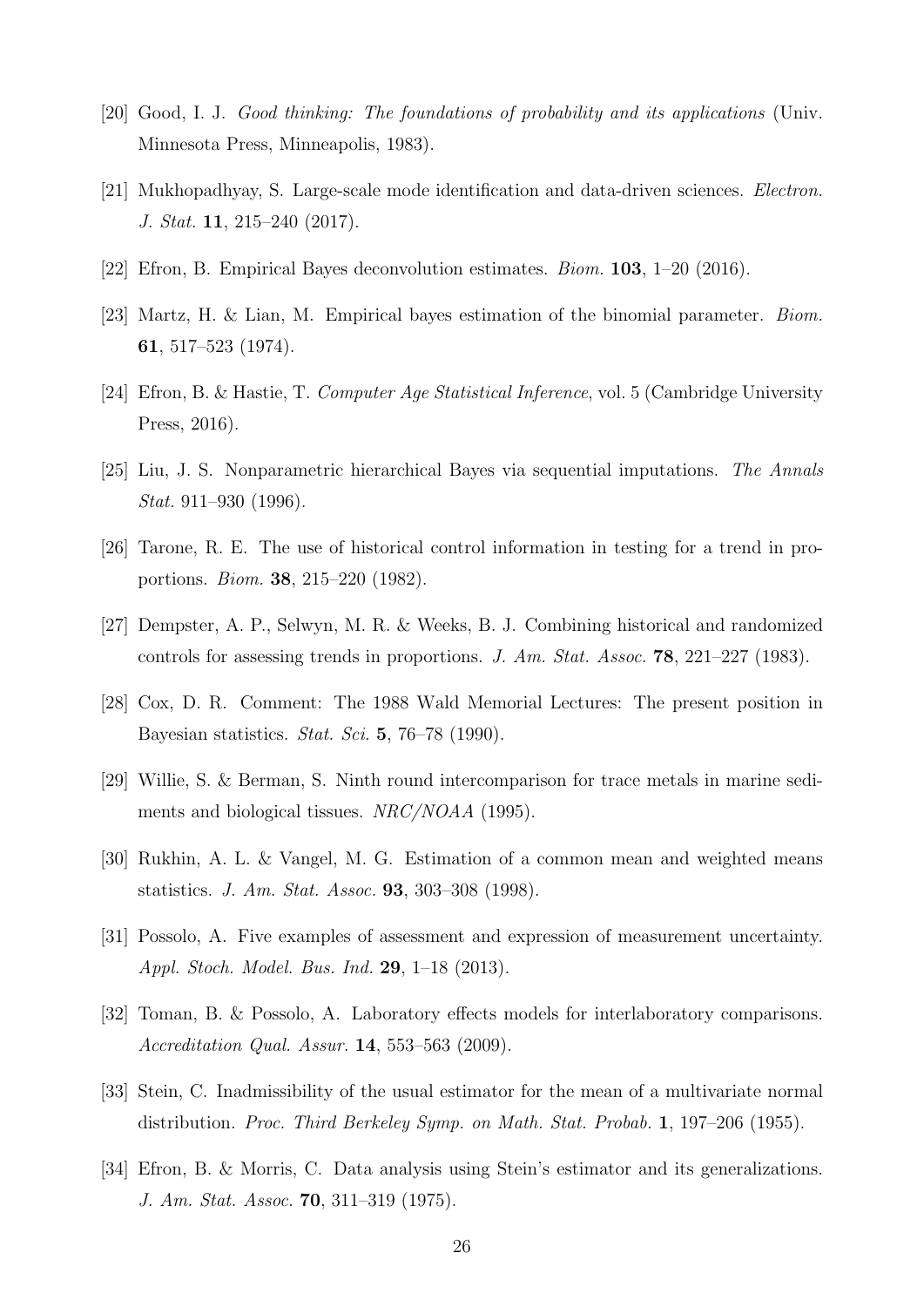- [35] Cox, D. & Efron, B. Statistical thinking for 21st century scientists. Sci. Adv. 3, e1700768 (2017).
- [36] Sivaganesan, S. & Berger, J. Robust Bayesian analysis of the binomial empirical Bayes problem. Can. J. Stat. 21, 107–119 (1993).
- [37] Fisher, R. A., Corbet, A. S. & Williams, C. B. The relation between the number of species and the number of individuals in a random sample of an animal population. The J. Animal Ecol. 42–58 (1943).
- [38] Maritz, J. Empirical Bayes estimation for the poisson distribution. Biom. 56, 349–359 (1969).
- [39] Gu, J. & Koenker, R. On a problem of Robbins. Int. Stat. Rev. 84, 224–244 (2016).
- [40] Kiefer, J. & Wolfowitz, J. Consistency of the maximum likelihood estimator in the presence of infinitely many incidental parameters. The Annals Math. Stat. 887–906 (1956).

## Additional information

Supplementary information: It includes (i) connection with other major Bayesian modeling cultures, (ii) Details of BayesGOF R-Software together with additional numerical illustrations, (iii) important extensions to examples with covariates and (iv) Maximum-entropy  $DS(G, m)$  modeling.

Competing Interests: The authors declare no competing interests.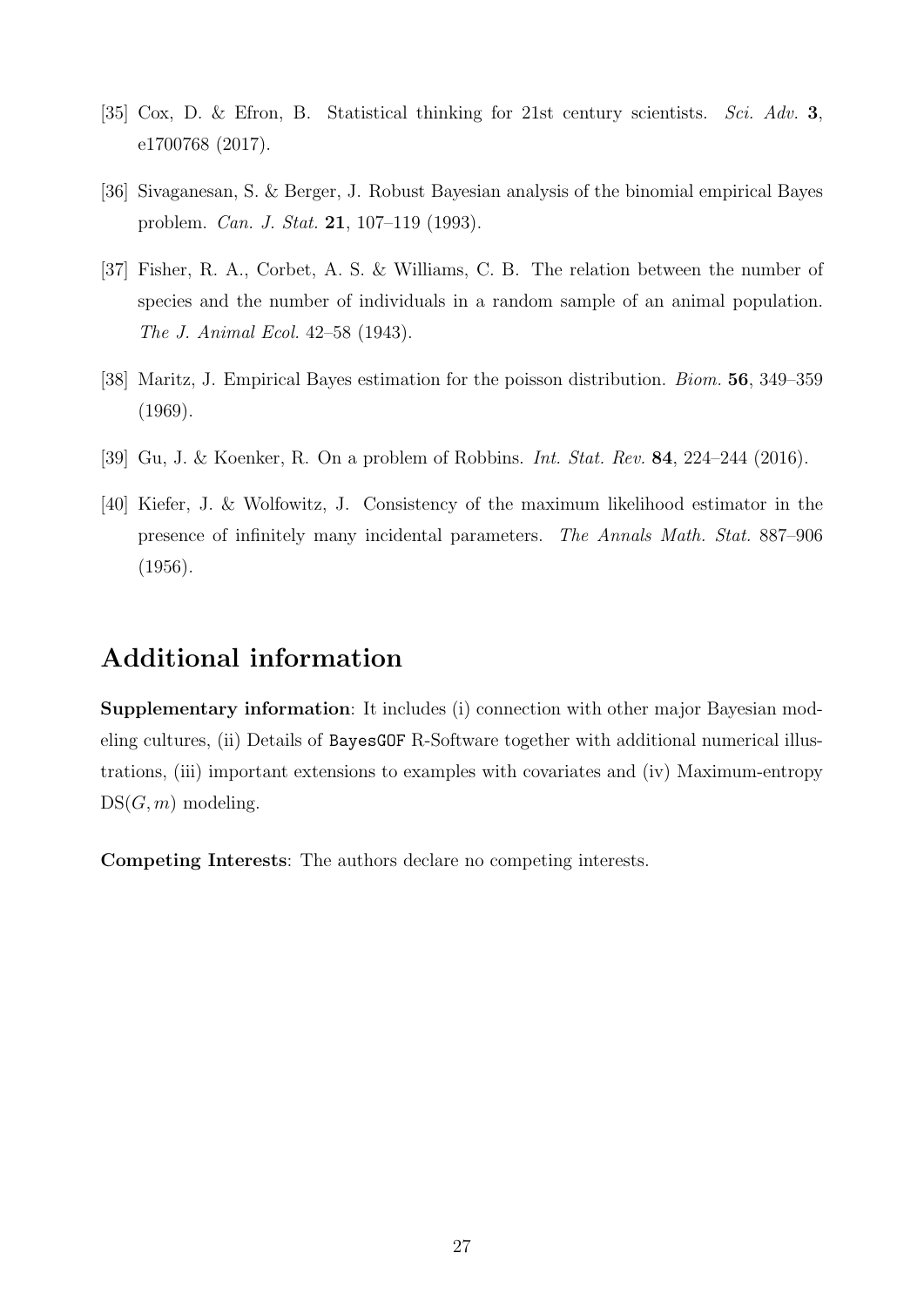# Supplementary Material for "Bayesian Modeling via Goodness-of-fit"

Subhadeep Mukhopadhyay˚ , Douglas Fletcher Temple University, Department of Statistical Science Philadelphia, Pennsylvania, 19122, U.S.A.

˚ To whom correspondence should be addressed; E-mail: deep@temple.edu

This supplementary document contains nine Appendices, organized as follows:

- Appendix A: Connections with other Bayesian modeling cultures.
- Appendix B: More insights into the LP-basis functions.
- Appendix C: The  $DS(G, m)$  sampler.
- Appendix D: Other practical considerations.
- Appendix E: Software.
- Appendix F: Data Catalogue.
- Appendix G: The Robbins' puzzle.
- Appendix H: Example with covariates.
- Appendix I: Maximum-Entropy enhancement.

## A. CONNECTIONS WITH OTHER BAYESIAN MODELING CULTURES

In this section, we explore the relationship of our approach with other existing Bayesian data modeling cultures from philosophical and computational perspective. We will show that our formulation can be interpreted from surprisingly diverse perspectives.

### A1. Robust Bayesian Methods

Our view of going from a unique prior assumption to a class of priors for robust Bayesian modeling was shaped by the Jim Berger's outstanding article [1]. In the same spirit of the  $\epsilon$ -contamination class [2], our U-function  $d(u; G, \Pi)$  can be thought of as an automatic robustifier for standard (conjugate) priors. Thus, our approach may attain similar goals in a more computationally friendly way. Finally, we completely agree with Berger [1] that 'The major objection of non-Bayesians to Bayesian analysis is uncertainty in the prior, so eliminating this concern can make Bayesian methods considerably more appealing.'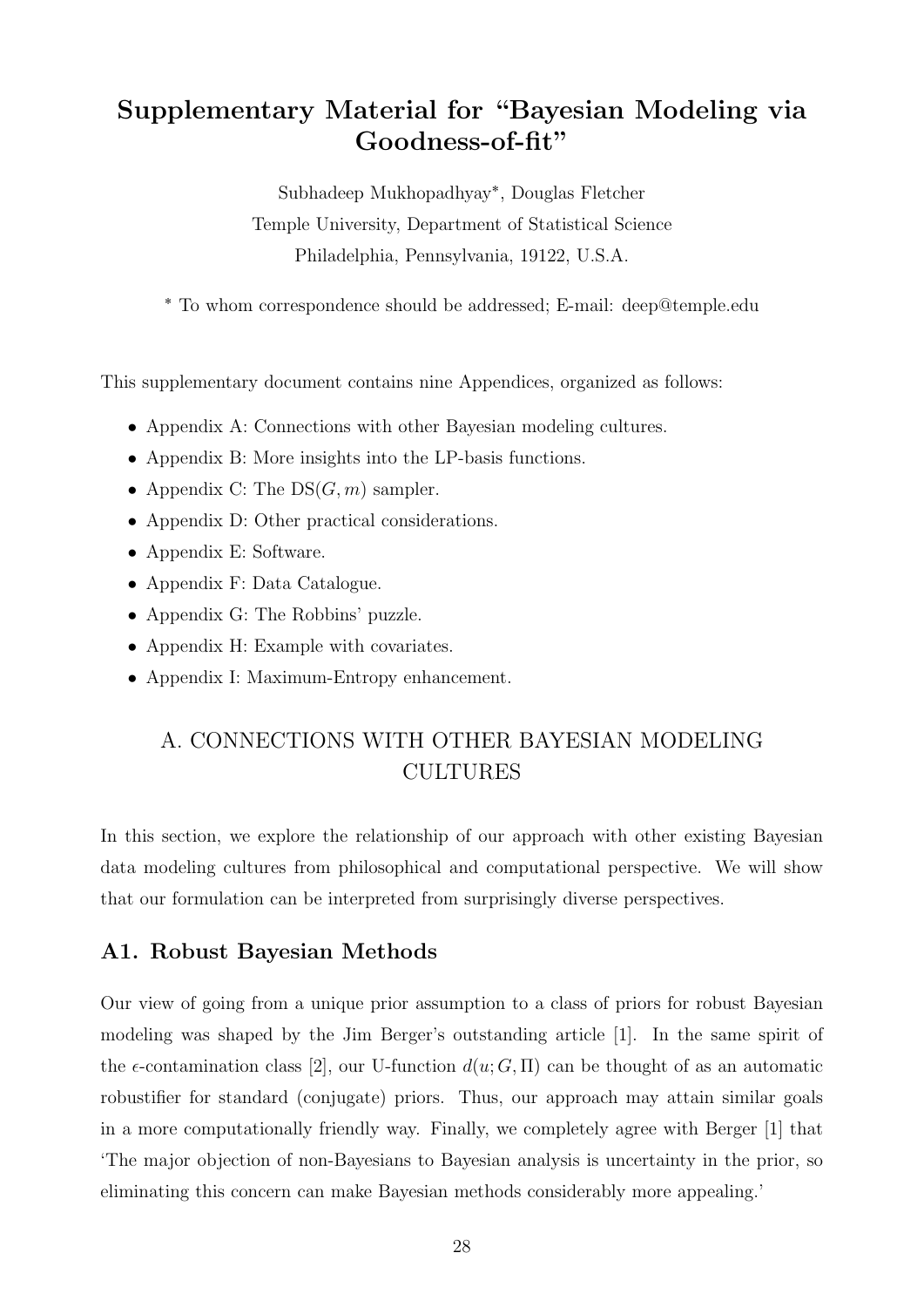### A2. Empirical Bayes Methods

Empirical Bayes approaches use data to determine the prior. While parametric empirical Bayes [PEB] [3] fixes the hyperparameters based on the data, nonparametric empirical Bayes [NEB] [4] makes no assumptions on the prior's form and develops it based solely on the data. In particular, Brad Efron [5, 6] advocate a smooth nonparametric exponential family model:  $\log \pi(\theta) = \sum_{j=0}^{m} \beta_j \theta^j$  for the prior distribution where  $\beta = (\beta_0, \dots, \beta_m)$  is estimated by maximizing the marginal log-likelihood function.

**Example 1.** The dotted line in Figure  $9(a)$  denotes the non-parametrically estimated Efron's  $\hat{\pi}$  based on two-dimensional sufficient vector  $S = (\theta, \theta^2)$  for the ulcer data [5]. At a first glance, it appears strikingly close to the conjugate normal prior  $\mathcal{N}(-1.17, 0.98)$ , marked as the bold red line. Perhaps the reader may be curious to know whether  $\pi(\theta) \equiv \text{PEB}$ Normal' here? This is indeed the case, as already shown in Figure 1(b) of the main paper. Our generalized empirical Bayes (gEB) framework automatically reduces to PEB when the data is consistent with the assumed parametric prior and modifies it non-parametrically otherwise. The output of the combined inference from  $k = 40$  clinical trials is shown as a green triangle  $-1.17 \pm 0.197$ , which is quite close<sup>†</sup> to the Efron's nonparametric answer [5]  $-1.22 \pm 0.26$ . The negative macro-estimate of the log-odds ratio parameters suggests that the new surgical treatment for stomach ulcers is overall more effective than the existing one.

Another attractive NEB technique is based on non-parametric maximum likelihood estimate (NPMLE): maximize the log-likelihood  $\sum_{i=1}^{k} \log \left\{ \int f(y_i|\theta) d\Pi(\theta) \right\}$  $\overline{a}$ over the set of all  $\pi(\theta)$ on R, which is known to be a notoriously difficult problem. Thanks to Gu and Koenker [8], an approximate NPMLE can be estimated via convex optimization technique (interior point method) instead of classical EM (Expectation-Maximization) algorithm [9], thereby making it a computationally feasible alternative.

Example 2. NPMLE imposes no structural constraint and produces an estimated prior as discrete measure supported on at most k points within the data range. Figure  $9(b)$ shows its application to the child illness data [10], which comes from a study that followed  $k = 602$  pre-school children in north-east Thailand from June 1982 through September 1985. Researchers recorded the number of times  $(y)$  a child became sick during every 2week period. Using the DS-Bayes method, we have  $\hat{\pi}(\theta)$  where  $g(\theta)$  is a gamma distribution

<sup>&</sup>lt;sup>†</sup>The slight gain in accuracy for our method lies in the style of estimation that proceeds *via* goodnessof-fit. Constructing prior by validating its credibility (using frequentist criterion) may also strengthen the Bayesian objectivity that Brad Efron [7] alluded to his article "Why isn't everyone a Bayesian?"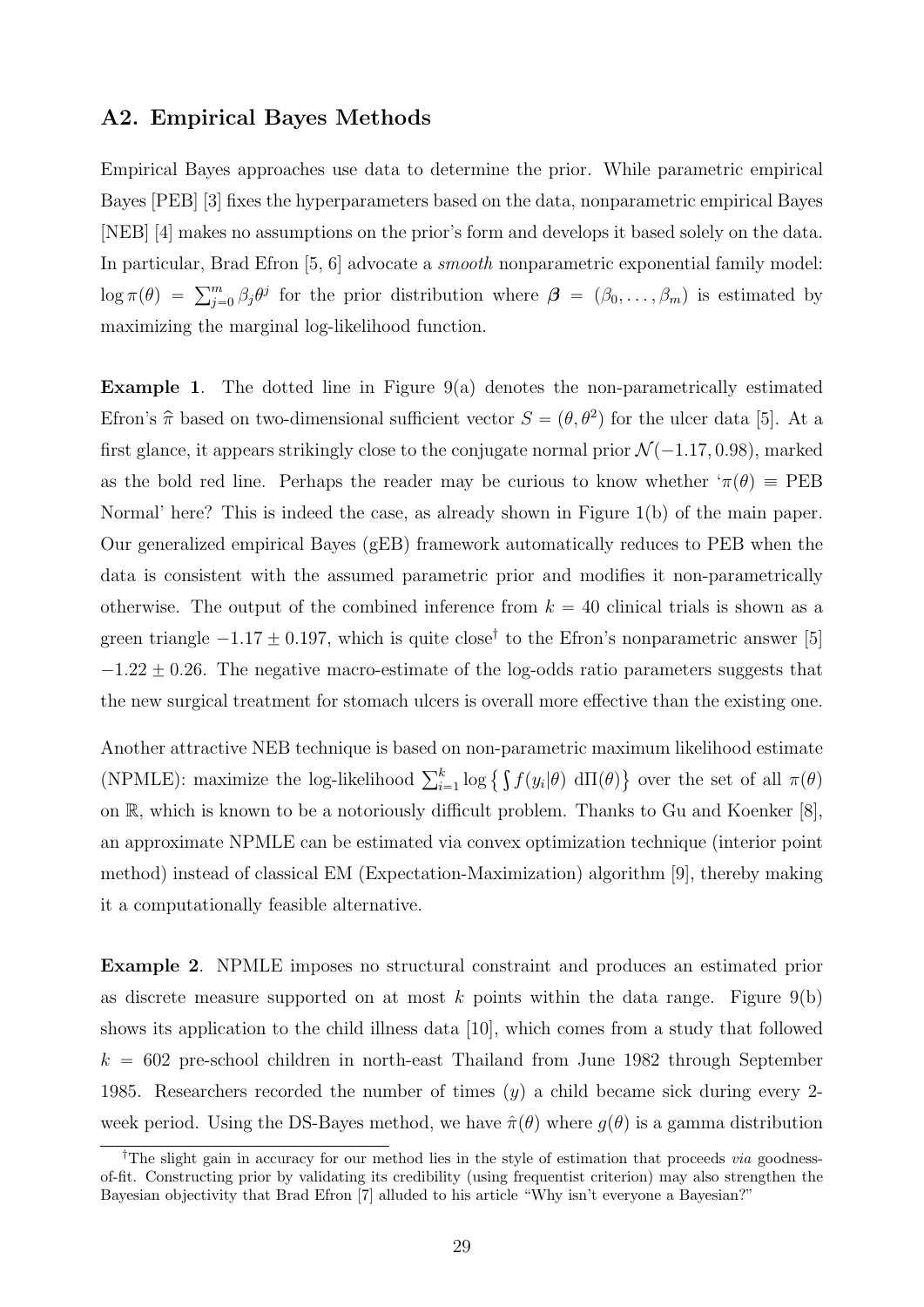

Figure 9: Comparisons of  $DS(G, m)$  (red) with other empirical Bayes modeling cultures (green): (a) The DS-estimated prior is compared with Efron's exponential prior model [5]; (b) The DS distribution for the child illness data compared to NPMLE (the dotted line); (c) Estimates for the number of illnesses in the following year  $\mathbb{E}(\theta | x)$  by Gamma PEB, Robbins' formula, Bayesian deconvolution, NPMLE, and our elastic-Bayes estimate.

Table 5: Run-time comparisons between DS-Bayes and two other BNP methods: Dirichlet prior (DP), and Bernstein-Dirichlet (BDP) model. All methods were run using an Intel $\mathbb{R}$ Core<sup>TM</sup> i5-7200 CPU @ 2.50GHz. DPpackage uses C++ complier to speed-up, while ours is a prototype version implemented in R.

| Data Set      | (k)<br>$#$ Studies | DS<br>Time | DР<br>Time | Ratio<br>DP to DS | BDP<br>Time | Ratio<br>BDP to DS |
|---------------|--------------------|------------|------------|-------------------|-------------|--------------------|
| Rat Tumor     | 70                 | 1.83       | 10.42      | 5.69              | 3457.75     | 1889.5             |
| Surgical Node | 844                | 30.95      | 189.3      | 6.12              | 45292.15    | 1463.4             |
| Terbinafine   | 41                 | 1.7        | 5.46       | 3.2               | 1883.18     | 1107.8             |
| Rolling Tacks | 320                | 8.27       | 59.16      | 7.15              | 16569.78    | 2003.6             |
| Arsenic       | 28                 | 0.47       | 13.09      | 27.8              | 433.29      | 254.9              |

with  $\hat{\alpha} = 1.06$  and  $\hat{\beta} = 4.19$  as

$$
\hat{\pi}(\theta) = \text{Gamma}(\theta; \alpha, \beta) [1 - 0.13T_3(\theta; G) - 0.28T_6(\theta; G)].
$$
\n(5.1)

Our method produces a smooth, grid-free  $\hat{\pi}$  that accurately captures the overall shape. Figure 9(c) plots the Bayes estimates  $\mathbb{E}[\Theta_i|Y=y]$  for all competing methods. For Efron's Deconvolve we have used  $c0 = 2$  and  $p$ Degree = 25, which seems to produce a reasonable prior density estimate for this example. A careful look at the plot reveals an 'oscillating' NPMLE Bayes estimates (orange curve), which many not be particularly desirable.

### A3. Dirichlet-Process-based Approaches

Bayesian nonparametric [BNP] technique assigns prior distribution on infinite-dimensional spaces of probability models. The majority of work on Bayesian nonparametrics utilizes a Dirichlet process prior [11]. The computational cost of BNP is severe and produces prior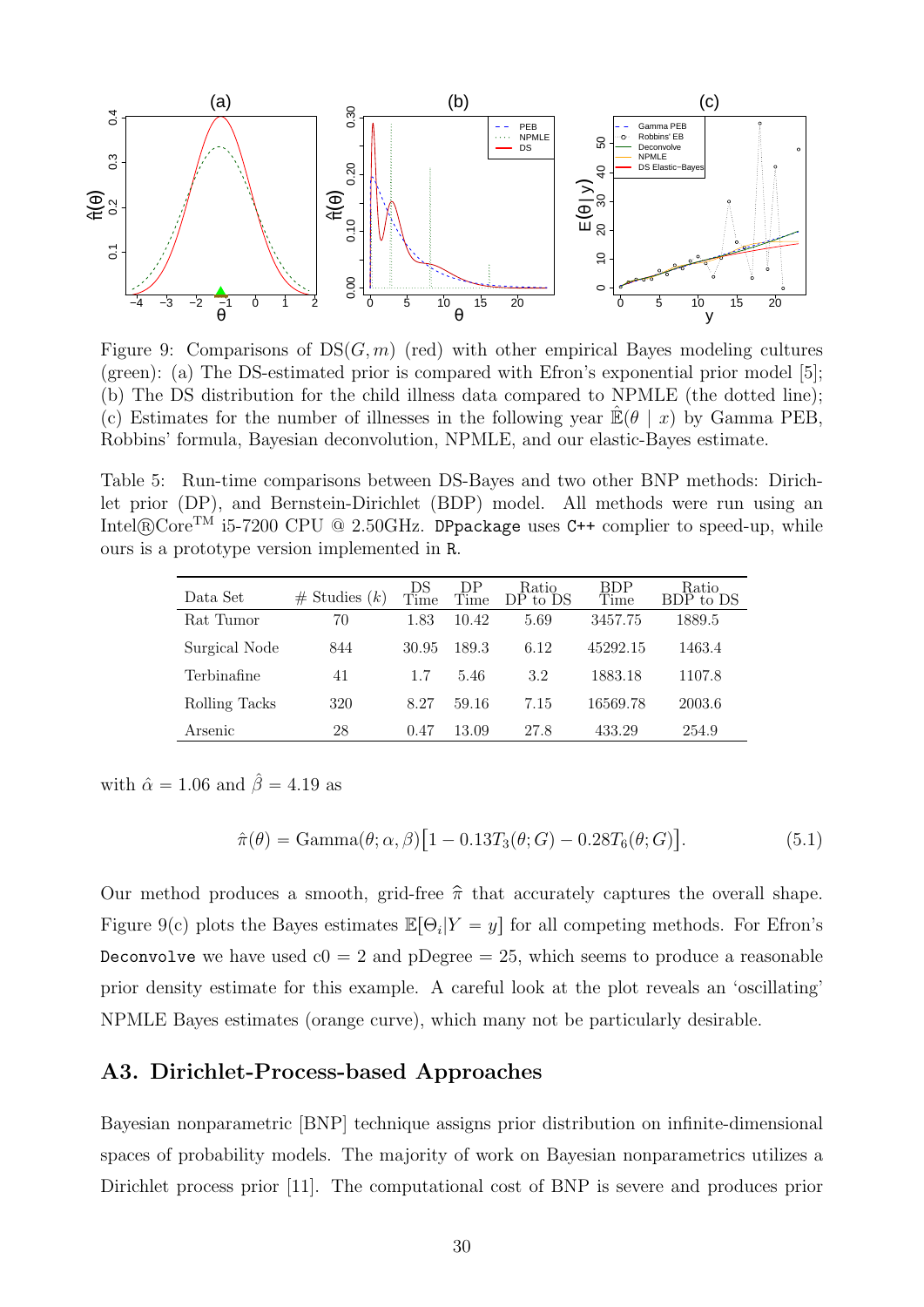on a set of discrete probability measures that demands an additional layer of smoothing. Figure 10 contrasts Dirichlet-process based Beta-Binomial models [12] with our DS-Bayes model. There are few remarks warranted here:

- BNP method requires careful tuning of several hyper-priors values, which from our experience can be quite sensitive (see Figure 10). Without practical guidance, this "fishing expedition" can potentially overwhelm one who seeks to confidently use it in practice. On the contrary, our method finds practically the same answer without adjusting multiple hyper-prior values.
- The posterior inferences of BNP are highly complex and require computationally expensive MCMC. In contrast, the beauty of our approach is that it provides compact analytical expressions that make the computation much more amicable.
- The flexibility of BNP comes with the heavy task of estimating a massive number of parameters–"massively parametric Bayes." Contrast this with  $DS(G, m)$  model, which provides a reduced-dimensional characterization of the prior distribution with a closed form solution that is computationally efficient (see Table 5) and produces smooth estimates in one-shot. For additional comments see the 'Critical Appraisal' section.

## A4. Weakly Informative Priors

A weakly informative prior [WIP] is a proper prior that intentionally provides less information than available prior knowledge. This lies somewhere between a fully subjective and a fully objective prior [13, 14].

One can also view our approach from a WIP-angle where  $d(u; G, \Pi)$  acts as a "spreading/weakening function" of the subjective prior  $g(\theta)$ , which we learn from the data. In the  $DS(G, m)$  language: m is the radius of spread; the larger the m, the greater possibility you allow for changing the shape (the process of weakening) of the presumed scientific prior distribution  $q(\theta)$ . These analogies suggest that our concepts and notations might provide a systematic way to formulate the WIP philosophy by addressing the debates around "WIP is a subjective prior with ad hoc large but bounded support." This reformulation can also bring some tangible computational gain.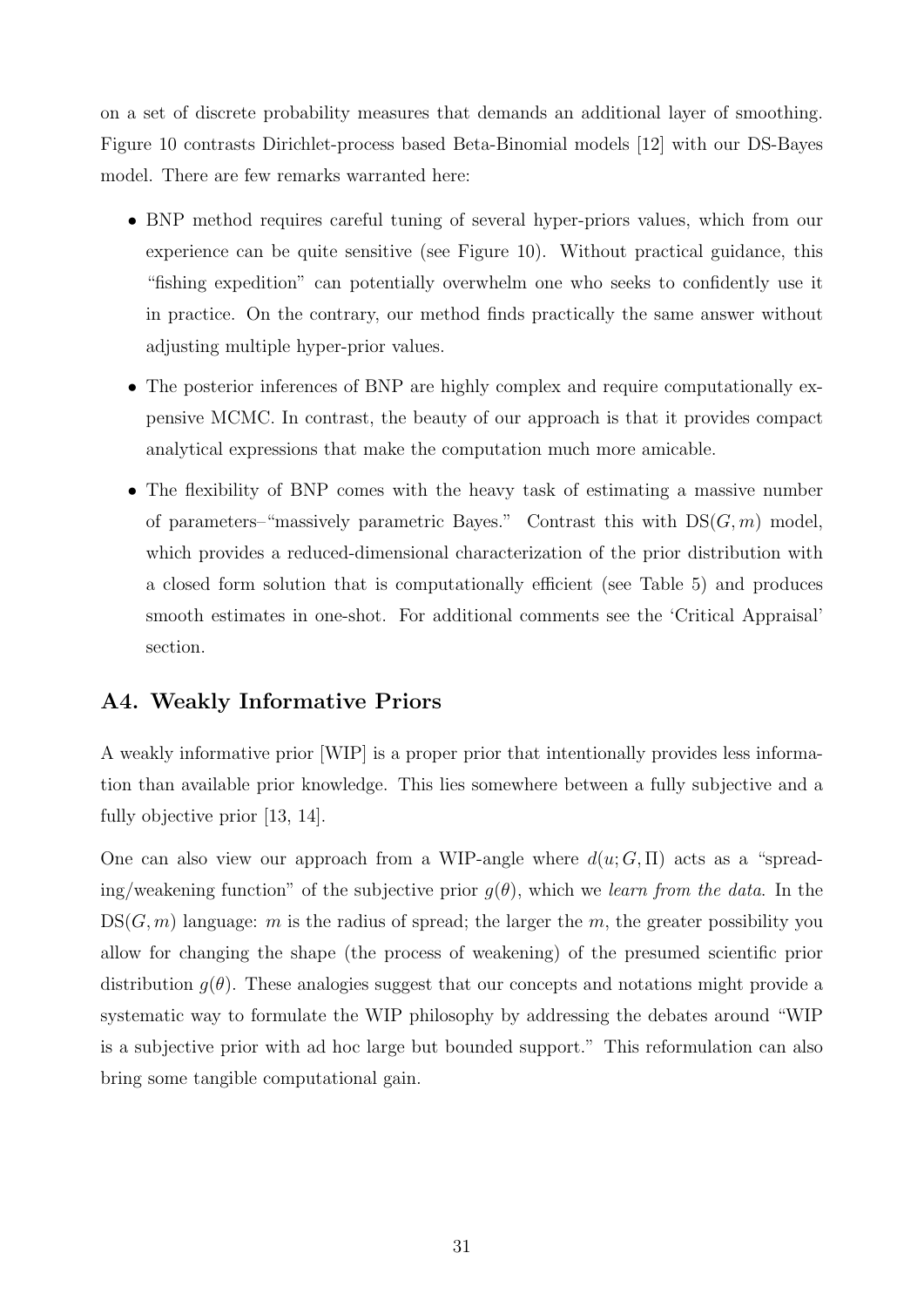

Figure 10: Illustrations of the different settings for BNP modeling with a Dirichlet process prior. Panel (a) displays results for the rat tumor data using uniform base prior while varying  $\alpha$ . Panel (b), also for the rat tumor data, fixes  $\alpha = 1$  and varies the base prior between uniform,  $Beta(5, 2)$  and  $Beta(2, 5)$ . Panels (c) and (d) use the same settings as (a) and (b), but applied to the rolling tacks data.

## A Critical Appraisal

We close this section by highlighting some of the unique aspects and practical advantages of our technique:

• *Clarifying the Motivation*: Let's start by reminding ourselves that the core motivation behind the 'Bayes via goodness-of-fit' is more than just another recipe for estimating the prior from data. To understand the mysterious prior in a transparent and definitive way, it is critical to ask: How can we provide automatic protection from unqualified specifications of prior distribution? How do we assess the prior-uncertainty using exploratory graphical tools? How can we prescribe a revised statistical-prior starting from the user-specified scientific-prior? As it stands, these fundamental questions are usually left unanswered in traditional Bayes framework and create a major obstacle for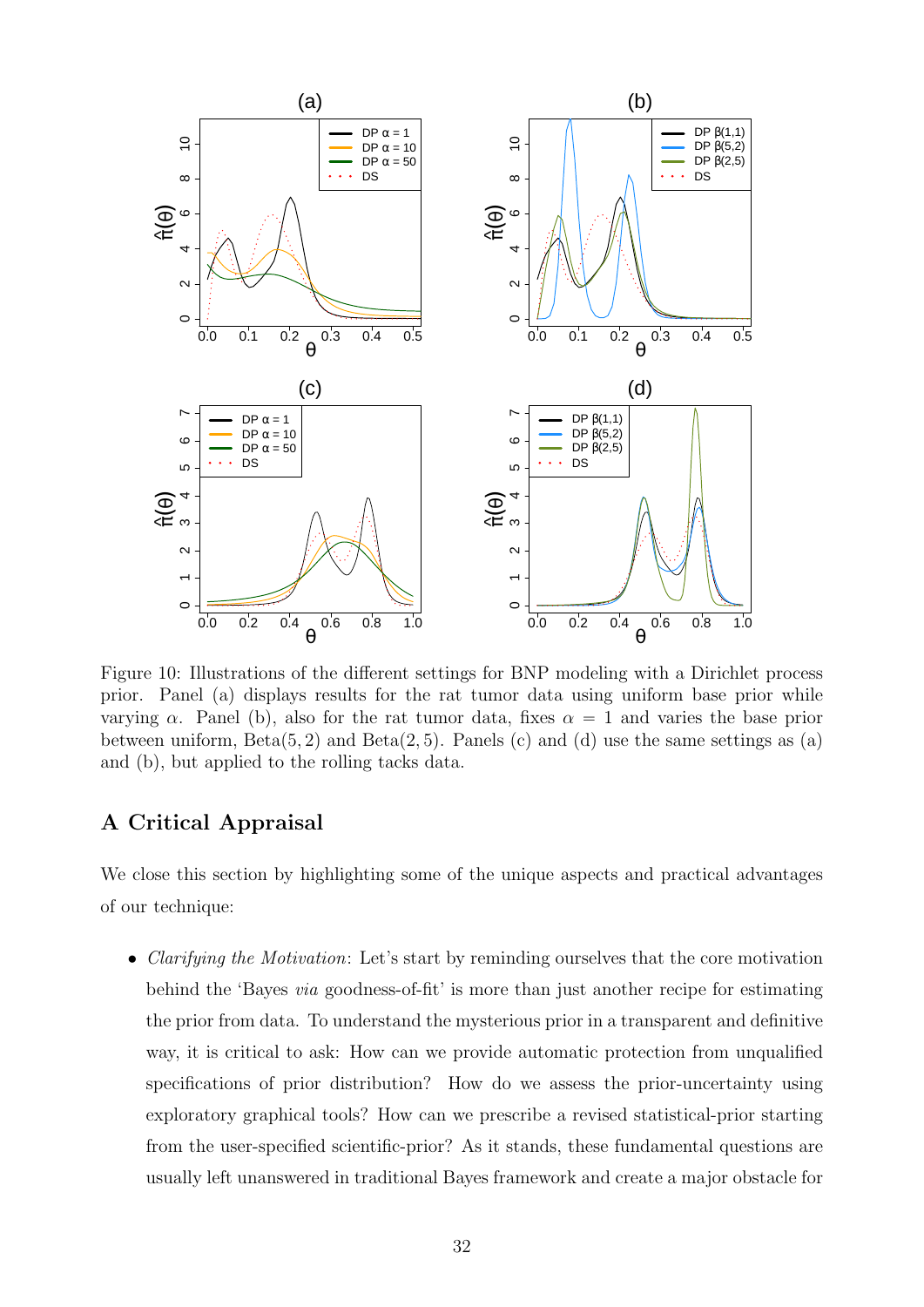non-Bayesian practitioners to confidently use Bayesian tools. Consequently, there is a need to address these issues in a formal manner to bring much-needed transparency. This paper has taken some solid steps toward this goal with a methodology that is readily usable for wide-range of applied problems. We believe that our technology can become an integral part of applied Bayesian modeling.

- *Theoretical Novelty:* Our proposed theory, which is general enough to include almost all commonly-used models, yields analytic closed-form solutions for posterior modeling. This is noteworthy for the simple reason that none of the nonparametric methods mentioned above can stand by this claim.
- *Theoretical Simplicity*: The whole 'Bayes *via* Goodness-of-fit' framework can be developed starting from a few basic principles, without requiring any exotic theoretical treatment. This could add invaluable transparency to the theory and practice of (empirical) Bayesian statistics.
- *Exploratory Side*: Our approach brings a distinct exploratory flavor into the empirical-Bayes modeling. It encourages interactive data analysis rather than blindly 'turning the crank.' Through numerous examples, we demonstrated how this mode of operation often leads to more insights into the data that are typically infeasible under a businessas-usual Bayesian modus operandi.
- Computational Side: Simplicity of implementation and computational ease are the two hallmarks of our method. No expensive MCMC or even sophisticated optimization routines are required! We made a sincere effort to design a practical Bayesian data analysis tool that is both simpler to comprehend and easy to implement.
- A Third Empirical Bayes Culture. Our empirical Bayes approach is neither parametric nor nonparametric. As argued in Section 4.4 (of the main paper), our algorithmic approach blends conventional PEB and Robbins-style full-fledged NEB. Our goal is to combine the best of both worlds, in the sense that it reduces to PEB (ulcer data example) when in fact the default parametric  $g$  is appropriate, while in the event of prior-data conflict (rat tumor or child illness data), it automatically produces reliable nonparametric procedures. And in this whole story, the U-function  $d(u; G, \Pi)$  acts as the "connector" between these two extreme philosophies. Overall, we are hopeful that our Generalized EB (gEB) modeling framework might expedites the development of a new genre of 'unified' Bayesian algorithms [15] by leveraging the rich interplay between two extreme EB philosophies.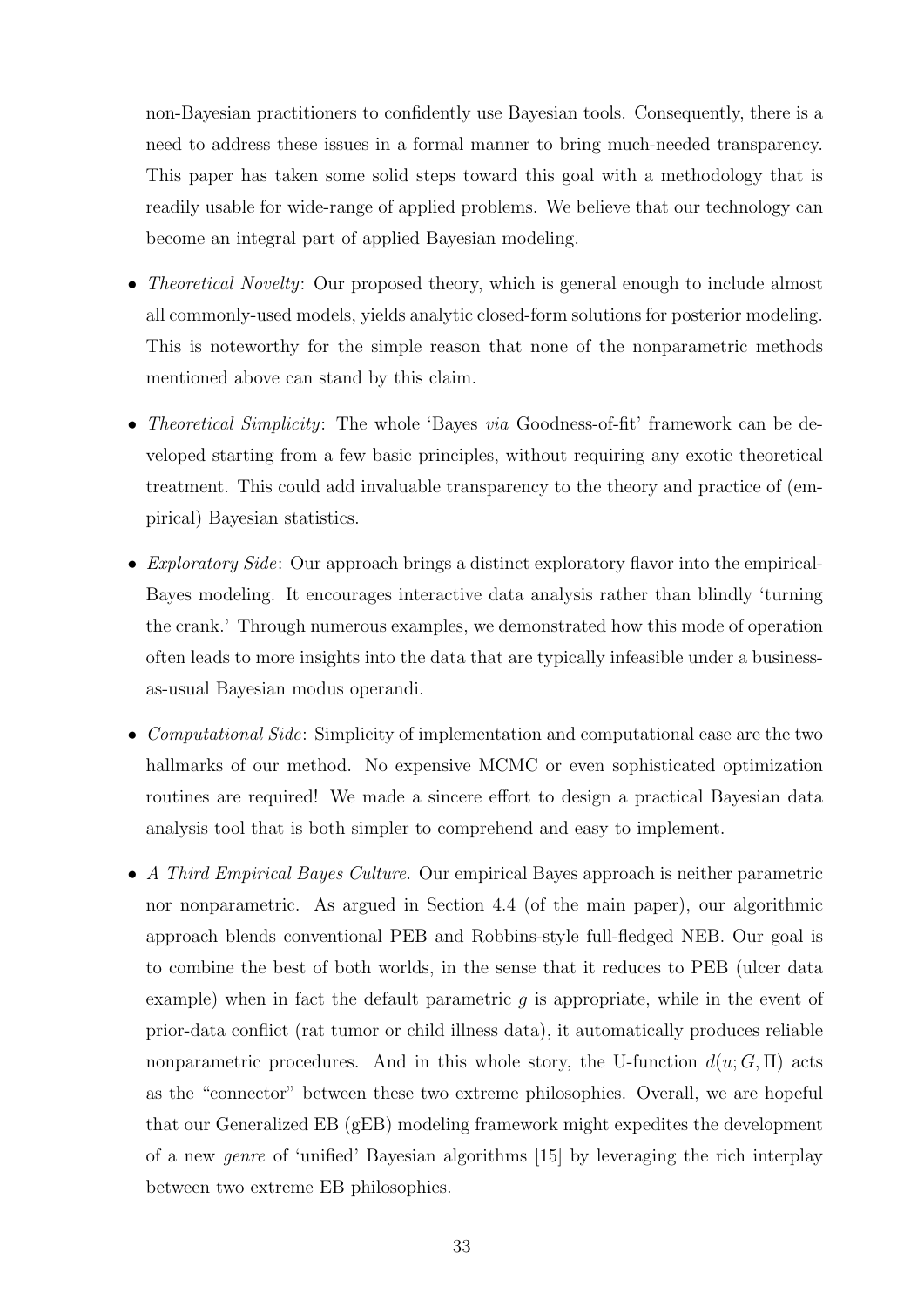

Figure 11: LP-polynomials  $T_j(\theta; G_{\alpha, \beta})$  for family= "beta" with the following  $(\alpha, \beta)$  choices: (a) Jeffrey's prior ( $\alpha = \beta = 0.5$ ), (b) uniform prior ( $\alpha = \beta = 1$ ), and for (c) Beta( $\alpha = 3, \beta =$ 4). Note that for  $U[0,1]$  (the middle panel):  $T_j \equiv \text{Leg}_j$ , as  $G(\theta)$  is simply  $\theta$  in this case.

### B. MORE INSIGHTS INTO THE LP-BASIS FUNCTIONS

Here we will show the shapes of the LP-polynomials, focusing only the Binomial case. It works similarly for other families.

The  $\{T_i(\theta; G_{\alpha,\beta})\}_{i\geq 1}$  denotes the class of orthonormal polynomials of the beta distribution with parameters  $\alpha$  and  $\beta$ . Let  $T_j(\theta; G_{\alpha,\beta}) = \text{Leg}_j\{G_{\alpha,\beta}(\theta)\}\$  and  $G_{\alpha,\beta}(\theta) = \frac{1}{\textbf{B}(\alpha,\beta)}$  $\frac{1}{\Gamma}$  $\int_0^{\theta} \phi^{\alpha-1}(1 \phi$ <sup> $\beta$ -1</sup>d $\phi$ . Figure 11 displays the shapes of top four LP polynomials for three different sets of parameters. We generate these polynomials with the following R code:

```
LP.basis.beta \leq function(y, g.par, m){
#######################################
## g.par: parameters for the beta distribution
#######################################
require(orthopolynom)
u \leftarrow \text{pbeta}(y, g.\text{par}[1], g.\text{par}[2]) # computes G(y)poly <- slegendre.polynomials(m,normalized=TRUE)
TY <- matrix(NA,length(u),m)
for(j in 1:m) TY[,j] <- predict(poly[[j+1]],u)
return(TY)}
```
## C. THE  $DS(G, m)$  SAMPLER

The following algorithm generates samples from the  $DS(G, m)$  model via accept/reject scheme.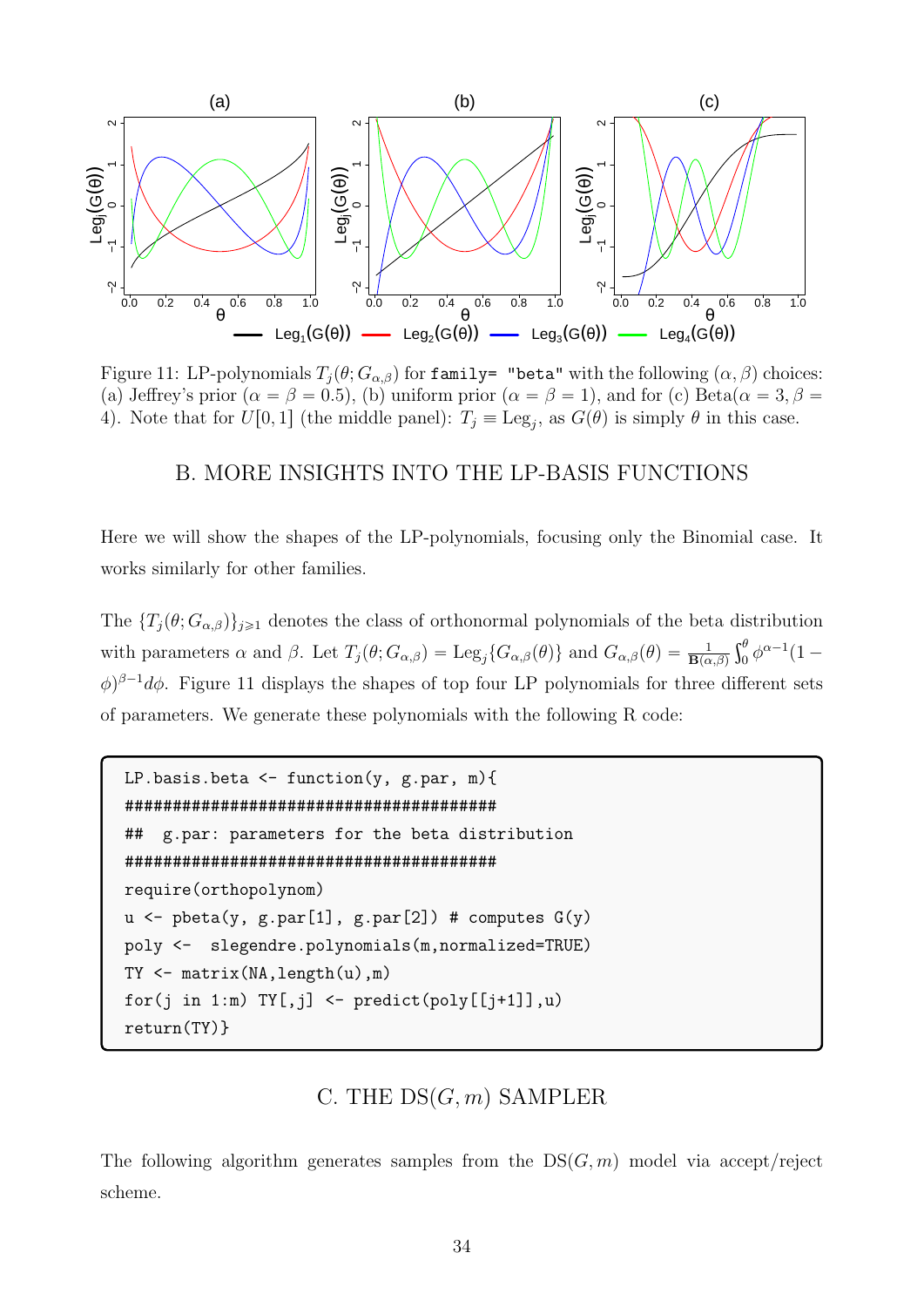Step 1. Generate Θ from g; independent of Θ, generate U from Uniform[0, 1].

Step 2. Accept and set  $\Theta^* = \Theta$  if

$$
\widehat{d}[G(\theta); G, \Pi] > U \max_{u} \{ \widehat{d}(u; G, \Pi) \};
$$

otherwise, discard Θ and return to Step 1.

Step 3. Repeat until simulated sample of size  $k, \{\theta_1^*, \theta_2^*, \cdots, \theta_k^*\}.$ 

Note that when  $\hat{d} \equiv 1$  then the  $DS(G, m)$  automatically samples from parametric G.

### D. OTHER PRACTICAL CONSIDERATIONS

In the event that no prior knowledge is available, selecting the parametric conjugate prior G with empirically estimated  $\alpha, \beta$  in conjunction with our Type-II Method of Moments algorithm (sec. 3.2) will provide a quick estimate of the oracle  $\pi$ . The algorithm finds the 'best' approximating prior model given m.max: the maximum complexity that the subjectmatter experts want to entertain. From our experience with  $DS(G, m)$  model, we found  $m.max = 8$  works satisfactorily well in practice (in fact in all our examples 8 was our default choice), which encompasses the space of reasonable priors around  $G$ . Given this maximum radius, our method generates a deviance plot, where the "elbow" shape (see Figure 12 (a)) denotes the most likely model dimension. This procedure is fully incorporated into our algorithm so that practitioners can use it in a completely automatic manner.

**Illustration**. Consider the model:  $y_i | \theta_i \sim \text{Binomial}(50, \theta_i)$  with  $i = 1, ..., k = 90$  and the true prior distribution  $\pi(\theta) = .3 \text{Beta}(4, 6) + .7 \text{Beta}(20, 10)$ . Our goal is to see how well we can approximate the unknown  $\pi$  without any prior knowledge of its shape. The following R code can be used to reproduce our findings reported in Figure 12.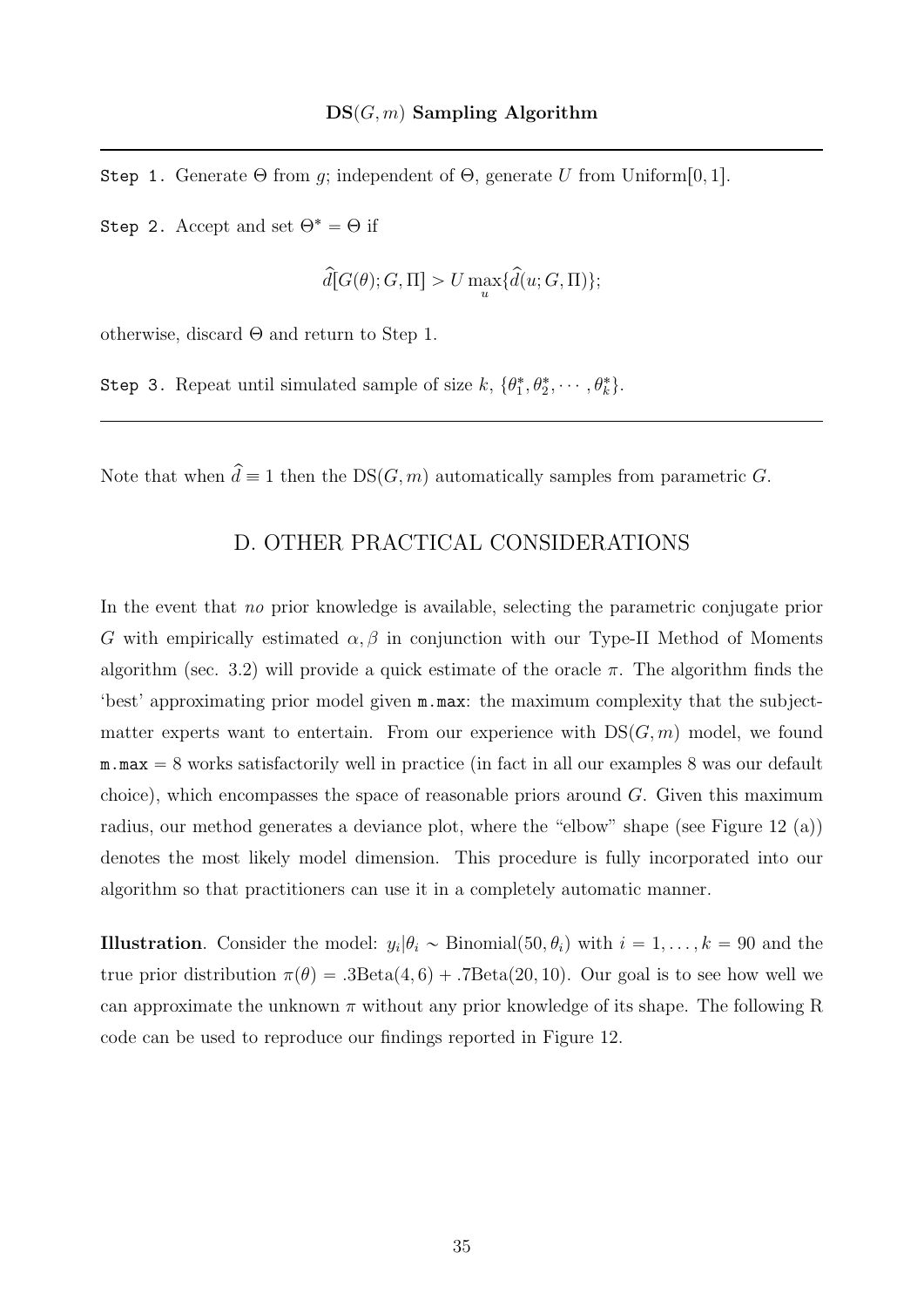

Figure 12: Analysis for simulated data based on Type-II Method of Moments algorithm. The first panel (a) finds the "elbow" in the BIC(m) deviance plot at  $m = 3$ ; (b) shows the U-function, while (c) plots the true  $\pi(\theta)$  (black) along with the estimated DS prior (red)  $\hat{\pi}(\theta) = g(\theta; \hat{\alpha}, \hat{\beta}) \left[1 - 0.48T_3(\theta; G)\right]$  with MLE  $\hat{\alpha} = 4.16$  and  $\hat{\beta} = 3.04$ .

set.seed(8701)  $k < -90$  $n.i$  <- 50  $n.$ vec  $\leftarrow$  rep $(n.i,k)$  $k1 \leftarrow \text{ceiling}(.7*k)$ #Test Simulation: Mixed beta Distribution theta.sim  $\leq c$  (rbeta(k1,20,10), rbeta(  $(k-k1)$ ,4,8)) y.sim  $\leq$  sapply(theta.sim, rbinom, size = n.i, n = 1)  $sim.df \leftarrow data.frame(y = y.sim, N = n.vec)$ ##Run Type II MoM Algorithm sim.start <- gMLE.bb(sim.df\$y,sim.df\$N)\$estimate sim.LP.par <- DS.prior(sim.df, g.par = sim.start, family = "Binomial")

The sim. start object holds the MLE estimate for the initial parameters for  $G$ . From the  $\sin$ . LP. par object, we generate diagnostic and analysis plots for appropriate m, U-function, and the  $DS(G, m)$  estimate, as shown in Figure 12.

### E. SOFTWARE

We provide an R package, BayesGOF [16] to perform all the tasks outlined in the paper. We now summarize the main functions and their usage for the Rat binomial data example: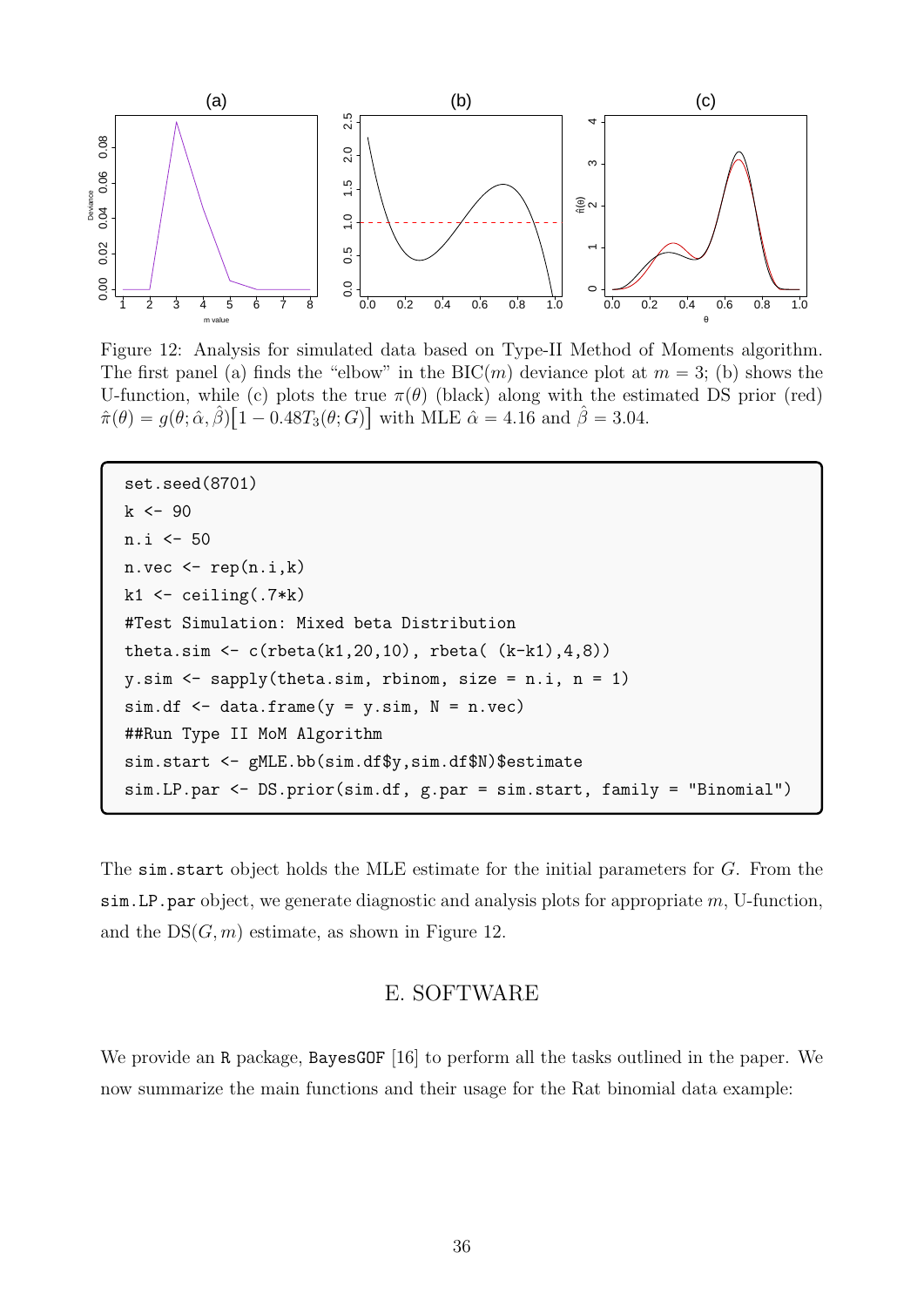```
#Phase I: Modeling
library("BayesGOF")
data(rat)
rat.start <- gMLE.bb(rat$y, rat$n)$estimate
rat.ds <- DS.prior(rat, g.par = rat.start, family = "Binomial")
plot(rat.ds, plot_type = "Ufunc") # Figure 1(a)plot(rat.ds, plot.type = "DSg") # Figure 2(a)
```
The package also provide functionalities for Macro and MicroInference:

```
#Phase II: Inference
rat.ds.macro <- DS.macro.inf(rat.ds, num.modes = 2, method = "mode")
plot(rat.ds.macro) # Figure 3(a)
rat.ds.pos \leq DS.micro.inf(rat.ds, y.0 = 4, n.0 = 14)
plot(rat.ds.pos) # Figure 5(b)
```
We hope this software will encourage applied data scientists to apply our method for their real problems.

## F. DATA CATALOGUE

Table 6: List of datasets by distribution family and sources. They are sorted first by family, then according to k: from large to small-scale studies.

| Dataset        | $#$ Studies $(k)$ | Family          | Sources                           |
|----------------|-------------------|-----------------|-----------------------------------|
| Surgical Node  | 844               | <b>Binomial</b> | Efron $(2016)$ [6]                |
| Rolling Tacks  | 320               | Binomial        | Beckett and Diaconis (1994) [17]  |
| Rat Tumor      | 70                | <b>Binomial</b> | Gelman et al. (2013, Ch. 5) [14]  |
| Terbinafine    | 41                | <b>Binomial</b> | Young-Xu and Chan $(2008)$ [18]   |
| Naval Shipyard | 5                 | <b>Binomial</b> | Martz et al. (1974) [19]          |
| Galaxy         | 324               | Gaussian        | De Blok et al. $(2001)$ [20]      |
| Ulcer          | 40                | Gaussian        | Sacks et al. $(1990)$ [21]        |
| Arsenic        | 28                | Gaussian        | Willie and Berman $(1995)$ $[22]$ |
| Insurance      | 9461              | Poisson         | Efron and Hastie $(2016)$ [23]    |
| Child Illness  | 602               | Poisson         | Wang (2007) [10]                  |
| Butterfly      | 501               | Poisson         | Fisher et al. $(1943)$ [24]       |
| Norberg        | 72                | Poisson         | Norberg(1989) [25]                |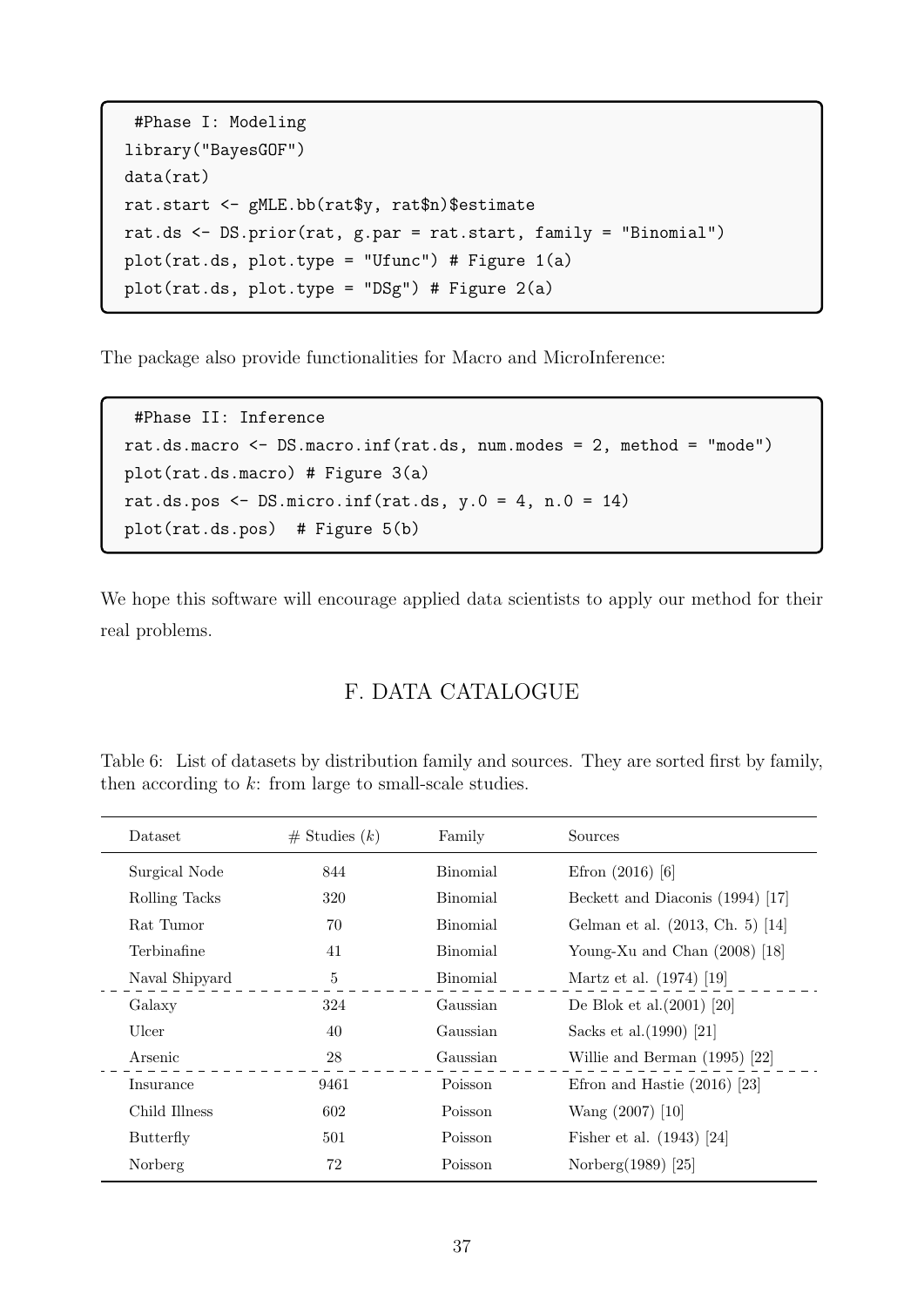### G. THE ROBBINS' PUZZLE

In Section 4.3 of the main paper, we presented a simulated scenario (Pharma-example) that demonstrated the power of the DS Elastic-Bayes estimate when there is significant prior-data conflict. Here we include further comparisons with two recent methods: Efron's Bayesian deconvolution (implemented in the deconvolveR package), and Koenker's NPMLE (implemented in the REBayes package).



Figure 13: Results of two separate simulations comparing DS with other methods. In (a), the MSE ratios for PEB to empirical Bayes deconvolution (PEB/Dec; blue), PEB to Kiefer-Wolfowitz NPMLE using REBayes Bmix (PEB/NPMLE; orange) and PEB to DS (PEB/DS; red) with respect to  $\eta$ . Panel (b) shows the ratio of empirical risks after applying both DS and NPMLE methods to Robbins' 'compound decision' problem.

Example 1. Here we will operate under the exact settings presented in Section 4.3. Figure 13(a) shows that as  $\eta$  increases, DS tends to outperform the other two methods, although Deconvolve performs superbly for  $\eta$  smaller than 0.15. Two specially interesting extreme cases are  $\eta = 0$  and  $\eta = 0.5$ . The first scenario describes the situation when the underlying parametric beta distribution is the right choice for the prior where, as expected, the Stein's parametric shrinkage estimator dominates other nonparametric approaches. On the other hand, the  $\eta = 0.5$  is a complicated situation where  $\pi(\theta) = \frac{1}{2} \text{Beta}(5, 45) + \frac{1}{2} \text{Beta}(30, 70)$ , and consequently, the parametric EB [PEB] is less efficient compared to the nonparametric ones. The most interesting and surprising result, however, comes from DS Elastic-Bayes, which acts like the Stein prediction formula when underlying parametric assumption is correct (the null  $\eta = 0$  case) but adapts itself non-parametrically in a completely automated manner when the true  $\pi(\theta)$  deviates from the assumed g, thereby elegantly addressing the robustness-efficiency puzzle of Robbins [26].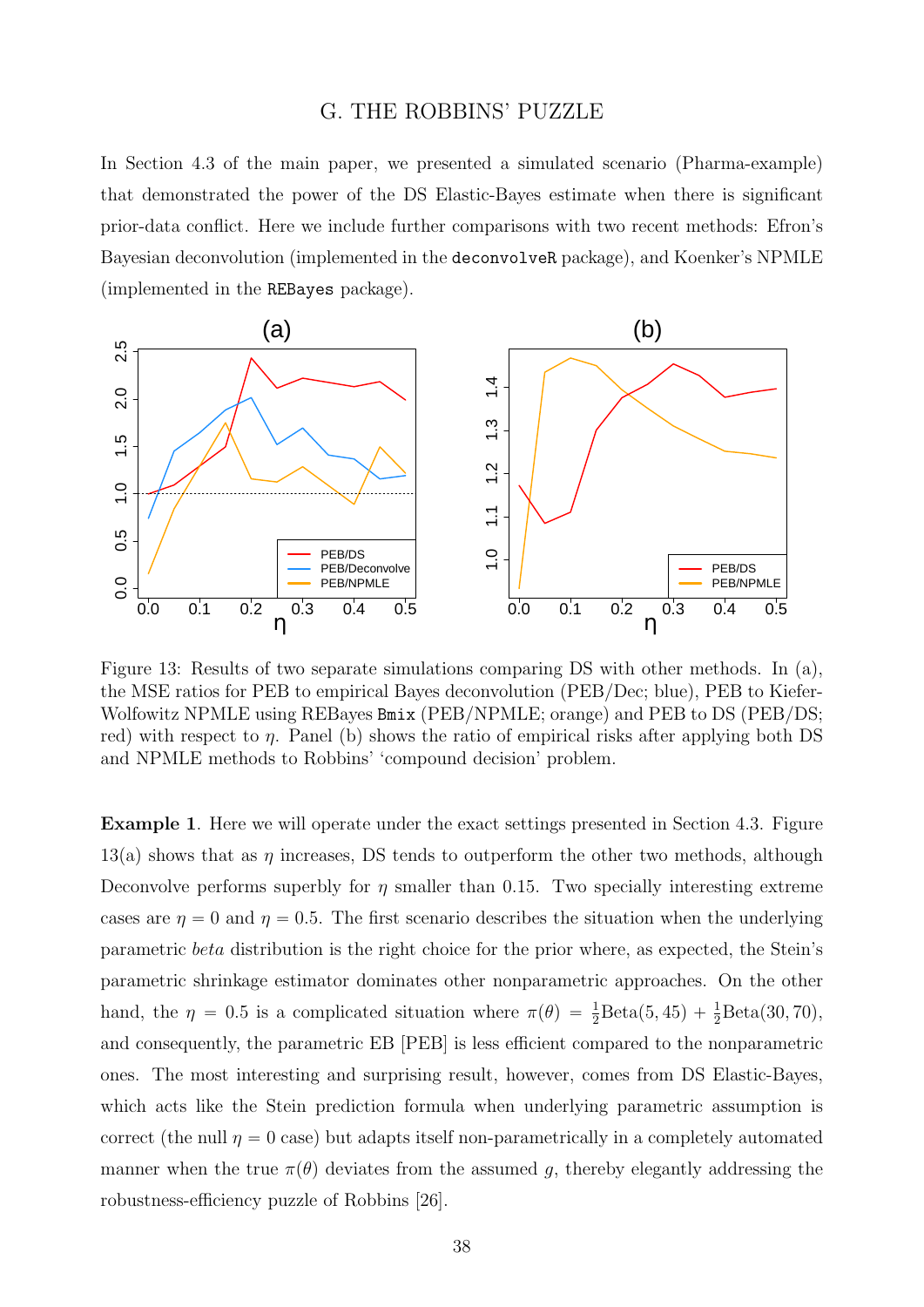Example 2. Next, we investigate the prediction problem originally introduced by Robbins [27] and discussed in Gu and Koenker [8]. We observe  $Y_i = \theta_i + \epsilon_i$ ,  $i = 1 \cdots k$ , where  $\epsilon_i \stackrel{\text{ind}}{\sim}$  Normal $(0, 1)$ , and  $\theta_i = \pm 1$  with probability  $\eta$  and  $1 - \eta$  respectively. Our goal is to estimate the k-vector  $\theta \in \{-1, 1\}^k$  under the loss  $\mathcal{L}(\hat{\theta}, \theta) = k^{-1} \sum_{i=1}^k |\hat{\theta}_i - \theta_i|$ . For comparison purpose, we computed the ratio of PEB empirical risk† to the the DS method (EB/DS) and to the NPMLE estimator (EB/KW) for  $k = 1000$ . Figure 13(b) shows a very interesting result: Kiefer-Wolfowitz NPMLE method performs significantly better than the DS-elastic Bayes when  $0 < \eta < 0.2$ . While for other values of  $\eta$ , including  $\eta$  equals to zero point, our micro-estimation procedure demonstrates tremendous promise. This further validates the flexibility and adaptability of our technique even in the discrete settings.

### H. EXAMPLE WITH COVARIATES

The 'Bayes via goodness-of-fit' methodology can easily accommodate additional covariates. We demonstrate this capability using the following example.

**The Norberg Example.** The Norberg insurance dataset [25] consists of  $k = 72$  Norwegian occupational categories, where  $y_i$  denotes the number of claims made against a policy. Additionally, we have the total number of years each group was exposed to risk  $E_i$ ; when normalized by a factor of 344,  $E_i$  gives the expected number of claims during a contract period. Similar to Norberg [25], we assume  $Y_i \sim \text{Poisson}(\theta_i E_i)$ . Given the normalized  $E_i$ , we interpret  $\theta_i$  as the occupational-specific rate of risk.

DS-Bayes analysis yields the following estimated prior, where  $q$  is the conjugate gamma prior with MLE  $\alpha = 6.02$  and  $\beta = 0.20$ :

$$
\hat{\pi}(\theta) = g(\theta; \alpha, \beta) [1 - 0.70T_1(\theta; G) + 0.83T_2(\theta; G) - 0.53T_3(\theta; G)].
$$
\n(5.2)

In Figure 14(a), the U-function clearly indicates potential prior-data conflict when using  $\pi(\theta) = \text{Gamma}(6.02, 0.20)$ . Figure 14(b) displays the DS prior (red) along with the parametric EB (blue) and the Kiefer-Wolfowitz NPMLE estimate (green). We see a definite bimodality for  $\hat{\pi}(\theta)$ , indicating that there are two distinct groups of risk profiles. The macroinference plot in Figure 14(c) reinforces the structured heterogeneity of the data. In terms of risk-profile, we consider the mode at 0.59 as occupational categories with comparatively lower risk; these are occupations less likely to make a claim based on their risk exposure. The mode at 1.46 represents those occupations at a higher risk, thus more likely

<sup>†</sup>Mean loss is computed over 500 replications.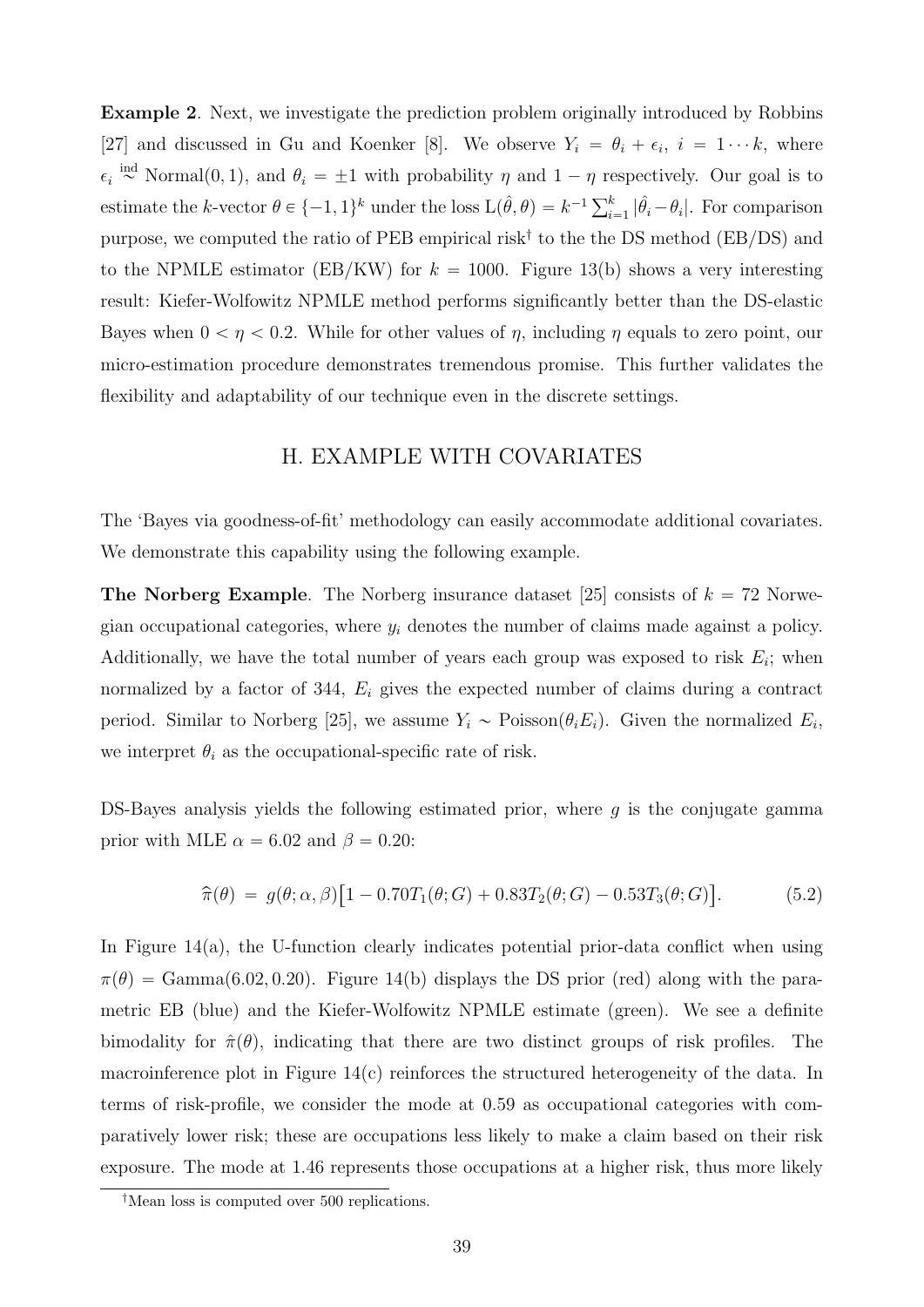

Figure 14: Demonstration of DS-Bayes with covariates on the Norberg insurance dataset. In (a), we display the U-function. Panel (b) shows the DS-prior (red), the PEB prior (blue) and the Kiefer-Wolfowitz NPMLE prior (green). Panel (c) shows the macroinference with standard errors (using smooth bootstrap): two modes located at  $0.57(\pm 0.094)$  and  $1.41(\pm 0.261)$ . Panels (d) through (f) show microinference for occupational groups 13, 22, and 53 (respectively).

to make a claim based on their exposure. Of particular interest are panels (d), (e), and (f). These panels show the microinference for three specific occupational groups: group 13  $(Y_{13} = 4, E_{13} = 0.45)$ , group 22  $(Y_{22} = 57, E_{22} = 19.1)$ , and group 53  $(Y_{53} = 2, E_{53} = 0.25)$ . In Figure 14(d), we have an occupational category that identifies as higher risk with a small lower risk component. The unimodality in Figure 14(e) clearly indicates that category is a higher risk of claim based on exposure. Finally, the occupational category in Figure 14(f) is tricky. Here, we have bimodality with an almost equal probability of being a high or low-risk occupation. While the other two groups provide clear alternatives for an insurance company, the occupational group 53 needs the company's judgment in assigning the policy.

### I. MAXIMUM-ENTROPY ENHANCEMENT

For more enhanced result, we offer an extension to maximum entropy  $DS(G, m)$  model, which assumes the following representation of the prior distribution:

$$
\breve{\pi}(\theta) = g(\theta; \alpha, \beta) \exp\left[c_0 + \sum_j c_j T_j(\theta; G)\right],
$$
\n(5.3)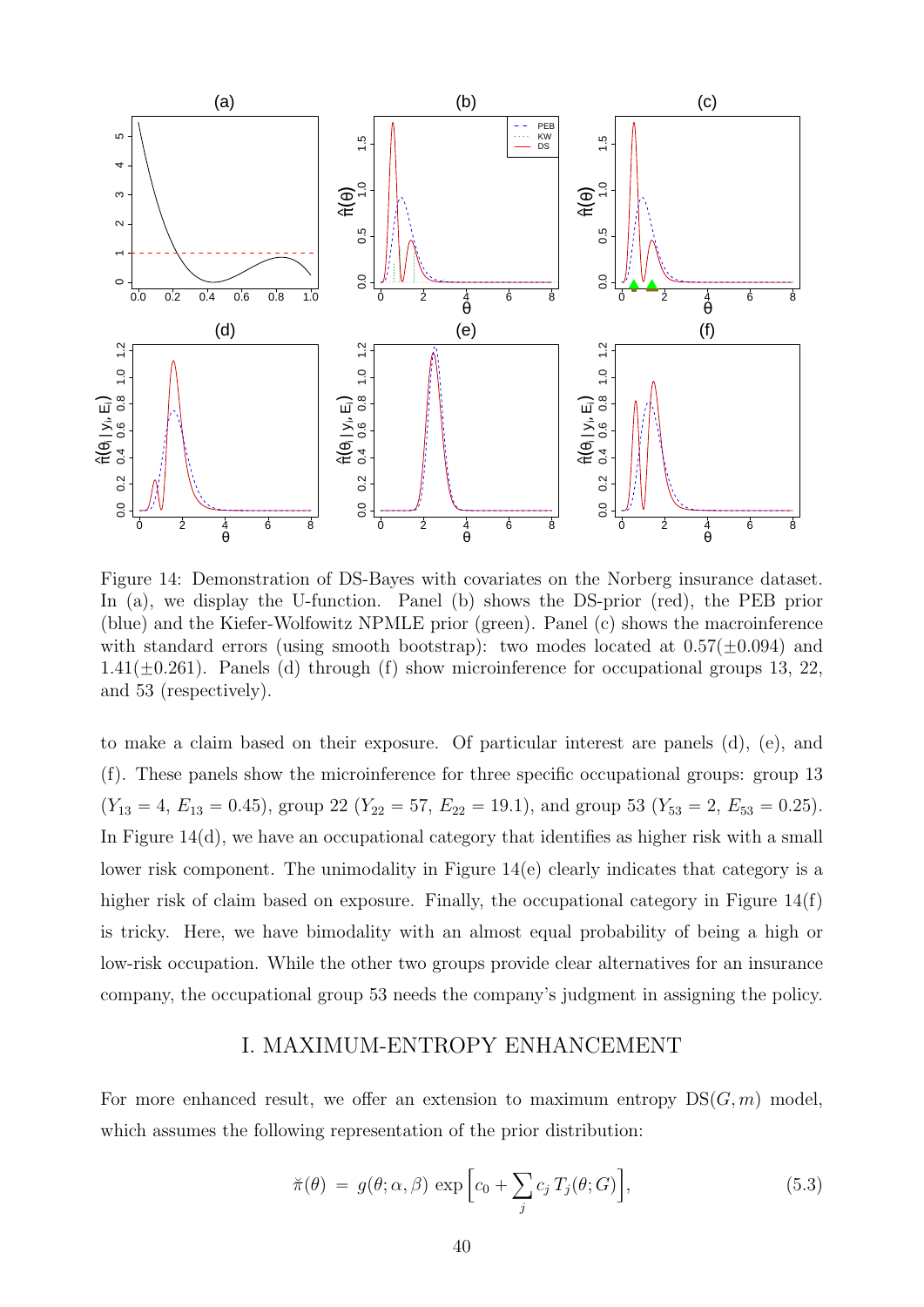where  $c_0$  is some normalizing constant and the  $c_j$ 's are the LP-maximum entropy coefficients. The following algorithm outlines the process to solve for the unknown  $c_j$ 's starting from the  $\mathcal{L}^2$  estimate.

#### Orthogonal Series to Maximum Entropy Estimator

Step 0. Input: BIC-smoothed LP-Fourier  $(\mathcal{L}^2)$  coefficients  $\widehat{\operatorname{LP}}[j;G,\Pi],$   $j=1,\ldots,m.$ 

**1980** 

Step 1. Define the set  $\mathcal{J} =$  $j : |\widehat{\text{LP}}[j; G, \Pi]| > 0$ , collection of  $j$ 's for which we have significant non-zero  $\mathcal{L}^2$  orthogonal coefficients.

)

Step 2. To estimate the maximum entropy coefficients  $c_j$  in  $\breve{\pi}(\theta)$  of (5.3), solve the following sets of moment equality constraints:

$$
\widehat{\text{LP}}[j; G, \Pi] = \int T_j(\theta; G) \breve{\pi}(\theta) d\theta, \text{ for } j \in \mathcal{J}.
$$
 (5.4)

Step 3. Output:  $(\hat{c}_0, \{\hat{c}_j\}_{j\in\mathcal{J}})$ ; accordingly the estimated maximum entropy  $\check{d}$  and  $\check{\pi}$ .

Two Data Examples. Here we carry out the maximum entropy analysis for rat (binomial variate) and galaxy data (normal variate). The galaxy data consists of  $k = 324$  observed rotation velocities  $y_i$  and their uncertainties of Low Surface Brightness (LSB) galaxies [20].

(a) Rat Tumor data, q is beta distribution with MLE  $\alpha = 2.30, \beta = 14.08$ :

$$
\breve{\pi}(\theta) = g(\theta; \alpha, \beta) \exp\left[-0.13 - 0.52T_3(\theta; G)\right].
$$
\n(5.5)

(b) Galaxy data, g is normal distribution with MLE  $\mu = 85.5, \tau^2 = 3304$ :

$$
\tilde{\pi}(\theta) = g(\theta; \mu, \tau^2) \exp\left[-0.15 + 0.26T_3(\theta; G) - 0.28T_4(\theta; G) + 0.46T_5(\theta; G)\right].
$$
 (5.6)

The resulting LP-maximum-entropy  $DS(G, m)$  priors are shown in Figure 15. In both examples, we see the maximum entropy estimates (green dashed lines) are very similar to the  $\mathcal{L}^2$  with some adjustments to the modal shapes.

The BayesGOF package in R implements this algorithm as an option for the DS.prior function. The following code demonstrates how to generate both the  $\mathcal{L}^2$  and maximum entropy representations of the LP coefficients for both the rat tumor and galaxy data sets.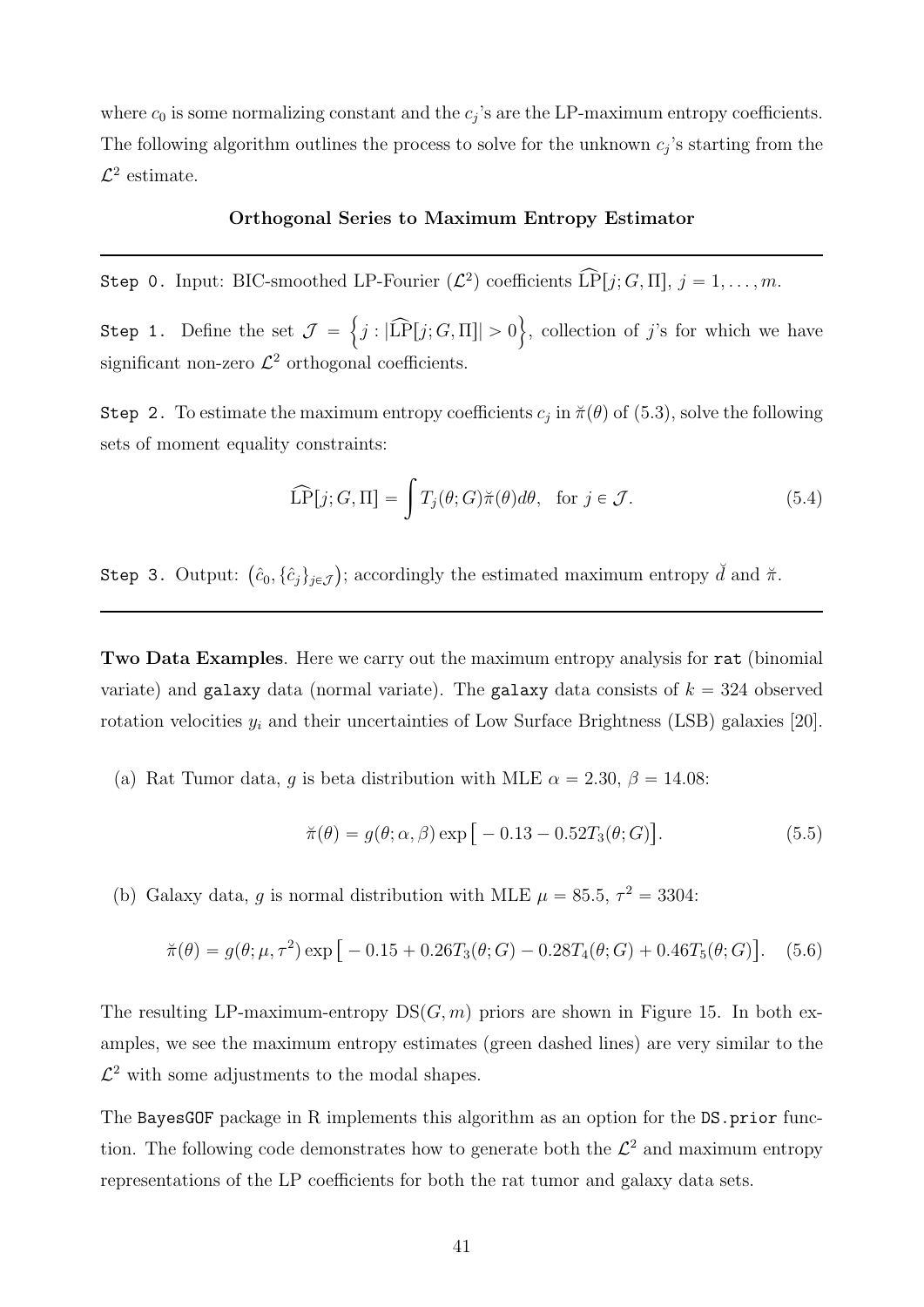

Figure 15: Comparison of  $\mathcal{L}^2$  (solid red line) and maximum entropy (two-dash green line) estimates of DS prior. Panel (a) shows the comparison for the rat tumor data, while panel (b) illustrates the difference (in modal shapes) for the galaxy data.

```
library(BayesGOF)
#---Rat Tumor Data
data(rat)
rat.start <- gMLE.bb(rat$y, rat$n)$estimate
rat.ds.L2 <- DS.prior(rat, max.m = 4, g.par = rat.start,
                      family = "Binomial", LP.type = "L2")
## Shown in Figure 15(a) as solid red line
rat.ds.ME <- DS.prior(rat, max.m = 4, g.par = rat.start,
                      family = "Binomial", LP.type = "MaxEnt")
## Shown in Figure 15(a) as two-dashed green line
#---Galaxy Data
data(galaxy)
gal.start <- gMLE.nn(galaxy$y, galaxy$se)$estimate
gal.ds.L2 <- DS.prior(galaxy, max.m = 5, g.par = gal.start,
                      family = "Normal", LP.type = "L2")
## Shown in Figure 15(b) as solid red line
gal.ds.ME <- DS.prior(galaxy, max.m = 5, g.par = gal.start,
                      family = "Normal", LP.type = "MaxEnt")
## Shown in Figure 15(b) as two-dashed green line
```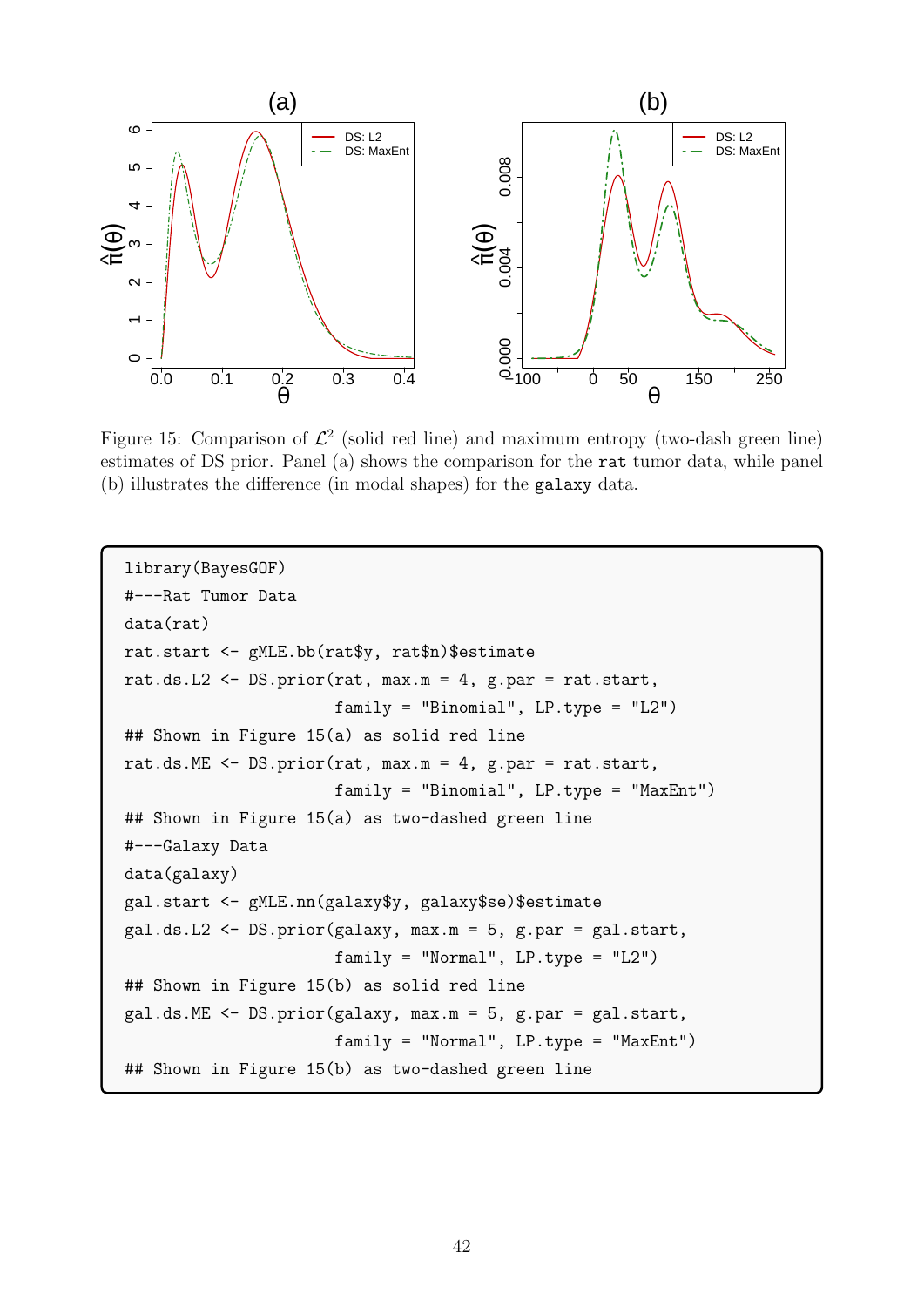# References

- [1] Berger, J. O. An overview of robust Bayesian analysis (with discussion). Test 3, 5–124 (1994). DOI 10.1007/BF02562676.
- [2] Berger, J. & Berliner, L. M. Robust Bayes and empirical Bayes analysis with  $\varepsilon$ contaminated priors. The Annals Stat. 461–486 (1986).
- [3] Morris, C. N. Parametric empirical Bayes inference: theory and applications. J. Am. Stat. Assoc. 78, 47–55 (1983).
- [4] Efron, B. Robbins, empirical Bayes and microarrays. The Annals Stat. 31, 366–378 (2003).
- [5] Efron, B. Empirical Bayes methods for combining likelihoods. J. Am. Stat. Assoc. 91, 538–550 (1996).
- [6] Efron, B. Empirical Bayes deconvolution estimates. Biom. 103, 1–20 (2016).
- [7] Efron, B. Why isn't everyone a Bayesian? The Am. Stat.  $40$ ,  $1-5$  (1986).
- [8] Gu, J. & Koenker, R. On a problem of Robbins. Int. Stat. Rev. 84, 224–244 (2016).
- [9] Laird, N. Nonparametric maximum likelihood estimation of a mixing distribution. J. Am. Stat. Assoc. **73**, 805-811 (1978).
- [10] Wang, Y. On fast computation of the non-parametric maximum likelihood estimate of a mixing distribution. J. Royal Stat. Soc. Ser. B (Statistical Methodol. 69, 185–198 (2007).
- [11] Ferguson, T. S. A Bayesian analysis of some nonparametric problems. The Annals Stat. 209–230 (1973).
- [12] Liu, J. S. Nonparametric hierarchical Bayes via sequential imputations. The Annals Stat. 911–930 (1996).
- [13] Gelman, A., Jakulin, A., Pittau, M. G. & Su, Y.-S. A weakly informative default prior distribution for logistic and other regression models. The Annals Appl. Stat. 1360–1383 (2008).
- [14] Gelman, A. et al. Bayesian Data Analysis, Third Edition. Chapman & Hall/CRC Texts in Statistical Science (Taylor & Francis, 2013).